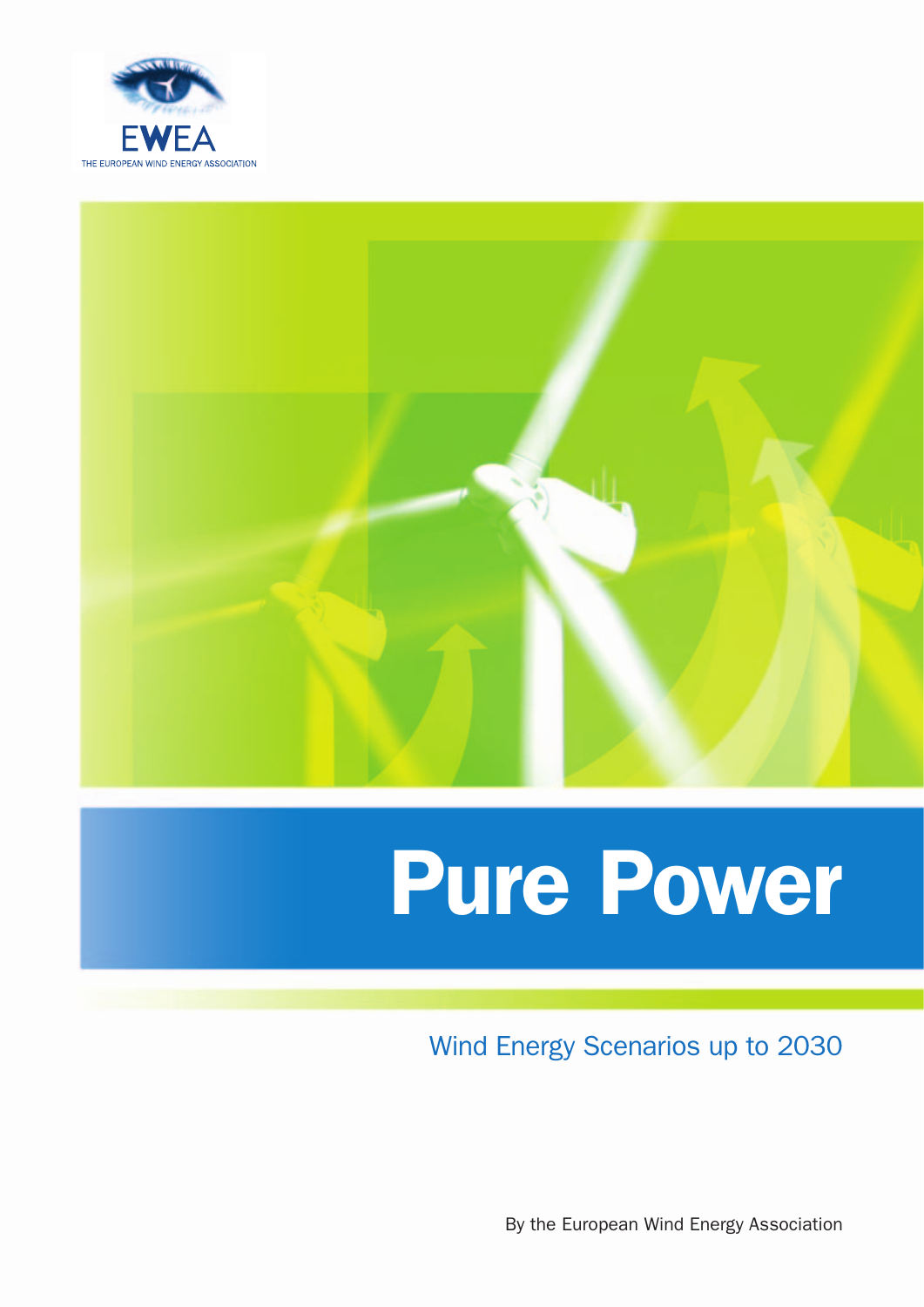

Text and analysis: Arthouros Zervos and Christian Kjaer Project Coordinator: Sarah Clifford Design: www.inextremis.be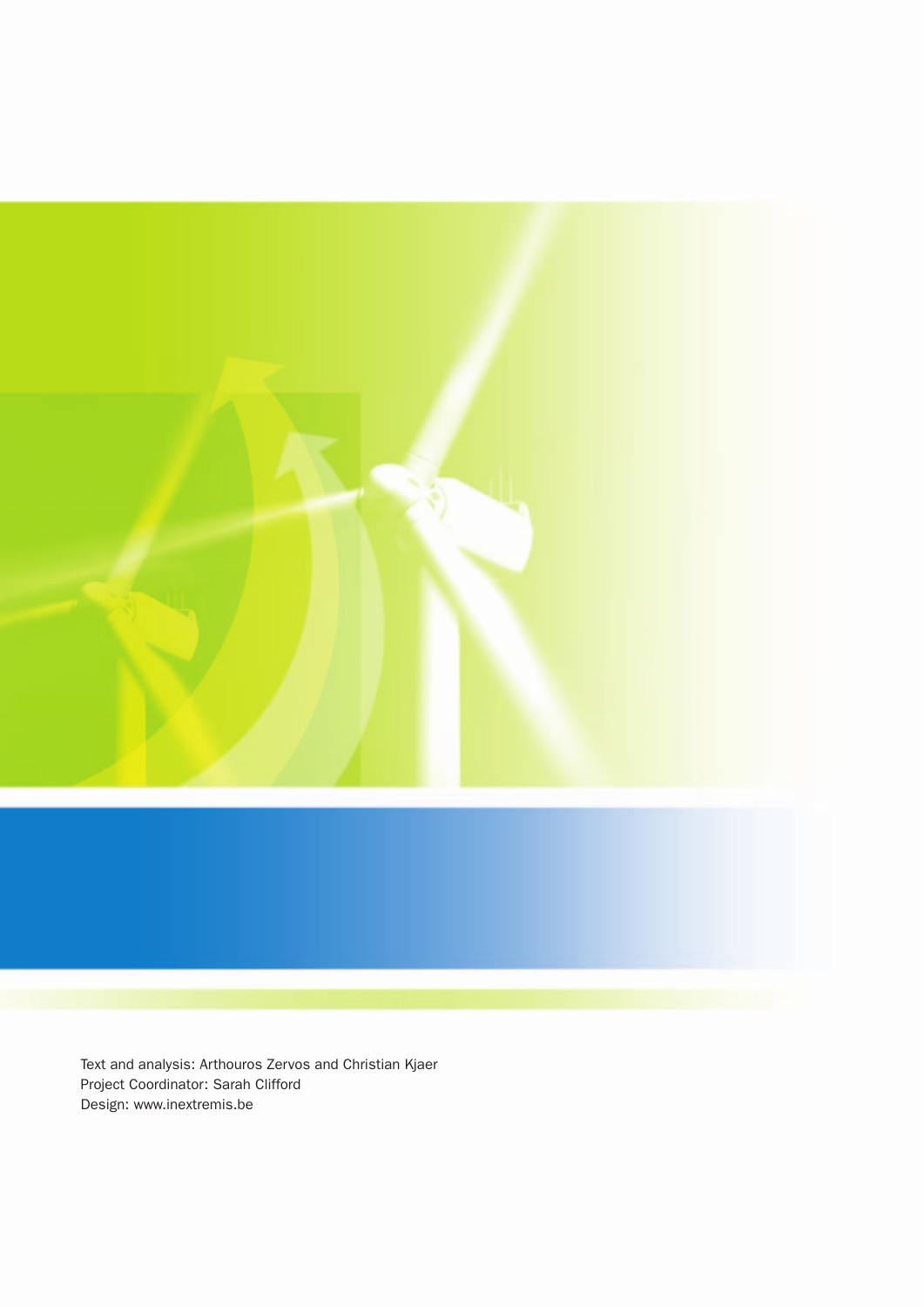

By the European Wind Energy Association MARCH 2008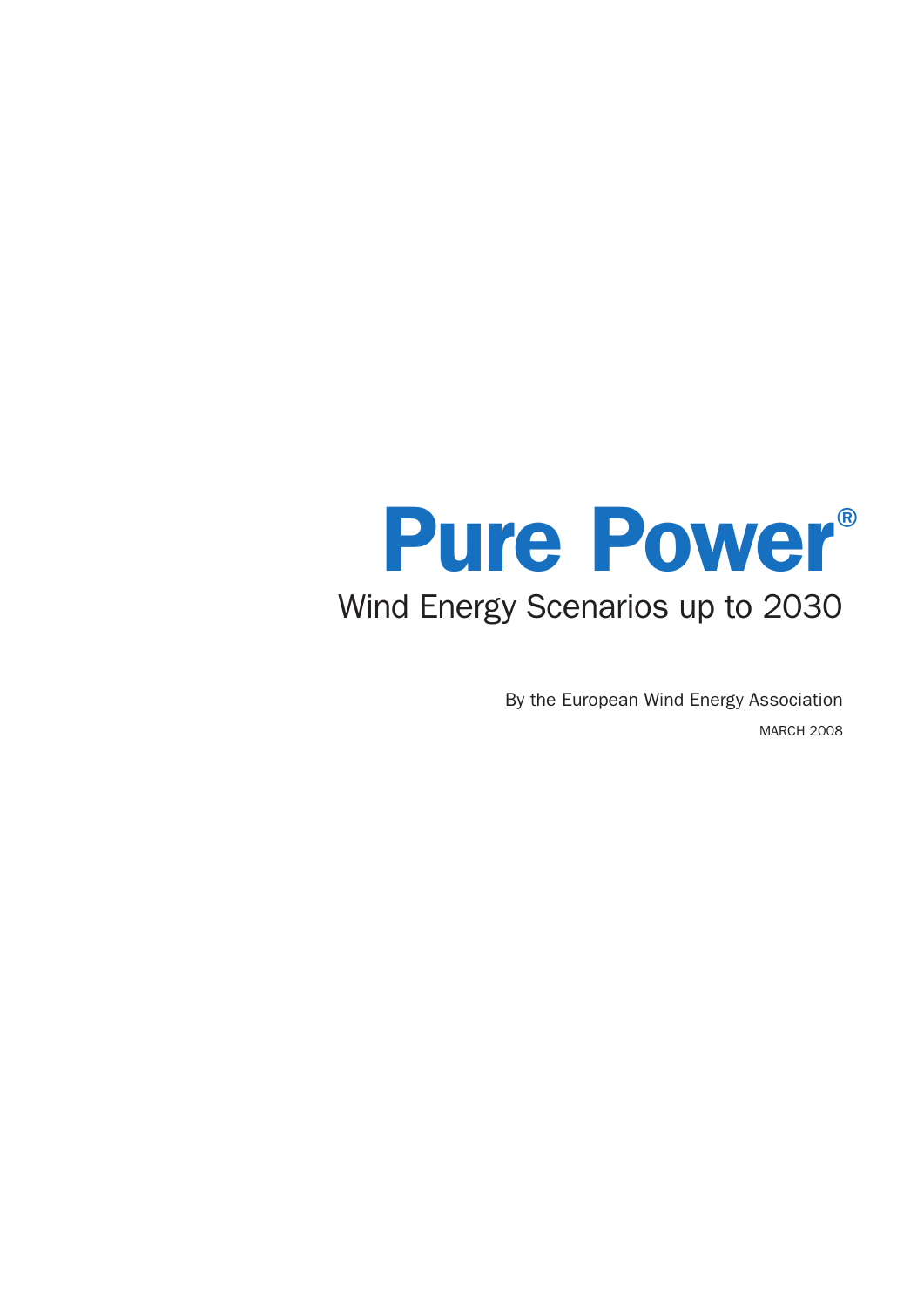<u> 1989 - John Harrison, maritan amerikan</u>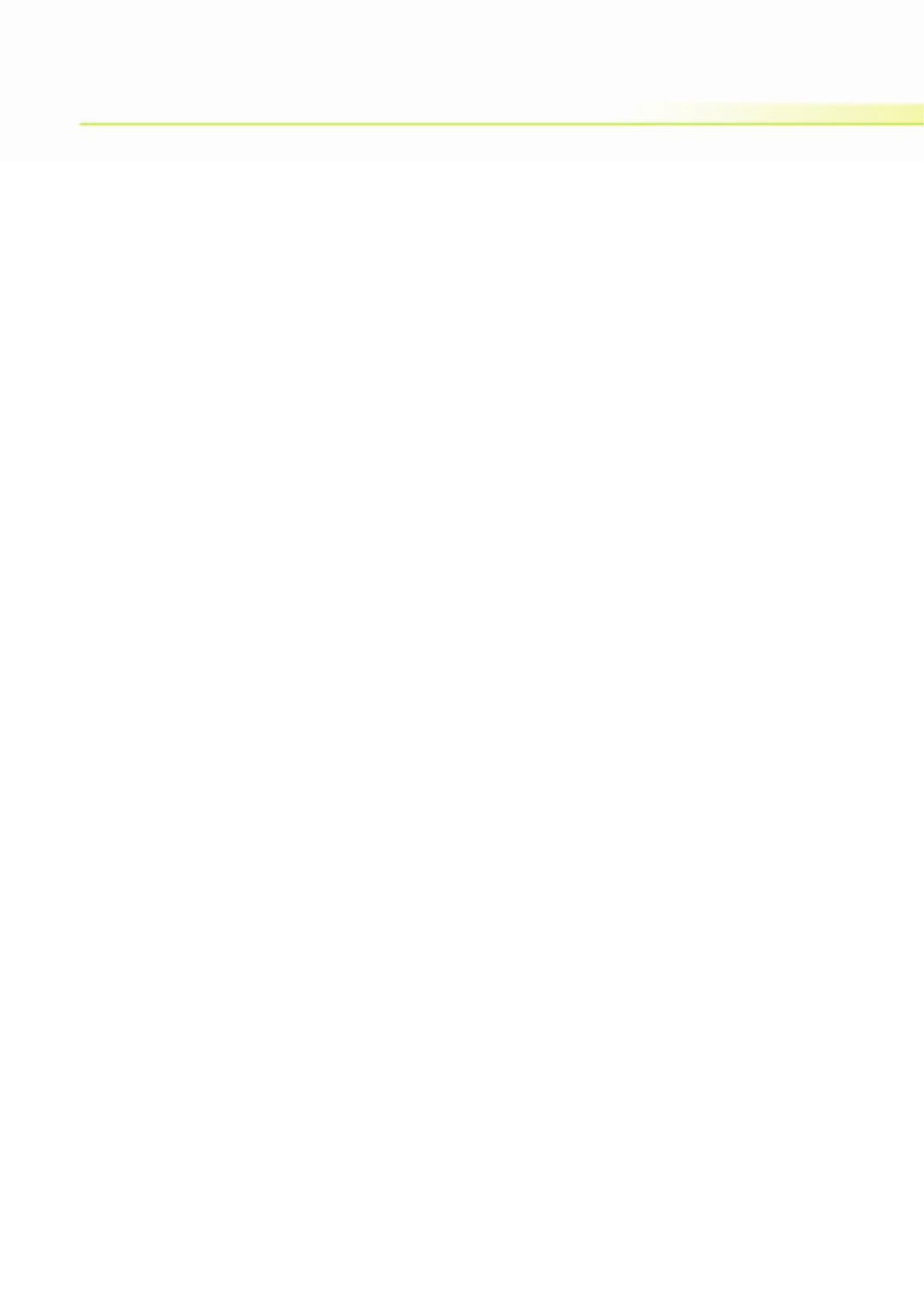# Table of Contents

| $\mathbf{1}$ . |                                                                   |
|----------------|-------------------------------------------------------------------|
| 2.             |                                                                   |
| 3.             |                                                                   |
| 4.             |                                                                   |
| 5.             |                                                                   |
| 6.             |                                                                   |
| 7.             |                                                                   |
| 8.             |                                                                   |
| 9.             |                                                                   |
| 10.            | Contribution of wind power to electricity generation capacity  42 |
| 11.            |                                                                   |
| 12.            |                                                                   |
| 13.            |                                                                   |
| 14.            |                                                                   |
|                |                                                                   |
|                |                                                                   |
|                |                                                                   |
|                |                                                                   |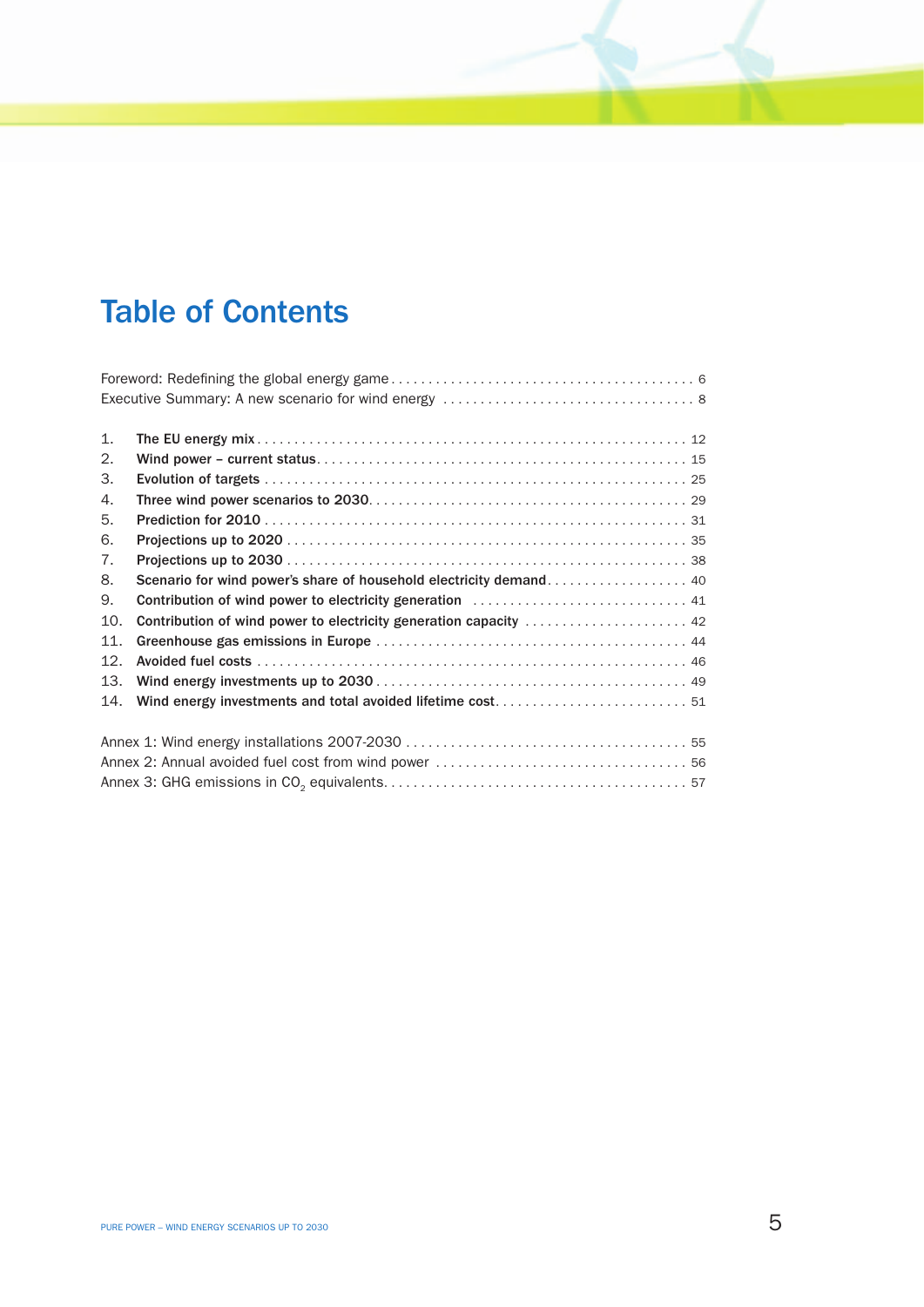# Redefining the global energy game

The world is facing an energy and climate crisis.

Globally, the energy sector emits 26 billion tonnes of  $CO<sub>2</sub>$  each year and electricity production alone accounts for 41% of emissions. The International Energy Agency expects  $CO<sub>2</sub>$  emissions in 2030 to have increased by 55% to reach more than 40 billion tonnes of CO<sub>2</sub>. The share of emissions coming from electricity production will increase to 44% in 2030, reaching 18 billion tonnes of  $\mathsf{CO}_{2}^{-1}.$ 

Europe is going to be importing a growing share of its energy at unpredictable but most likely higher prices, from unstable regions, in ever-fiercer competition with the rest of the world and at staggering environmental cost.

Spare electricity generating capacity is at a historic low. Europe has to invest in new capacity to replace ageing plants and meet future demand. In the period 2005-2030, the EU needs to install 862 GW of new electricity generating capacity. 427 GW of generating capacity will be retired in the EU and an additional 435 GW will be needed to satisfy the growing demand for power. The required capacity exceeds the total capacity operating in Europe (723 GW).

Satisfying our energy needs over the coming decades will be a big challenge. For a region that currently imports 56%<sup>2</sup> of its energy – and is on track to reach 70% in the next 20 to 30 years<sup>3</sup> – the challenge is big. Our own fossil fuel resources are running out fast, fuel prices are increasing and the environment is suffering as result of our current energy supply structure. In 2030 the EU will be importing 84% of its gas, 59% of its coal and 94% of its oil.

Every day, European companies and consumers are paying the price of external control of their energy supply. Europe's annual gas import bill alone is already €50 billion higher today than when the oil price was \$20 per barrel a few years ago.

Europe must seize the opportunity created by the large turnover in electricity generating capacity that will take place over the next two decades to secure a truly indigenous clean energy supply based on renewable sources of energy – the only resources that will be left in abundance in the near future. Combined with more ambitious energy efficiency measures, renewable heating and biofuels, it is the only way for Europe to turn the looming energy and climate crisis into an opportunity to benefit the welfare of our citizens.

Europe simply does not have the fossil fuel resources to emerge as a winner in the battle for the world's remaining and diminishing fuel supplies. But it does have enormously rich renewable energy resources, and European industries are world leaders at turning those resources into energy.

<sup>1</sup> IEA World Energy Outlook 2006

<sup>2</sup> Eurostat, News Release 126/2006 21 September 2006

<sup>3</sup> European Commission, A European Strategy for Sustainable, Competitive and Secure Energy, 8 March 2006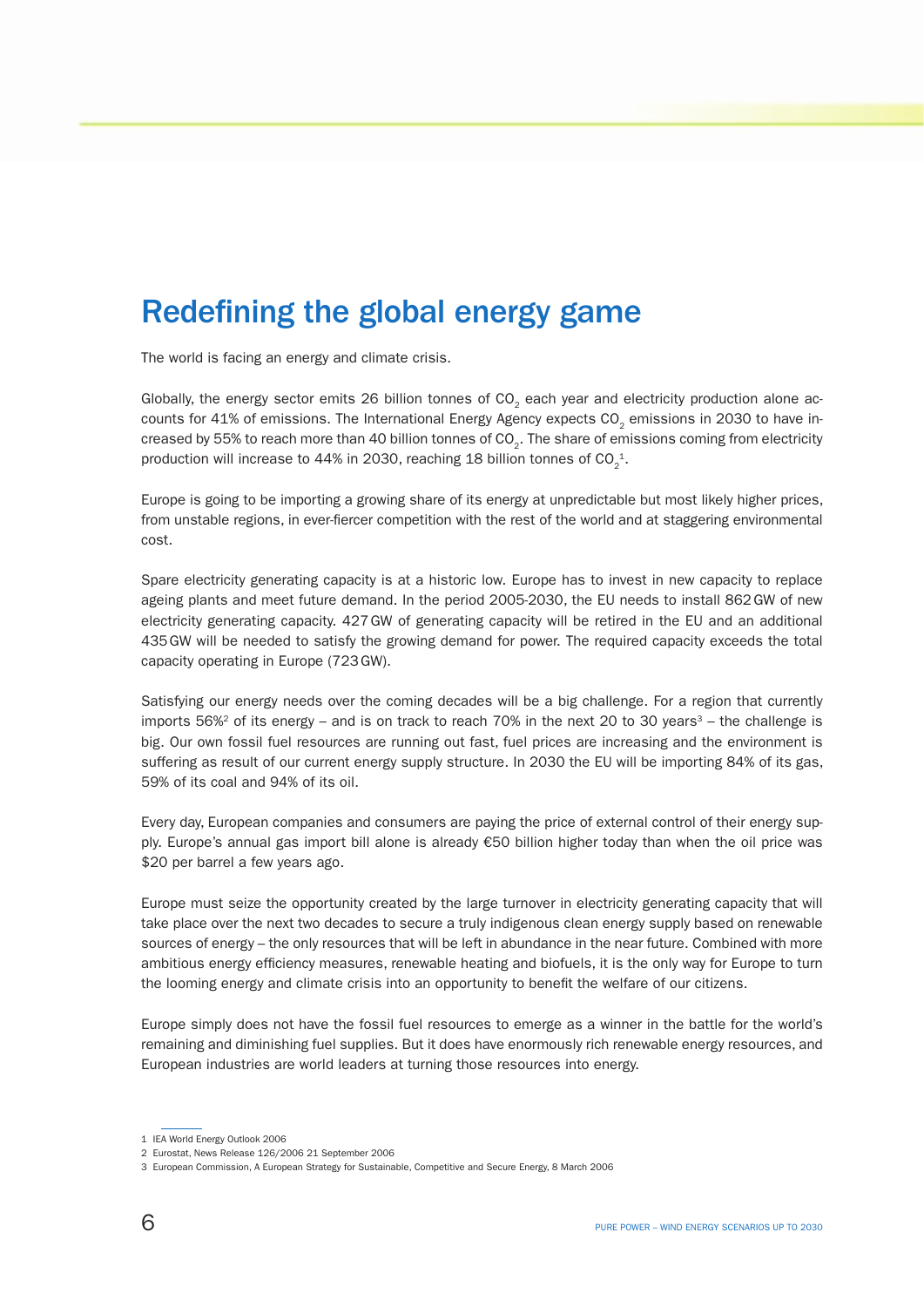There is an opportunity for Europe to take the lead in redefining the rules of the future energy game. It is a game that will be won not by the few countries that control the diminishing fossil fuel resources, but by the regions of the world that understand how to develop, utilise and export technology that can convert their natural renewable resources into energy.

The economic future of Europe can be planned on the basis of known and predictable energy costs, derived from an indigenous wind energy source free from all the security-related, political, economic and environmental disadvantages associated with the current energy supply structure.

This report looks at what the change towards large-scale wind energy will mean in concrete terms. It presents new scenarios for wind energy up to 2030, examining the effects they would have on electricity, greenhouse gas emissions and the EU economy. By assessing potential impacts, Europe can take informed decisions and go into the future with its eyes open, certain of the real advantages that seizing the wind energy opportunity today will bring the citizens of tomorrow.

Arthouros Zervos **Christian Kiaer** 

EWEA President **EWEA** President EWEA Chief Executive Officer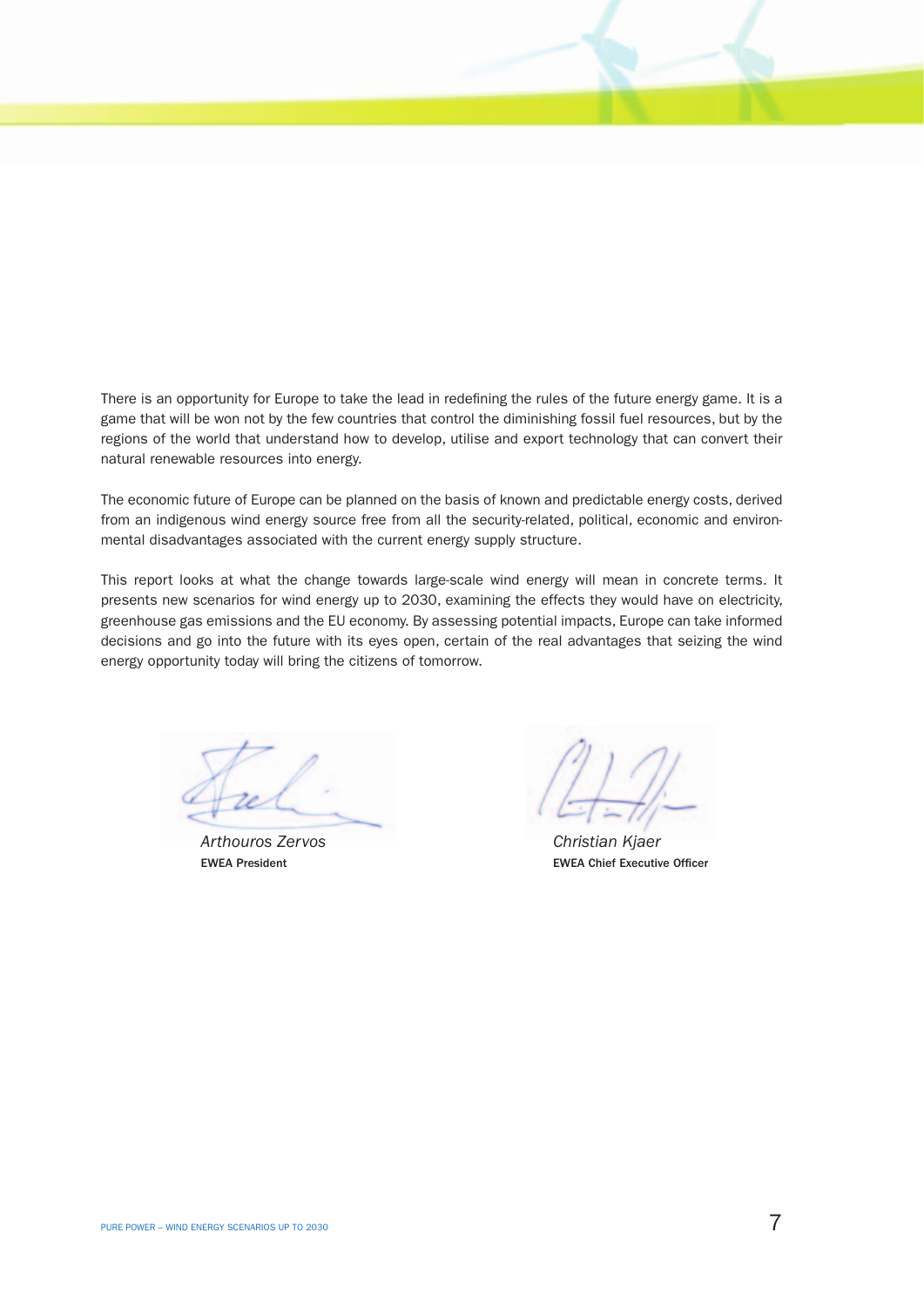# Executive Summary: A new scenario for wind energy

Over the last eight years, only new gas capacity has exceeded new wind power capacity in the EU. Since 2000, 30% of all installed electricity generating capacity in the EU has been wind power. While wind energy today meets 3.7% of EU's electricity demand, the technology is already the second largest contributor to economic activity and employment in the area of power plant manufacturing.

In 2003, the European Wind Energy Association set the target of 75,000 MW installed in the EU-15 by 2010 and 180,000 MW by 2020<sup>4</sup>. Back then, it was expected that 54,350 MW would be operating by the end of 2006. The actual figure for end 2007 was 55,860 MW in EU-15.

In this updated scenario, the term "target" has been changed for 2010 to "prediction" in order to reflect that 2010 is only three years into the future. Consequently there is more certainty that the 2010 projections will materialise than in the previous scenario in 2003. This scenario will continue to refer to the 2020 and 2030 projections as "targets" given the substantially higher uncertainty at that time scale.

The new 2010 prediction for wind energy in Europe has been updated to include the 12 new Member States, which are expected to add 2,050 MW to the EU total by 2010, while the EU-15 will have 4% more capacity installed by 2010 (77,950 MW), compared to the previous target of 75,000 MW. In total, EWEA believes that 80,000 MW of wind power will be operating in the EU-27 by the end of the decade. Offshore wind energy is expected to reach 3,500 MW (4% of total capacity) in 2010 compared to 1,080 (2% of total capacity) by the end of 2006.

The European Commission's 1997 White Paper on Renewable Sources of Energy set a target for 40,000 MW of wind power to be installed in the EU by 2010. That target was reached in 2005, five years ahead of schedule. The overall White Paper target included an increase in electricity production from renewable energy sources of 338 TWh between 1995 and 2010. As EWEA's analysis shows, wind power is expected to produce 177 TWh in 2010, thereby meeting 52% of the overall White Paper target.

EWEA maintains the target it set in 2003 of 180,000 MW by 2020. In addition, the analysis has been expanded to include a target for the year 2030 of 300,000 MW, 40% of which is expected to be offshore wind power. There is, however substantial uncertainty regarding the 2020 and 2030 targets and much depends on the timing and scale of the offshore segment of the business.

Wind power has experienced dramatic growth over the last years, and in 2007 there are five EU countries – Denmark, Spain, Portugal, Ireland and Germany – which have more than 5% of their electricity demand covered by wind energy. The development of wind power is not different from the initial development stages of other power sources. Fig 0.1 shows the global development of wind energy (1961-1976) compared with nuclear power (1991-2006).

The strong development of wind power to date can continue in the coming years as long as the clear commitment of the European Union and its Member States to wind power development continues to strengthen, and as long as this support is translated into the construction of wind farms. It is vital for the future development of wind power in Europe that the European Parliament and the Council swiftly adopt the new EU Renewables Energy Directive (tabled by the European Commission on 23 January 2008).

<sup>4</sup> EWEA Briefing: Wind Power Targets for Europe: 75,000 MW by 2010, October 2003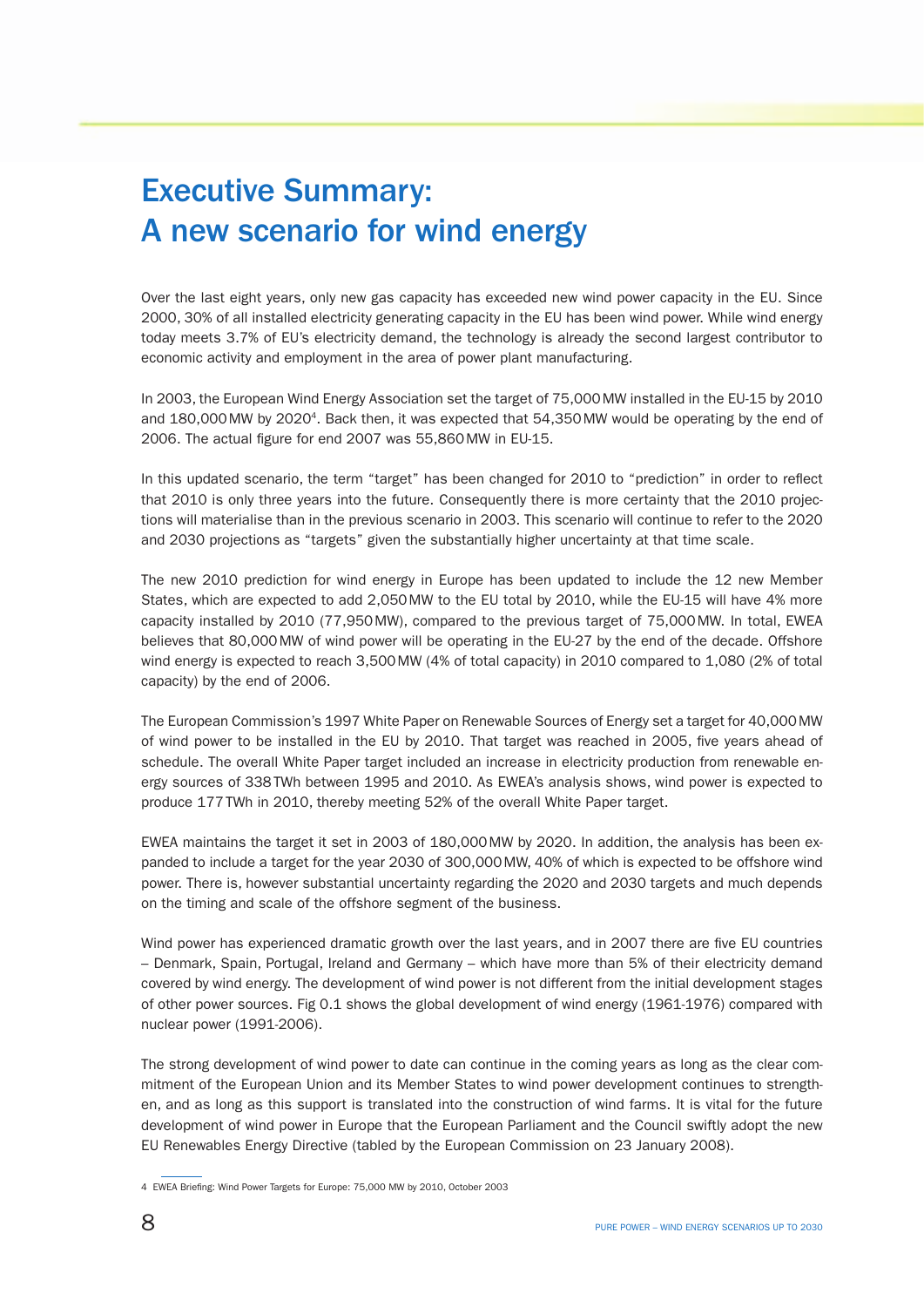



The European Parliament has for many years been calling for a mandatory 25% target for renewable energy by 2020. The gradual implementation of the 2001 Renewable Electricity Directive in the Member States, as well as the European Council's unanimous decision for a 20% share of renewable energy in the EU by 2020 at its Spring Summit in March 2007, are all steps in the right direction and indicators of increased political commitment. The share of renewable energy needs to go up from 8.5% in 2005 to 20% in 2020, which means that more than one third of the EU's electricity will need to come from renewables, up from 15%. It is already clear that wind energy will be the largest contributor to the increase. The 20% target, combined with the dramatic increases in fossil fuel prices experienced since our 2003 analysis indicate that the long-term future for wind power remains promising and that Europe could achieve 300 GW of wind power capacity by 2030 if regulatory uncertainty can be minimised.

The European Commission<sup>5</sup> expects a 73% decline in EU oil production between 2000 and 2030. Gas production will fall by 59% and coal by 41%. By 2030, the EU will be importing 94% of its oil, 84% of its gas and 59% of its coal.

Europe can go a long way towards an energy supply that is superior to the business-as-usual scenario, offering greater energy independence, lower energy costs, reduced fuel price risk, improved competitiveness and more technology exports. Over the coming 25 years, wind energy will play a major role in that development.

The following tables show the wind industry's targets for the EU-27 in 2007, 2010, 2020 and 2030 in terms of installed capacity. They also demonstrate what this means in terms of electricity supply, CO<sub>2</sub> savings, avoided fuel costs and investments in wind energy machinery.

<sup>5</sup> European Energy and Transport; Trends to 2030 – update 2005: European Commission May 2006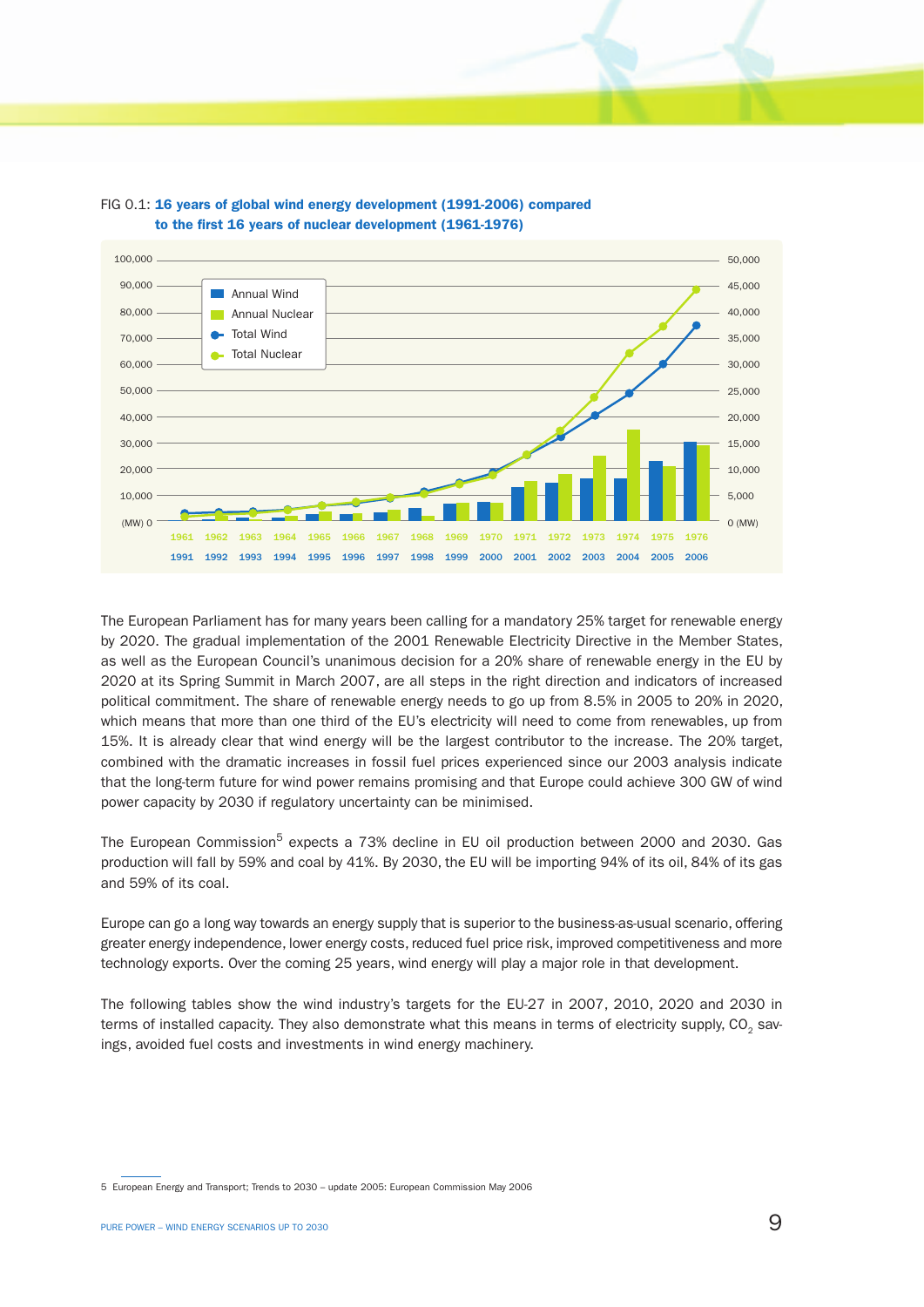### Wind industry targets for the EU in 2007, 2010, 2020 and 2030

### **Summary of the wind energy market in the EU-27 in 2007**

- 56GW installed capacity, including 1.08GW offshore
- Annual installations of 8.5GW, including 0.2GW offshore
- Electricity production of 119TWh, including 4TWh offshore
- Meeting 3.7% of total EU electricity demand
- 40.3% of the annual new electricity generating capacity
- 55% of annual net increase in installed electricity generating capacity
- 7.3% of total installed electricity generating capacity
- Providing power equivalent to the needs of 30 million average EU households (15% of EU households)
- Avoiding 91 Mt of  $CO<sub>2</sub>$  equivalent to taking 46 million cars off the road (21% of the EU car fleet) and equal to 26% of the EU-15's Kyoto obligation
- Annual avoided fuel cost of €3.9 billion
- Annual avoided CO<sub>2</sub> costs of approximately €2 billion<br>• Annual investments in wind turbines of €11.3 bn
- Annual investments in wind turbines of €11.3 bn
- Total life-time avoided fuel costs of wind power capacity installed in 2007 of €16 billion (assuming fuel prices equivalent to \$90 a barrel of oil)
- Total life-time avoided  $CO<sub>2</sub>$  cost of wind power capacity installed in 2007 of €6.6 billion (assuming  $CO<sub>2</sub>$  price of  $£25/t$ )
- European manufacturers have a 75% share of the global market for wind turbines  $(2006)^{1}$
- 1 BTM World Market Update 2006, March 2007

### **Summary of the wind industry prediction for the EU-27 in 2010**

- 80GW installed capacity, including 3.5GW offshore
- Annual installations of 8.2GW, including 1.3GW offshore
- Electricity production of 177TWh, including 13TWh offshore
- Meeting between 5% and 5.2% of total EU electricity demand (depending on 2010 demand)
- 9.9% of total installed electricity generating capacity
- 39% of total new electricity generating capacity installed (2005-2010)
- Providing power equivalent to the needs of 43 million average EU households (21% of EU households)
- Avoiding 133 Mt of  $CO_2$  equivalent to taking 65 million cars off the road (30% of the EU car fleet in 2004) and equal to 38% of the EU-15's Kyoto obligation
- Annual avoided fuel cost of €8.3 billion (assuming fuel prices equivalent to \$90 a barrel of oil)
- Annual avoided CO<sub>2</sub> costs of  $63.3$  billion ( $625/t$  CO<sub>2</sub>)
- Annual investments in wind power capacity of €11 billion
- Total wind power investments of €31 billion (2008-2010)
- Total life-time avoided fuel costs of wind power capacity installed in 2008-2010 of €51 billion (assuming fuel prices equivalent to \$90 a barrel of oil)
- Total life-time avoided CO<sub>2</sub> cost of wind power capacity installed in 2008-2010 of  $\epsilon$ 21 billion (assuming  $E25/t CO<sub>2</sub>$ )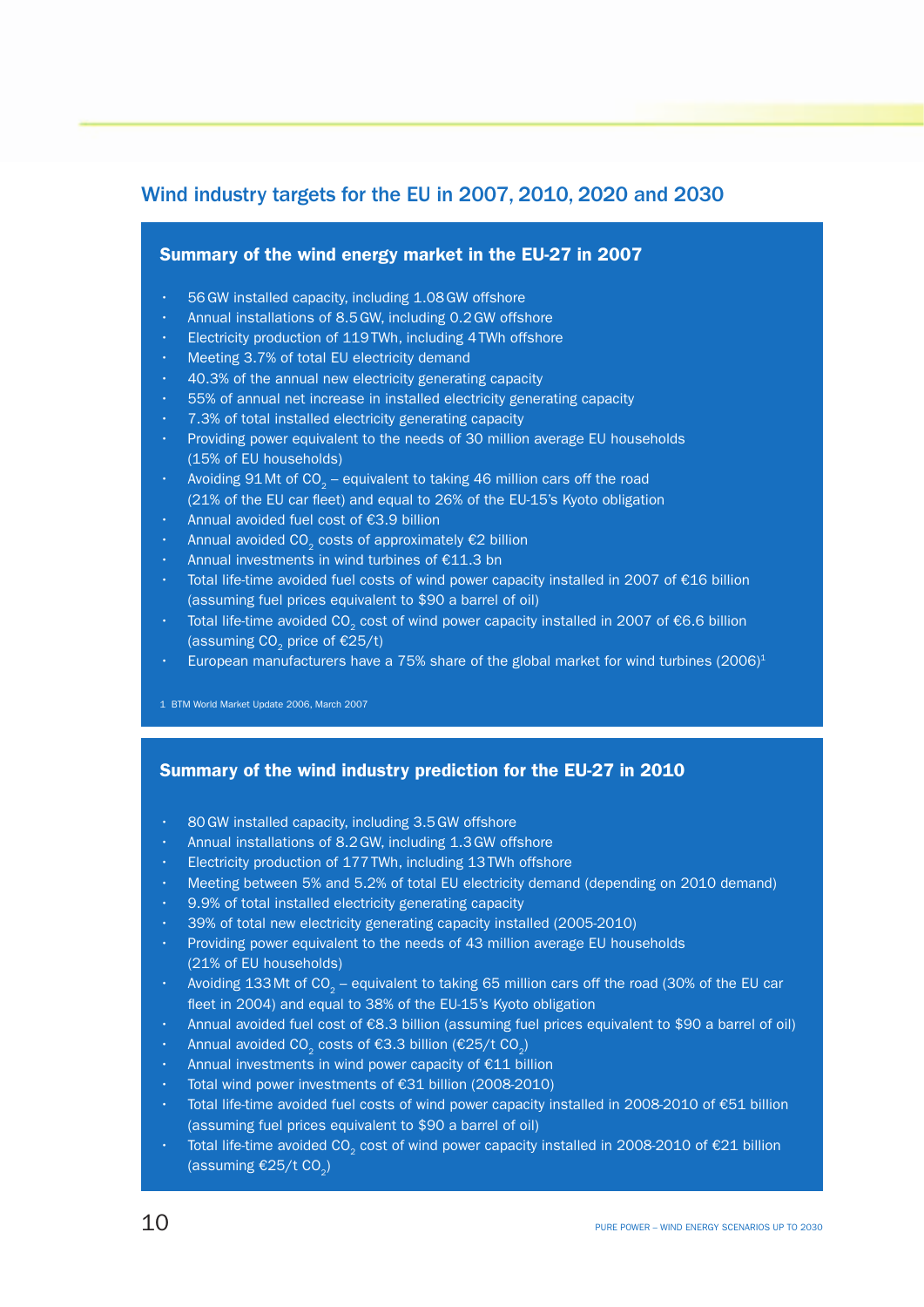### **Summary of the wind industry target for the EU-27 in 2020**

- 180GW installed capacity, including 35GW offshore
- Annual installations of 16.8GW, including 6.8GW offshore
- Electricity production of 477TWh, including 133TWh offshore
- Meeting between 11.6% and 14.3% of total EU electricity demand (depending on 2020 demand).
- 18.1% of total installed electricity generating capacity in the EU
- 32% of total new electricity generating capacity installed (2011-2020)
- Providing power equivalent to the needs of 107 million average EU households (49% of EU households)
- Avoiding 328Mt of  $CO<sub>2</sub>$  equivalent to taking 165 million cars off the road (76% of the EU 2004 car fleet) and equal to 44% of the EU's GHG reduction target (20%)
- Annual avoided fuel cost of €20.5 billion (assuming fuel prices equivalent to \$90 a barrel of oil)
- Annual avoided CO<sub>2</sub> costs of  $E$ 8.2 billion ( $E$ 25/t CO<sub>2</sub>)
- Annual investments in wind power capacity of  $E16.9$  billion
- Total wind power investments of €120 billion (2011-2020)
- Total life-time avoided fuel costs of wind power capacity installed in 2011-2020 of €277 billion (assuming fuel prices equivalent to \$90 a barrel of oil)
- Total life-time avoided CO<sub>2</sub> cost of wind power capacity installed in 2011-2020 of  $\epsilon$ 114 billion (assuming  $\epsilon$ 25/t CO<sub>2</sub>)

### **Summary of the wind industry target in EU-27 in 2030**

- 300 GW installed capacity, including 120GW offshore
- Annual installations of 19.5 GW, including 9.6GW offshore
- Electricity production of 935TWh, including 469TWh offshore
- Meeting between 20.8% and 28.2% of total EU electricity demand (depending on 2020 demand).
- 25.5% of total installed electricity generating capacity in the EU
- 46% of total new electricity generating capacity installed (2021-2030)
- Providing power equivalent to the needs of 195 million average EU households (84% of EU households)
- Avoiding 575 Mt of CO<sub>2</sub> equivalent to taking 285 million cars off the road  $(132% of the EU 2004 car fleet)$
- Annual avoided fuel cost of €34.6 billion (assuming fuel prices equivalent to \$90 a barrel of oil)
- Annual avoided CO<sub>2</sub> costs of  $E14.4$  billion ( $E25/t$  CO<sub>2</sub>)
- Annual investments in wind power capacity of €19.4 billion
- Total wind power investments of €187 billion (2021-2030)
- Total life-time avoided fuel costs of wind power capacity installed in 2021-2030 of €455 billion (assuming fuel prices equivalent to \$90 a barrel of oil)
- Total life-time avoided CO<sub>2</sub> cost of wind power capacity installed in 2021-2030 of €187 billion (assuming  $E25/t CO<sub>2</sub>$ )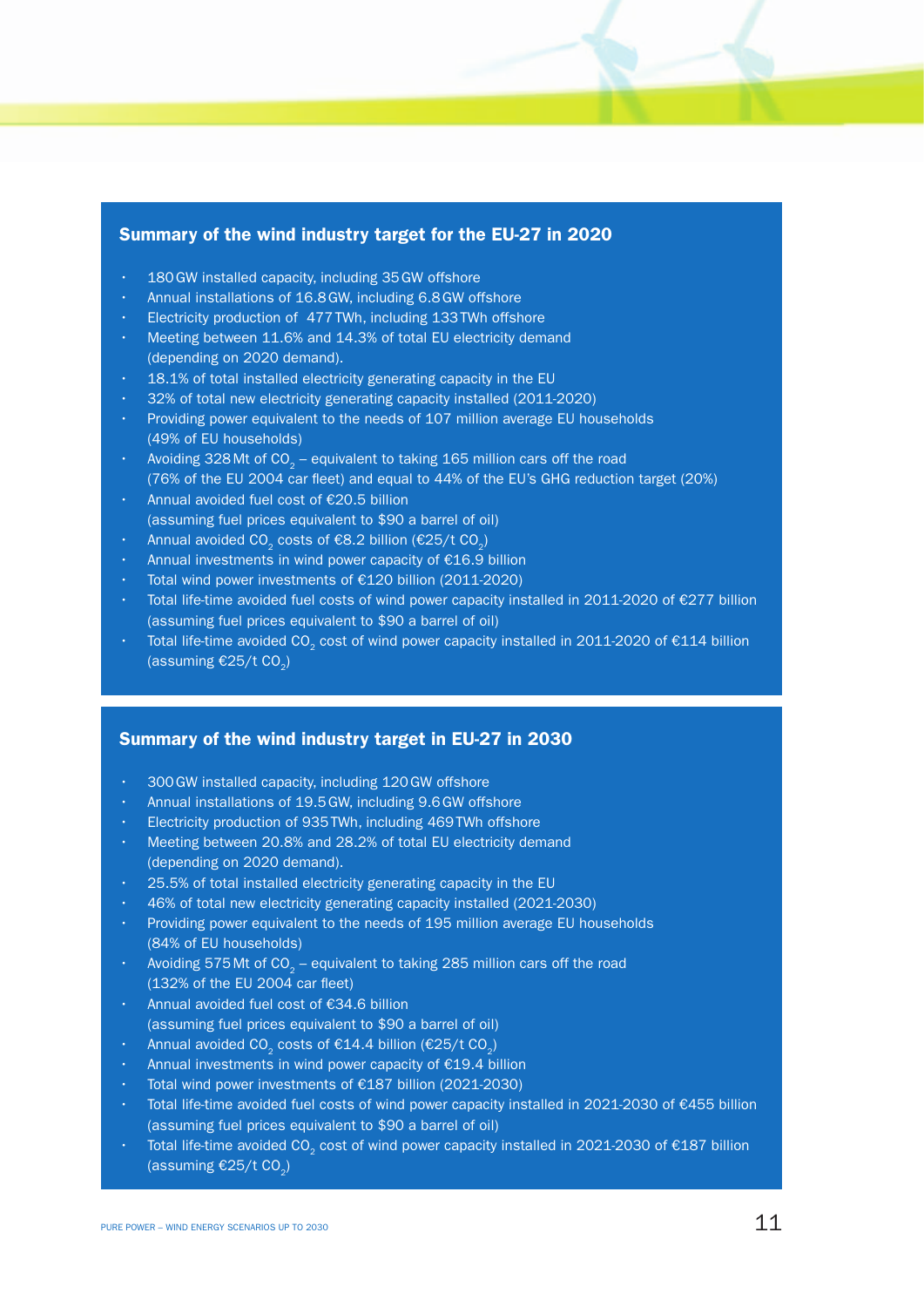# 1. The EU energy mix

Between 2000 and 2007 total EU power capacity increased by 200 GW to reach 775 GW by the end of 2007. The most notable change in the mix of capacity is the near doubling of gas capacity to 164 GW. Wind energy more than quadrupled from 13 GW to 57 GW<sup>6</sup>.

The addition of ten new Member States in May 2004 put another 112 GW into the EU generation mix in 2005, including 80 GW of coal, 12 GW of large hydro, 12 GW of natural gas, 6.5 GW of nuclear and 186 MW of wind power.





Changes in net installed capacity among the various electricity generating technologies are shown in Figure 1.1. The figures include the EU-10 from 2005 and EU-12 from 2007. The growth of natural gas and wind power has happened at the expense of fuel oil, coal and, to a lesser extent, nuclear power. In 2007, 21.2 GW of new capacity was installed in the EU-27 of which 10.7 GW was gas (50%) and 8.6 GW was wind power (40%).

Gas and wind power also lead the field if decommissioning of old capacity is taken into account. Net installation of power capacity in the EU totalled 98 GW between 2000 and 2007. Gas and wind power accounted for 77 GW and 47 GW respectively while more oil (-14 GW net), coal (-11 GW net) and nuclear (-6 GW net) capacity has been removed than installed since 2000.

<sup>6</sup> Source: Platts PowerVision and EWEA, January 2008.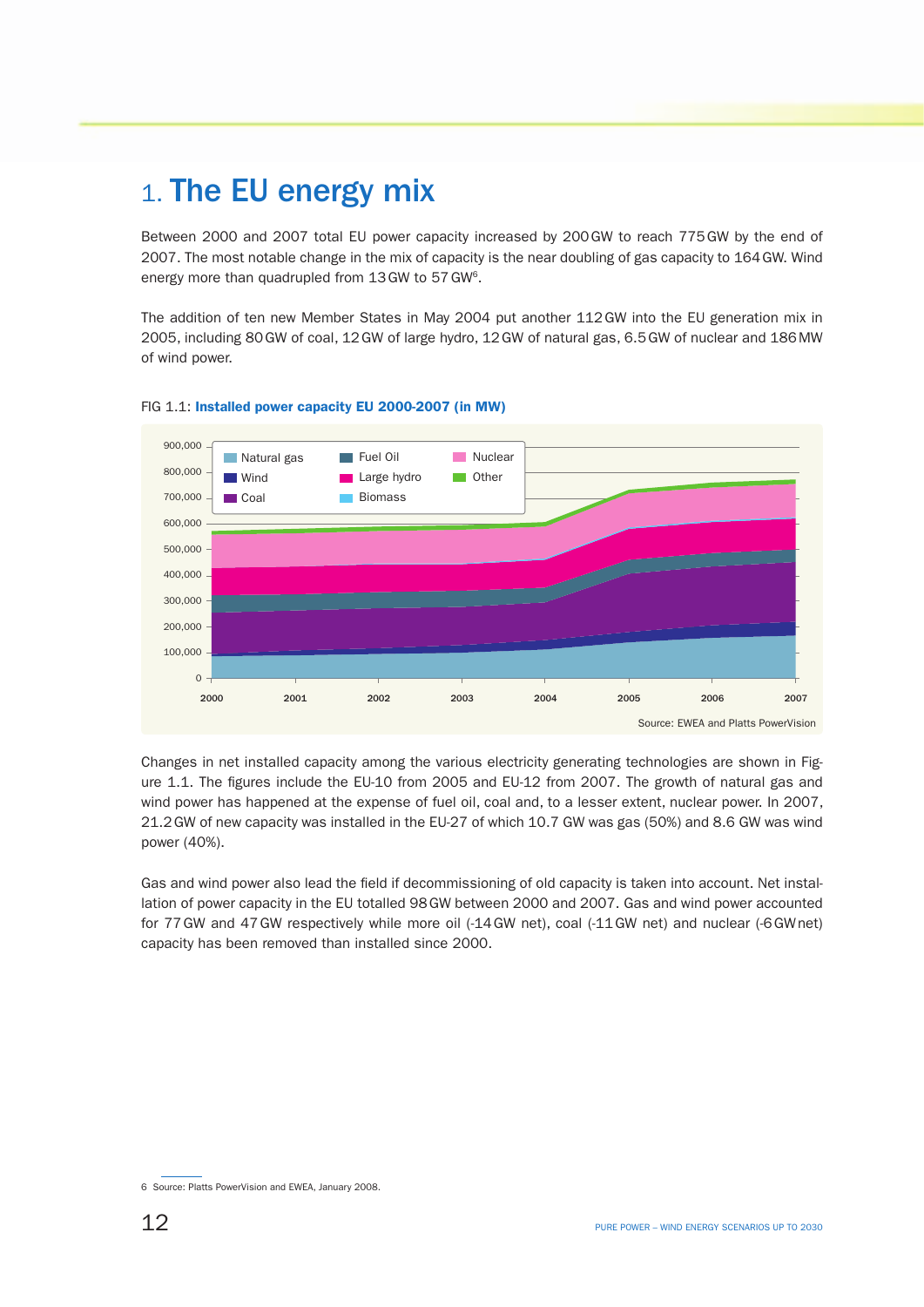

FIG 1.2: **Net increase/decrease in power capacity EU 2000-2007 (in MW)**

The share of total EU capacity from natural gas has more than doubled since 1995 to reach 21%. Coal's share is unchanged while oil, large hydro and nuclear have all decreased their share. Wind energy's share has increased from 0% in 1995 to 7% in 2007.



#### FIG 1.3: **EU Energy mix 1995 (Total 532 GW)** FIG 1.4: **EU Energy mix end 2007 (Total 775 GW)**

Wind energy increased its share of total capacity in the EU to 7% in 2007, and has a significant share of new generation capacity. 30% of all power capacity installed since 2000 has been wind power, making it the second largest contributor to installation of EU capacity over the last eight years after natural gas (55%). 6% of all new capacity over the eight year period was coal, 3% fuel oil, 2% large hydro and nuclear and biomass come in at 1% each. So while wind energy today meets 3.7% of EU electricity demand, the technology is already the second largest contributor to economic activity and employment in power plant manufacturing.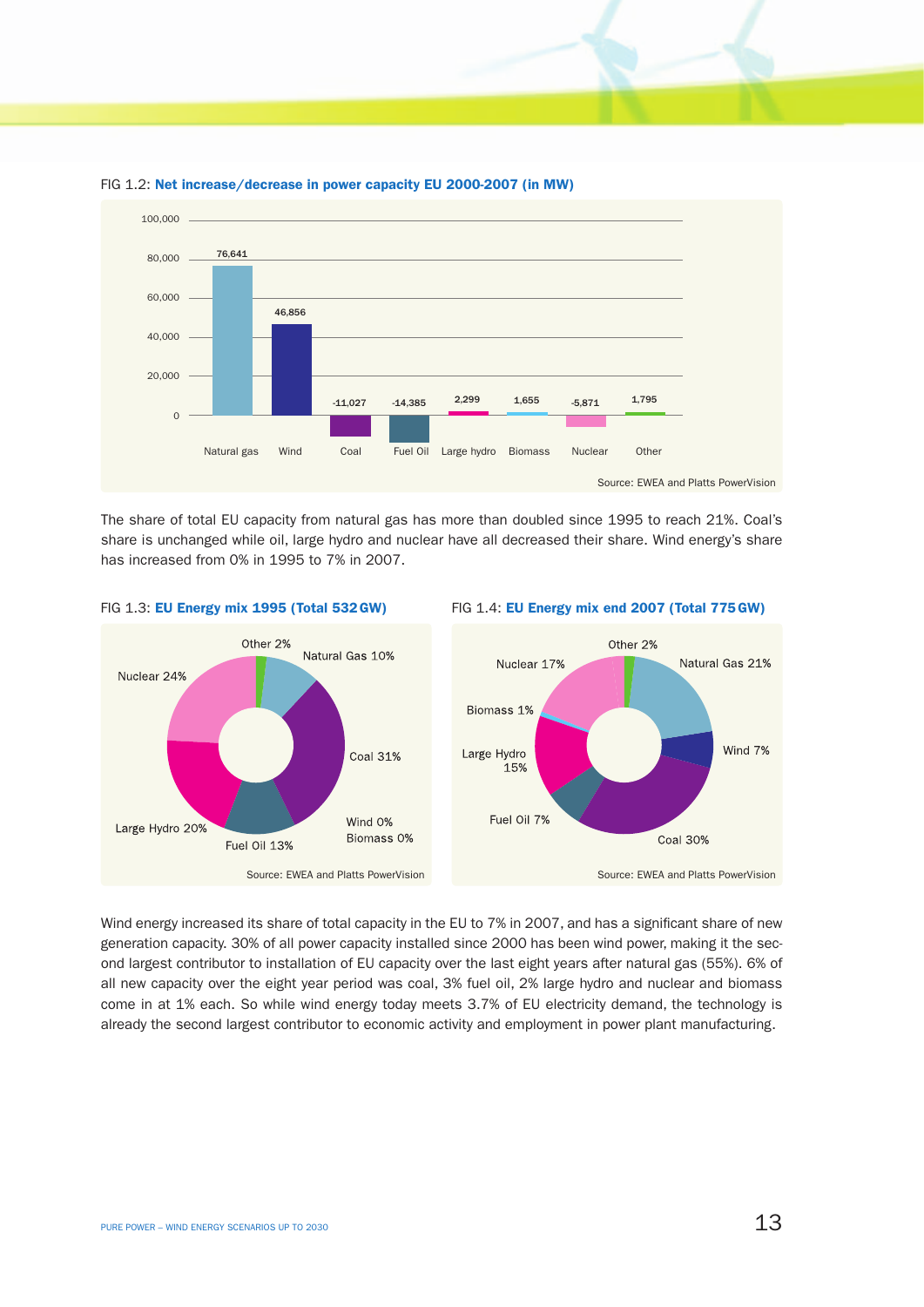#### FIG 1.5: **New power capacity EU 2000-2007**





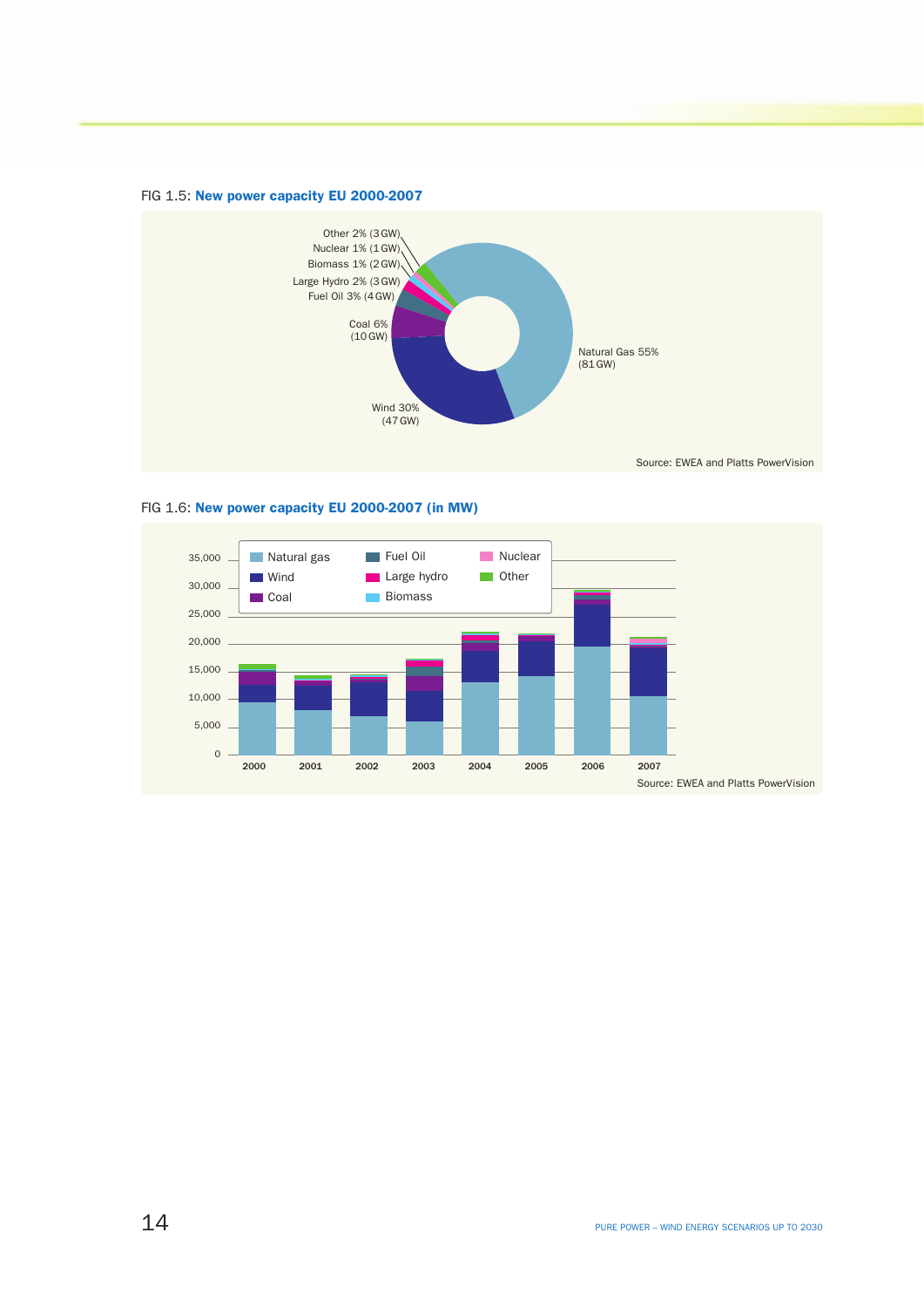### 2. Wind power – current status

20,073 MW of wind power capacity was installed globally during 2007 to reach a total of 94,122 MW by the end of the year. The global market for wind turbines increased by 31% in 2007, following growth of 33% and 41% in 2006 and 2007 respectively<sup>7</sup>.

#### FIG 2.1: **Global cumulative wind power capacity 1990-2007 (in MW)**





#### FIG 2.2: **Global annual wind power capacity 1991-2007 (in MW)**

7 Global Wind Energy Council (GWEC); Global Wind 2006 Report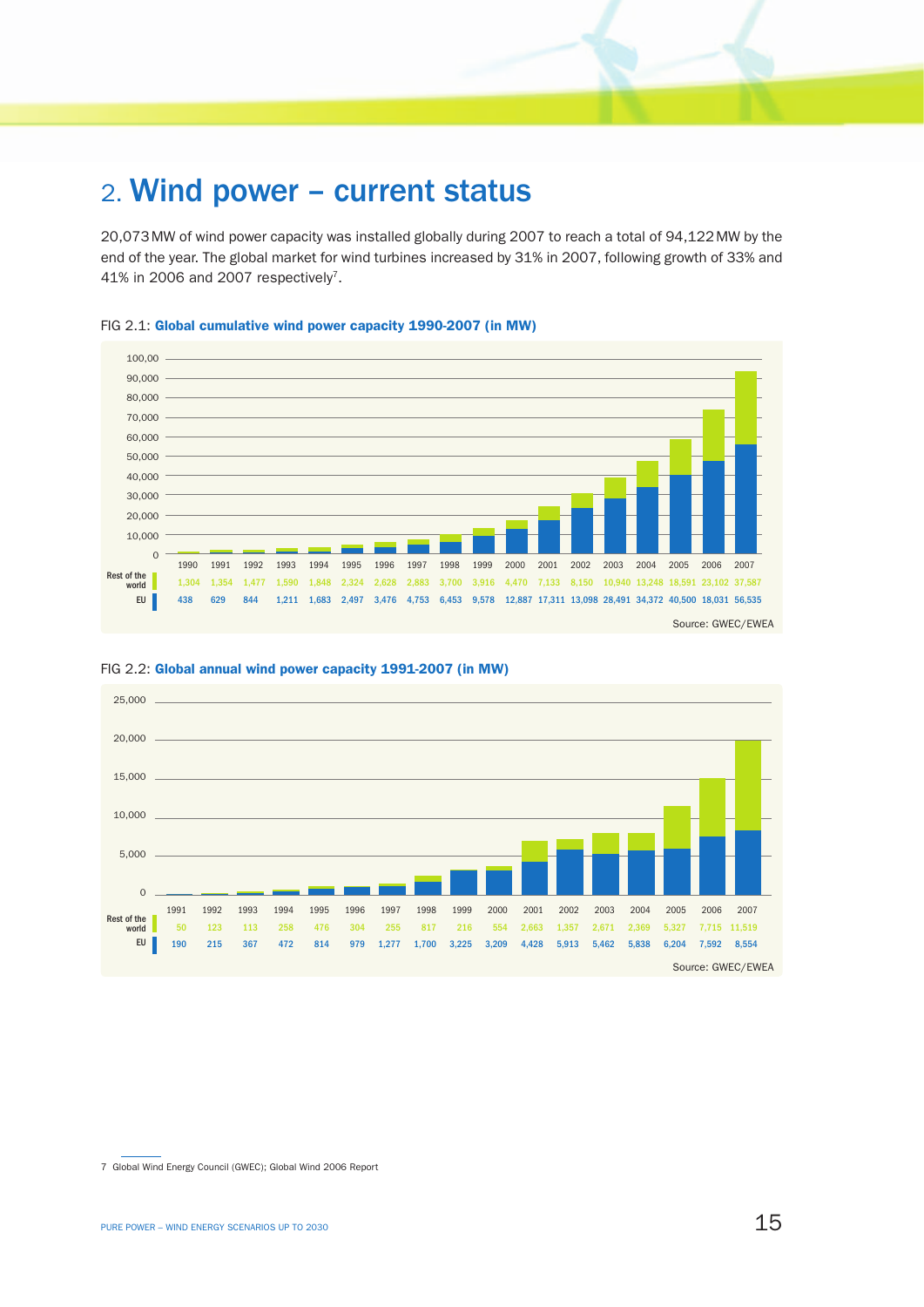The graph below shows the top ten markets worldwide and the wind energy capacity installed annually in 2005, 2006 and 2007, in descending order of the wind capacity installed in 2007 in each country.





The European Commission's 1997 White Paper target of 40,000 MW wind power capacity by 2010 in the EU was reached in 2005, five years ahead of time.

By the end of 2007, there was 56,535 MW of wind power capacity installed in the EU-27, of which 55,860 MW was in the EU-15. EWEA's previous scenario, drawn up in October 2003, expected 54,350 MW to be installed in the EU-15 by the end of 2007. Thus the total capacity was underestimated by 1,510 MW over the five year period. In 2003 EWEA expected total annual installations in 2007 to be 6,600 MW, whereas the actual market was significantly higher at 8,291 MW in the EU-15 (8,554 MW in the EU-27).

In the EU, installed wind power capacity has increased by an average of 25% annually over the past eleven years, from 4,753 MW in 1997 to 56,535 MW in 2007. In terms of annual installations, the EU market for wind turbines has grown by 19% annually, from 1,277 MW in 1997 to 8,554 MW in 2007.

In 2007, Spain (3,522 MW) was by far the largest market for wind turbines, followed by Germany (1,667 MW), France (888 MW) and Italy (603 MW). Eight countries – Germany, Spain, Denmark, Italy, France, the UK, Portugal, and the Netherlands – now have more than 1,000 MW installed. Germany, Spain and Denmark – the three pioneering countries of wind power – are home to 72% of the EU's installed wind power capacity. That share is expected to decrease to 62% of installed capacity in 2010.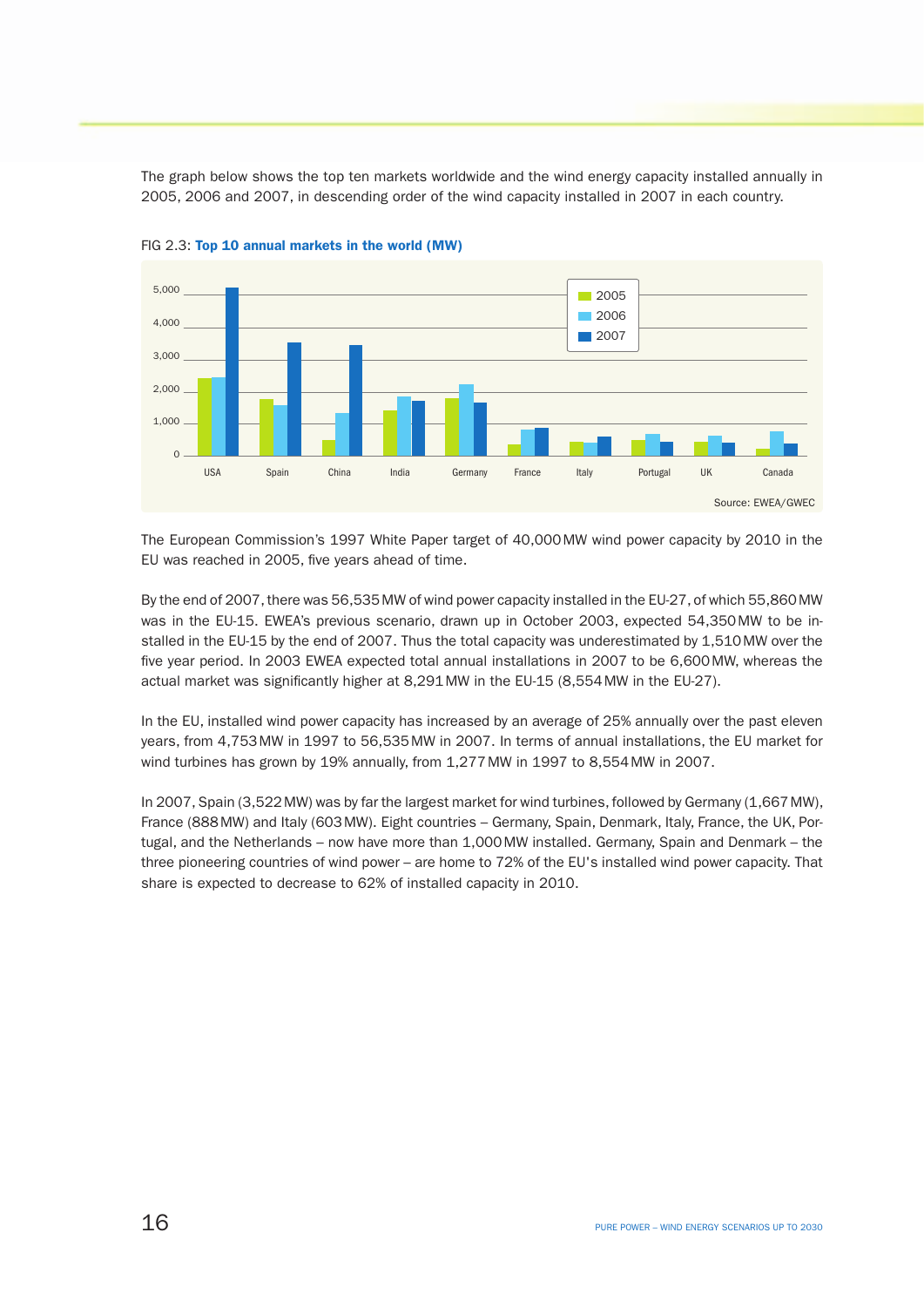

### FIG 2.4: **2007 Member State market shares for new capacity**

### FIG 2.5: **End 2007 Member State market shares for total capacity**



| Others                |      |            |      |
|-----------------------|------|------------|------|
| Ireland               | 1.4% | Lithuania  | 0.1% |
| Sweden                | 1.4% | Luxembourg | 0.1% |
| Belgium               | 0.5% | Latvia     | 0.0% |
| Poland                | 0.5% | Romania    | 0.0% |
| <b>Czech Republic</b> | 0.2% | Slovakia   | 0.0% |
| Finland               | 0.2% | Cyprus     | 0.0% |
| <b>Bulgaria</b>       | 0.1% | Malta      | 0.0% |
| Hungary               | 0.1% | Slovenia   | 0.0% |
| Estonia               | 0.1% |            |      |

### Cumulative installations of wind power in the EU (MW)

| Country               | 2000  | 2001  | 2002           | 2003           | 2004     | 2005         | 2006         | 2007         | $2010$ (est)   |
|-----------------------|-------|-------|----------------|----------------|----------|--------------|--------------|--------------|----------------|
| Austria               | 77    | 94    | 140            | 415            | 606      | 819          | 965          | 982          | 1,200          |
| <b>Belgium</b>        | 13    | 32    | 35             | 68             | 96       | 167          | 194          | 287          | 800            |
| <b>Bulgaria</b>       |       |       |                |                | 10       | 10           | 36           | 70           | 200            |
| Cyprus                |       |       | 0              | $\Omega$       | $\Omega$ | $\mathbf{O}$ | $\mathbf{O}$ | $\mathbf{O}$ | $\overline{O}$ |
| <b>Czech Republic</b> |       |       | 3              | 9              | 17       | 28           | 54           | 116          | 250            |
| <b>Denmark</b>        | 2,417 | 2,489 | 2,889          | 3,116          | 3,118    | 3,128        | 3,136        | 3,125        | 4,150          |
| Estonia               |       |       | $\overline{2}$ | $\overline{2}$ | 6        | 32           | 32           | 58           | 150            |
| <b>Finland</b>        | 39    | 39    | 43             | 52             | 82       | 82           | 86           | 110          | 220            |
| France                | 66    | 93    | 148            | 257            | 390      | 757          | 1,567        | 2,454        | 5,300          |
| Germany               | 6,113 | 8,754 | 11,994         | 14,609         | 16,629   | 18,415       | 20,622       | 22,247       | 25,624         |
| Greece                | 189   | 272   | 297            | 383            | 473      | 573          | 746          | 871          | 1,500          |
| Hungary               |       |       | 3              | 3              | 3        | 17           | 61           | 65           | 150            |
| Ireland               | 118   | 124   | 137            | 190            | 339      | 496          | 746          | 805          | 1,326          |
| Italy                 | 427   | 682   | 788            | 905            | 1,266    | 1,718        | 2,123        | 2,726        | 4,500          |
| Latvia                |       |       | 24             | 27             | 27       | 27           | 27           | 27           | 100            |
| Lithuania             |       |       | $\mathbf{O}$   | $\Omega$       | 6        | 6            | 48           | 50           | 100            |
| Luxembourg            | 10    | 15    | 17             | 22             | 35       | 35           | 35           | 35           | 50             |
| <b>Malta</b>          |       |       | $\mathbf{O}$   | $\Omega$       | $\Omega$ | $\mathbf{O}$ | $\Omega$     | $\mathbf{O}$ | $\overline{O}$ |
| <b>Netherlands</b>    | 446   | 486   | 693            | 910            | 1,079    | 1,219        | 1,558        | 1,746        | 3,000          |
| Poland                |       |       | 27             | 63             | 63       | 83           | 153          | 276          | 1,000          |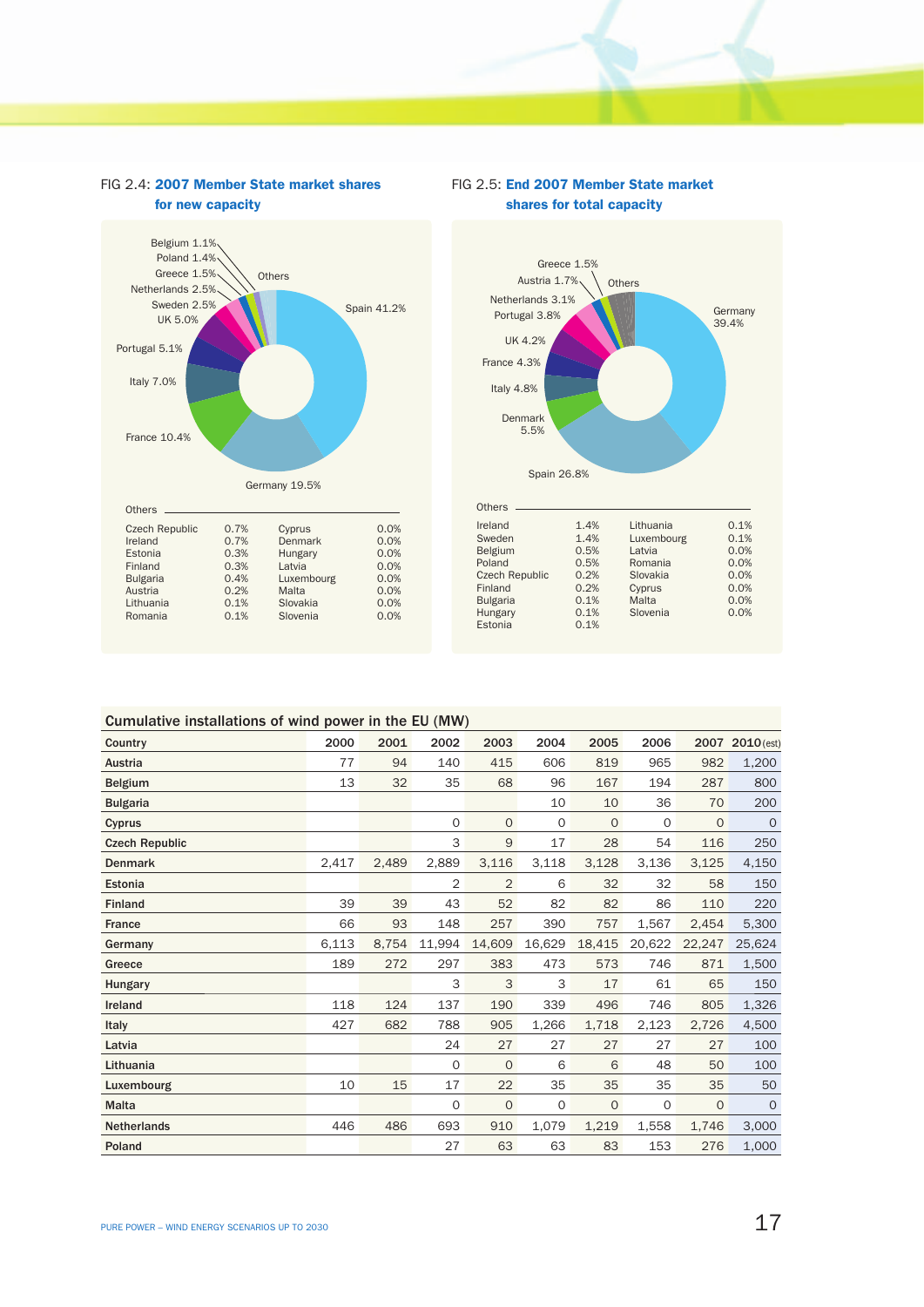| Cumulative installations of wind power in the EU (MW)<br>continued from previous page |        |        |          |              |             |         |        |         |                 |  |  |
|---------------------------------------------------------------------------------------|--------|--------|----------|--------------|-------------|---------|--------|---------|-----------------|--|--|
| Country                                                                               | 2000   | 2001   | 2002     | 2003         | 2004        | 2005    | 2006   |         | 2007 2010 (est) |  |  |
| Portugal                                                                              | 100    | 131    | 195      | 296          | 522         | 1.022   | 1.716  | 2.150   | 3,500           |  |  |
| Romania                                                                               |        |        | 1        | $\mathbf{1}$ | $\mathbf 1$ | 2       | 3      | 8       | 50              |  |  |
| Slovakia                                                                              |        |        | 0        | 3            | 5           | 5       | 5      | 5       | 25              |  |  |
| Slovenia                                                                              |        |        | $\Omega$ | $\Omega$     | $\Omega$    | $\circ$ | 0      | $\circ$ | 25              |  |  |
| Spain                                                                                 | 2,235  | 3.337  | 4,825    | 6,203        | 8.264       | 10,028  | 11,623 | 15.145  | 20,000          |  |  |
| Sweden                                                                                | 231    | 293    | 345      | 399          | 442         | 510     | 571    | 788     | 1,665           |  |  |
| UK                                                                                    | 406    | 474    | 552      | 667          | 904         | 1.332   | 1.962  | 2.389   | 5,115           |  |  |
| EU Accumulated*                                                                       | 12.887 | 17.315 | 23.098   | 28.491       | 34,372      | 40,500  | 48.031 | 56.535  | 80,000          |  |  |

\* From 2004 EU-25; from 2007 EU-27

Germany and Spain continue to attract the majority of investments. In 2007 these two countries represented 61% of the EU market. However, there is a healthy trend towards less reliance on Germany and Spain although the trend was broken in 2007 due to unprecedented Spanish growth. In 2000, 468 MW of European wind power capacity was installed outside Germany, Spain and Denmark. In 2007, the figure was 3,362 MW.





FIG 2.6: **End 2007 total installed capacity (in MW)** FIG 2.7: **New capacity installed in 2007 (in MW)**



Excluding Germany, Spain and Denmark, there has been an almost fivefold increase in the annual market in the past five years, confirming that a second wave of European countries is investing in wind power, partly as a result of the EU Renewable Electricity Directive passed in 2001.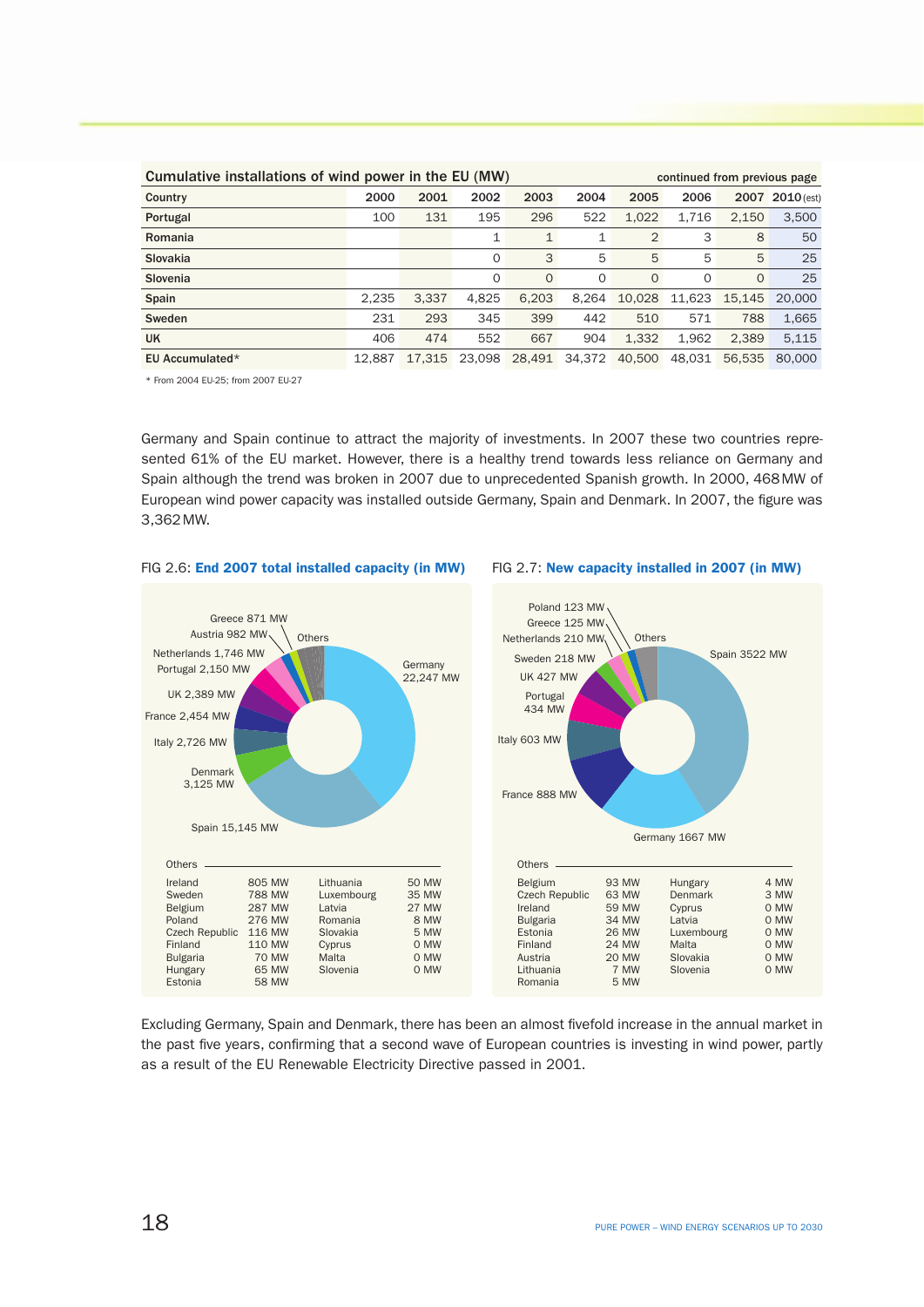

FIG 2.8: **Germany, Spain and Denmark's share of EU market 2000-2007 (in MW)**

With 1,080 MW by the end of 2007, offshore accounted for 1.9% of installed EU capacity and 3.5% of the electricity production from wind power in the EU. The market is still below its 2003 level and development has been shown to be slower than previously anticipated.



#### FIG 2.9: **Offshore wind in the EU (MW)**

With 409 MW, Denmark has the most offshore wind capacity but the UK (404 MW) is a very close second, having installed 100 MW in 2007. Sweden installed 110 MW in 2007. The Netherlands and Ireland also have operating offshore wind farms.

| Country            | Total installed by end 2007 | Installed in 2007 |
|--------------------|-----------------------------|-------------------|
| <b>Denmark</b>     | 409.15                      | $\Omega$          |
| United kingdom     | 404                         | 100               |
| Sweden             | 133.25                      | 110               |
| <b>Netherlands</b> | 108                         | $\Omega$          |
| <b>Ireland</b>     | 25.2                        | $\Omega$          |
| <b>TOTAL</b>       | 1079.6                      | 210               |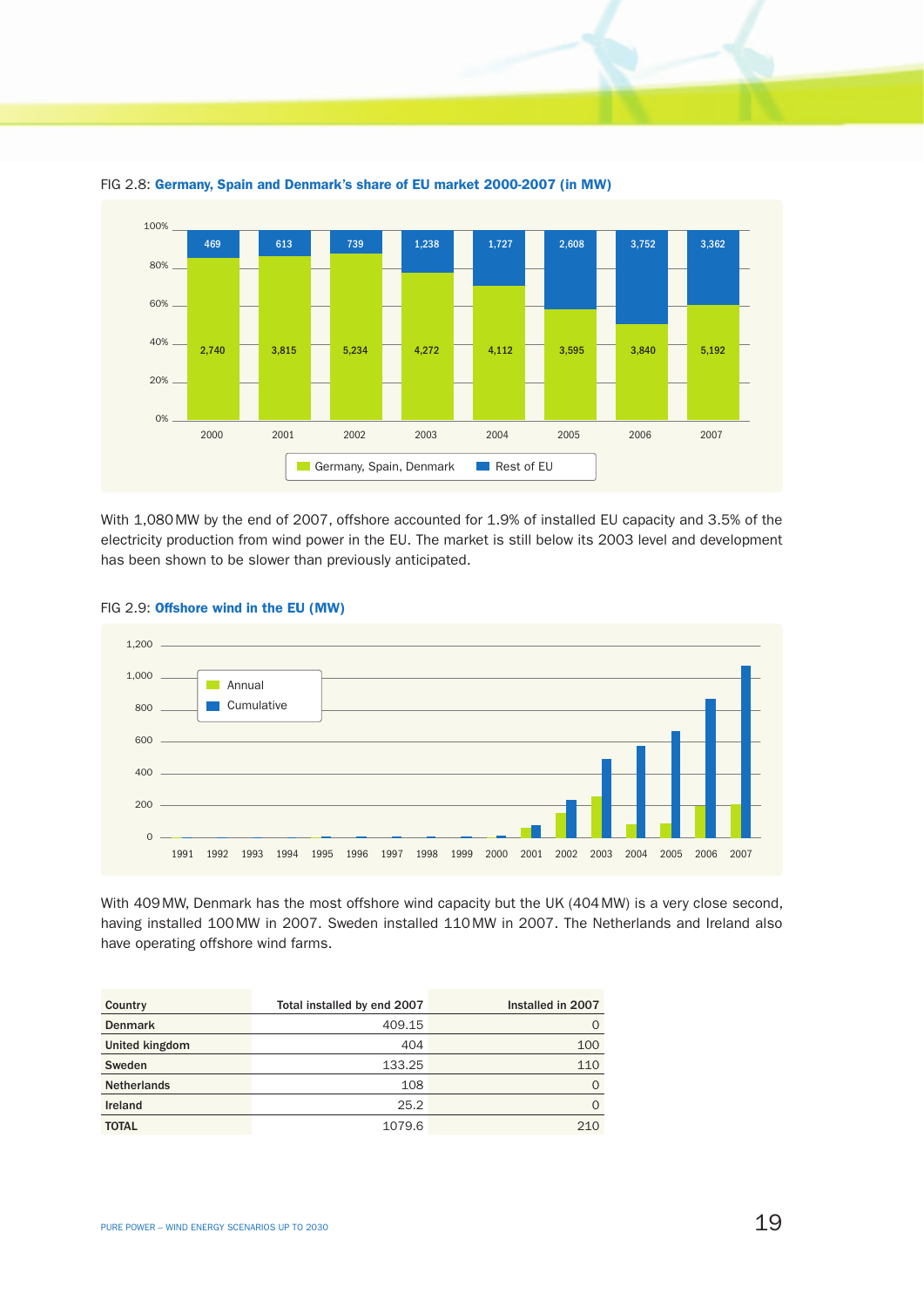The total wind power capacity installed at the end of 2007 will produce 3.7% of the EU-27 electricity demand in a normal wind year. Wind power in Denmark covers more than 20% of its total electricity consumption, by far the largest share of any country in the world. Five EU countries – Denmark, Spain, Portugal, Ireland, and Germany – have more than 5% of their electricity demand produced by wind energy<sup>8.</sup>





By the end of 2007, 116 kW of wind energy capacity was installed for every 1,000 people in the EU. Denmark tops the list with 579 kW/1,000 people followed by Spain (367 kW) and Germany (270 kW). If all EU countries had installed the same amount of wind power capacity per population as Spain, total installation in the EU would be 180,000 MW, equal to EWEA's 2020 target. If all EU countries had the same amount of capacity per capita as Denmark, total EU installations would be 282,000 MW, slightly less than the EWEA's 2030 target.

<sup>8</sup> Source: Eurelectric and EWEA

The national wind power shares are calculated by taking the electricity that the capacity installed by the end of 2007 will produce in a normal wind year and dividing it by the actual 2006 electricity demand. The statistical methodology used differs from the methodology otherwise used throughout this report, which explains the difference of 0.1% for the total EU share. The figures may differ from the shares reported by national wind energy associations due to difference in methodology.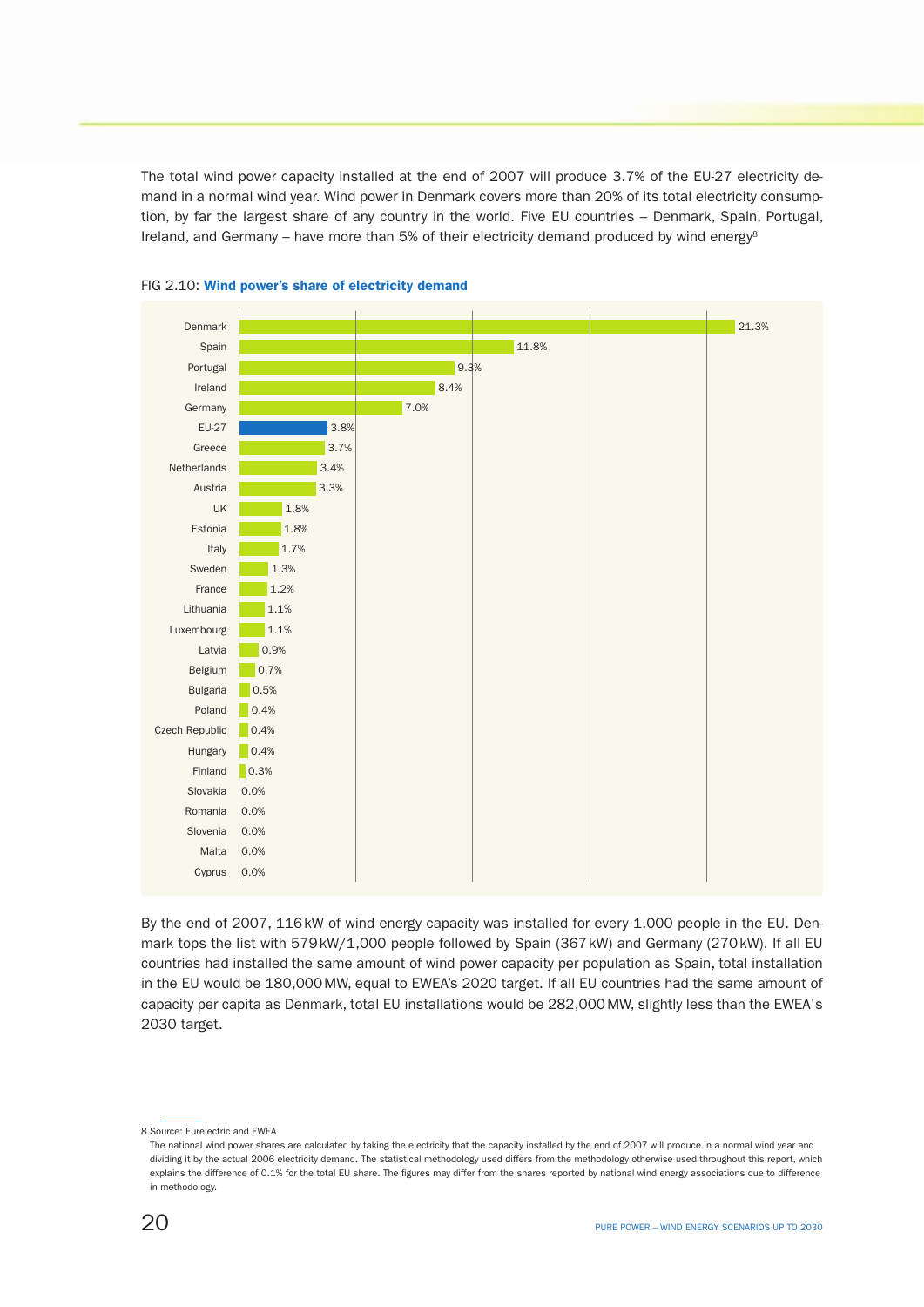

FIG 2.11: **Installed wind capacity – kW/1,000 people**

There are 12.2 MW of wind power capacity installed per 1,000 km<sup>2</sup> of land area in the EU (Fig. 2.12). Not surprisingly, being a small country, wind power density is highest in Denmark but Germany is a close second. It is interesting that Spain's wind power density is less than half that of Germany, indicating a large remaining potential – at least from a visual perspective. The Netherlands, Portugal and Luxembourg are also above the EU average.

Many geographically large Member States, e.g. France, Sweden, Finland, Poland and Italy, still have very low density relative to the first-mover countries. If Sweden had the same wind power density as Germany, there would be more than 28 GW of wind power capacity installed in Sweden (0.8 GW was operating by end 2007) and France would have more than 34 GW of wind power capacity (compared to 2.5 GW in December 2007).

The total installed capacity of wind power by the end of 2007 will, in an average wind year, avoid the emission of 91 Mt of CO<sub>2</sub>. Figure 2.13 shows the CO<sub>2</sub> avoided due to turbines installed by end 2007 as percentages of the Member States' 1990 greenhouse gas (GHG) emissions (the base-year of the Kyoto Protocol). It assumes that wind power displaces the average EU amount of CO<sub>2</sub> per kWh.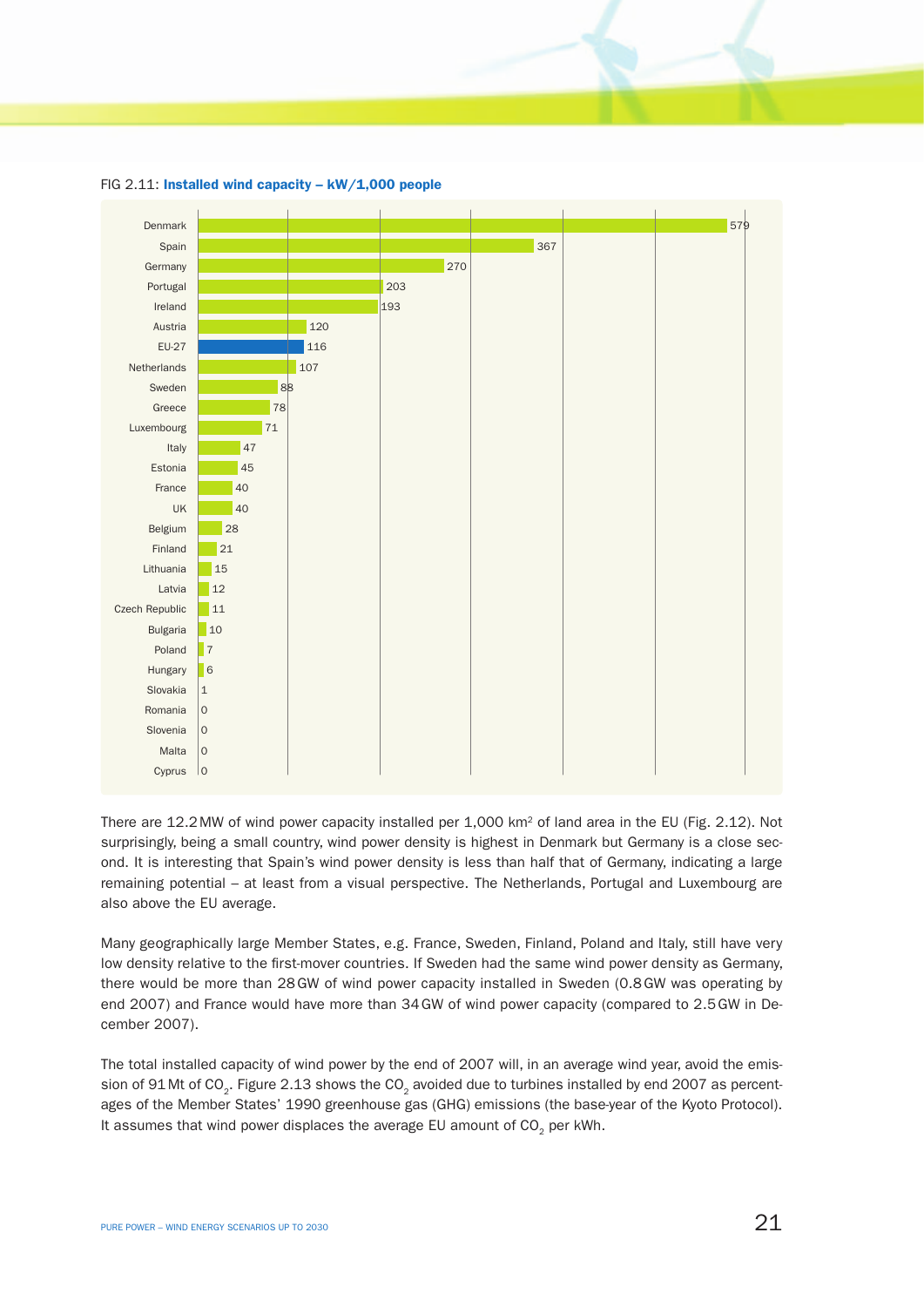However, caution must be applied when interpreting the results, since one kWh of wind power avoids far more CO<sub>2</sub> in for example Poland, where the share of coal power production is much higher than the EU average, and avoids far less in for example France, where wind power mainly replaces gas at the intermediate load.

Overall, the wind power capacity installed by the end of 2007 avoids the emission of 91.3 Mt of  $CO<sub>2</sub>$ , of which 90.1 is avoided in the EU-15 which has a common obligation under the Kyoto protocol of cutting GHG emissions by -8% compared to 1990 levels. The new Member States have individual targets (excluding Malta and Cyprus which have no obligation). The wind power installed in the EU-15 by the end of 2007 reduces CO<sub>2</sub> emissions by 2.1% of 1990 GHG emissions, equal to 26% of the bloc's Kyoto obligation.



FIG 2.12: **Wind installation MW/1,000 km 2**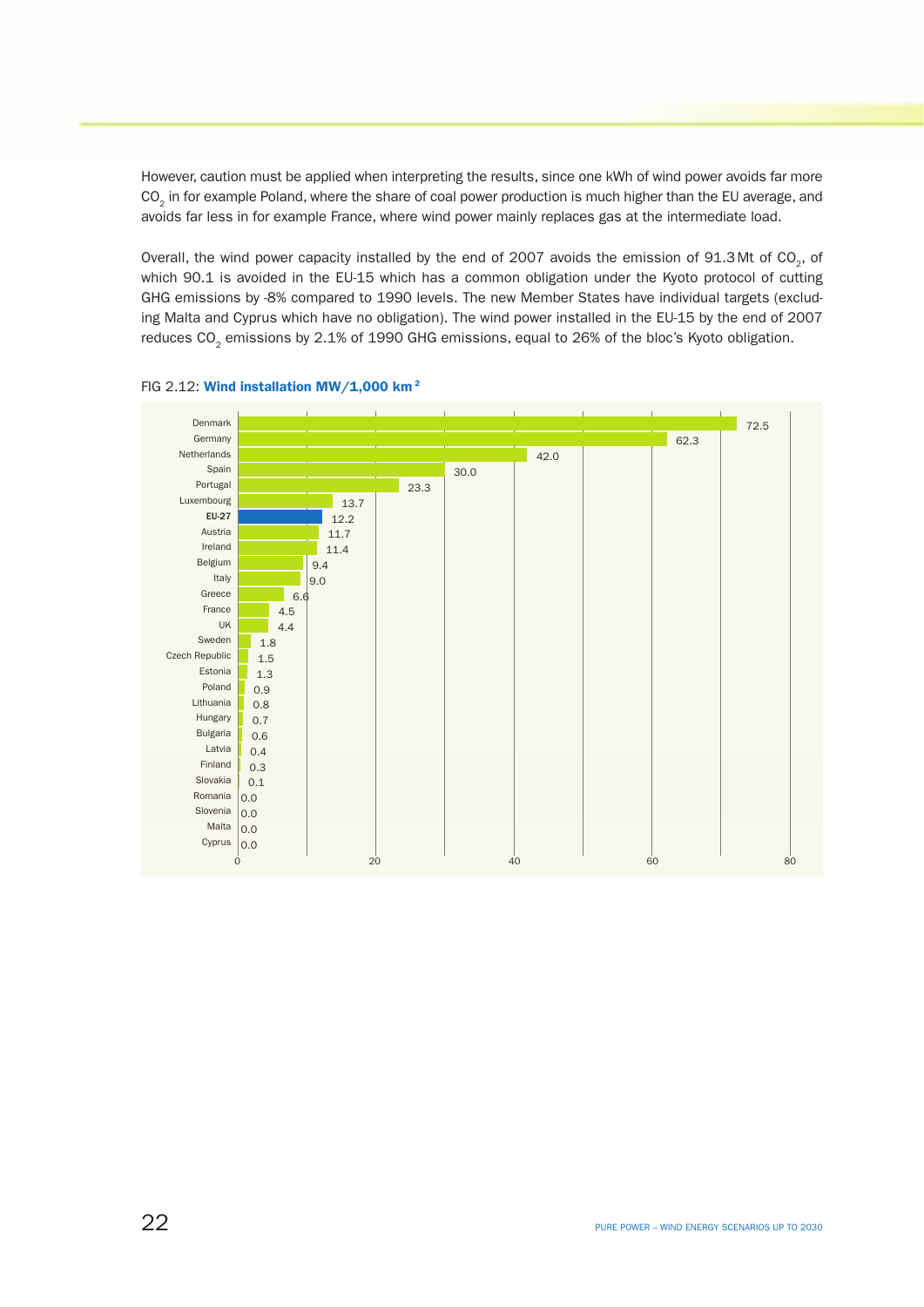



FIG 2.14: **Top 10 annual markets in EU (MW)**

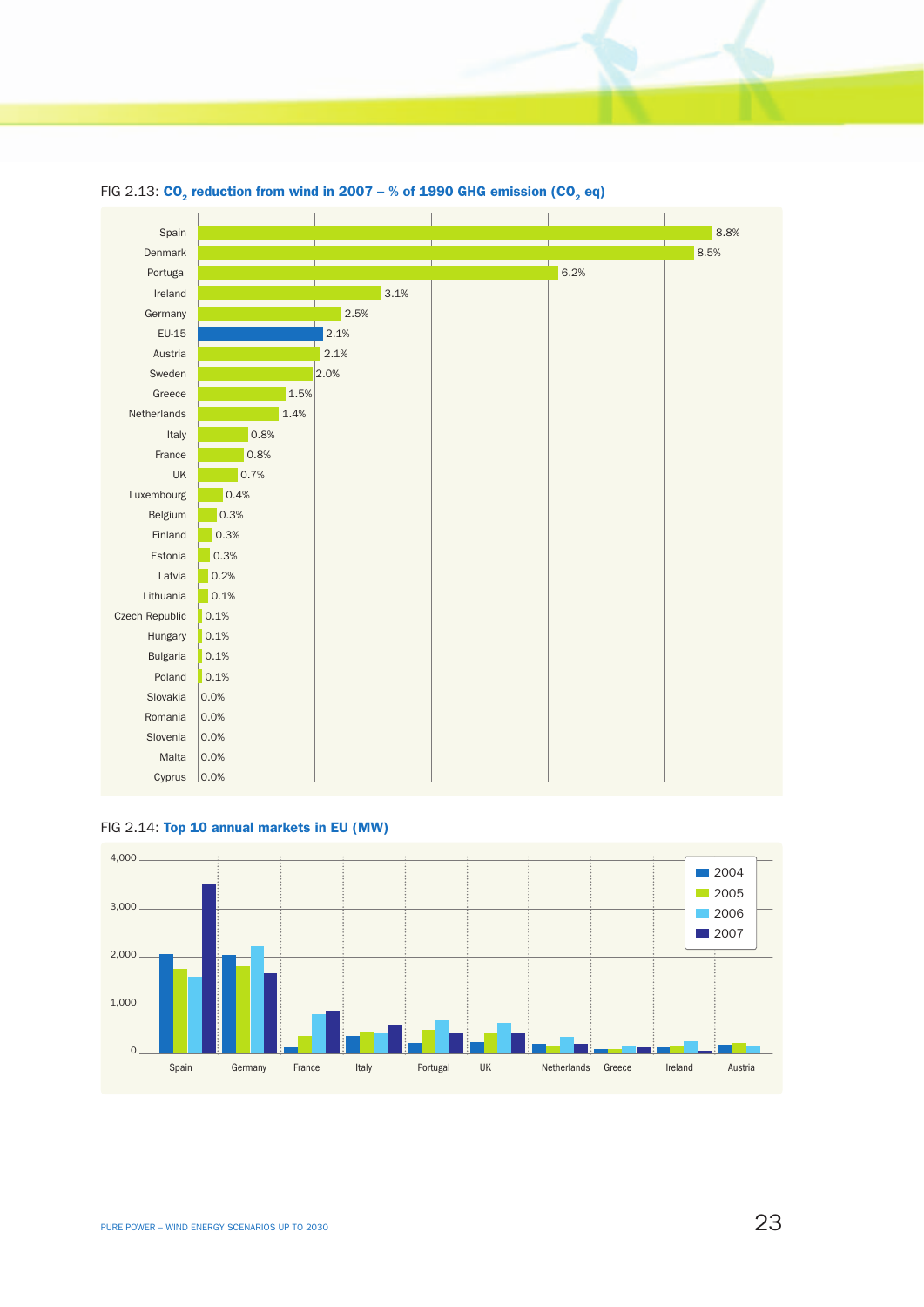### **Summary of the wind energy market in the EU-27 in 2007**

- 56GW installed capacity, including 1.08GW offshore
- Annual installations of 8.5GW, including 0.2GW offshore
- Electricity production of 119TWh, including 4TWh offshore
- Meeting 3.7% of total EU electricity demand
- 40.3% of the annual new electricity generating capacity
- 55% of annual net increase in installed electricity generating capacity
- 7.3% of total installed electricity generating capacity
- Providing power equivalent to the needs of 30 million average EU households (15% of EU households)
- Avoiding 91 Mt of  $CO<sub>2</sub>$  equivalent to taking 46 million cars off the road (21% of the EU car fleet) and equal to 26% of the EU-15's Kyoto obligation
- Annual avoided fuel cost of €3.9 billion
- Annual avoided CO<sub>2</sub> costs of approximately  $E$ 2 billion
- Annual investments in wind turbines of €11.3 bn
- Total life-time avoided fuel costs of wind power capacity installed in 2007 of €16 billion (assuming fuel prices equivalent to \$90 a barrel of oil)
- Total life-time avoided  $CO<sub>2</sub>$  cost of wind power capacity installed in 2007 of €6.6 billion (assuming  $CO<sub>2</sub>$  price of  $£25/t)$
- European manufacturers have a 75% share of the global market for wind turbines  $(2006)^1$

1 BTM World Market Update 2006, March 2007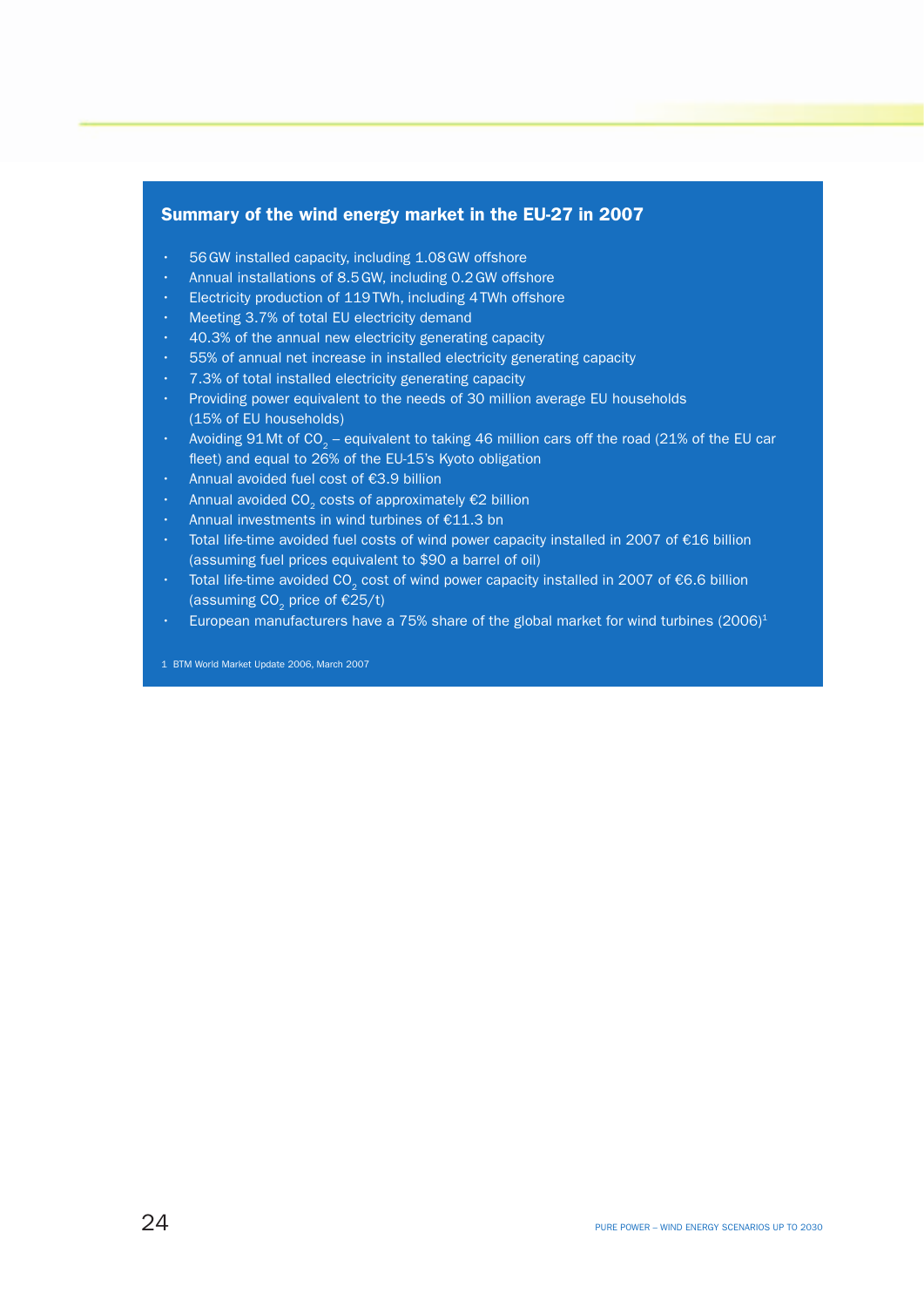# 3. Evolution of targets

The European Commission White Paper of 1997 on Renewable Sources of Energy set the goal of doubling the share of renewable energy in the EU's energy mix from 6% to 12% by 2010. It included a target of 40,000 MW for wind power in EU by 2010, producing 80 TWh and saving 72 million tonnes of CO<sub>2</sub>. The 40,000 MW target was reached in 2005. Another target of the White Paper was to increase the share of electricity from renewable energy sources (RES-E) from 337 TWh in 1995 to 675 TWh in 2010. By the end of 2007, there was 56,535 MW of wind power capacity installed in the EU, producing 119 TWh of electricity and saving approx. 90 tonnes of CO<sub>2</sub> annually.

The European Commission's White Paper was followed by Directive 2001/77/EC on the Promotion of Electricity from Renewable Energy Sources. It is the most important piece of legislation ever introduced for renewables, and has led the 27 Member States to develop frameworks for investment in renewables, including financial instruments and ways of overcoming administrative barriers and grid access barriers.

The Directive sets national indicative targets for the contribution of electricity from renewables as a percentage of gross electricity consumption. The overall goal set out in the directive is to increase the share of electricity coming from renewable from 14% in 1997 to 22% in 2010. With the enlargement, the overall EU target was adjusted to 21% of electricity consumption.

The 40,000 MW goal from the European Commission's White Paper naturally formed EWEA's target in 1997, but three years later, due to the strong developments in the German, Spanish and Danish markets for wind turbines, EWEA increased its target by 50% to 60,000 MW by 2010 and 150,000 MW by 2020. In 2003, EWEA once again increased its target, this time by 25% to 75,000 MW by 2010 and 180,000 MW in 2020. Due to the expansion of the EU with ten new Member States, EWEA is now increasing its prediction for 2010 to 80,000 MW, maintaining its 2020 target of 180,000 MW and setting a target of 300,000 MW by 2030.

### **Baseline Scenarios**

Both the European Commission and the International Energy Agency publish baseline scenarios for the development of various electricity generation technologies, including wind energy. In 1996, one year before adopting its White Paper target of 40 GW of wind power by 2010, the European Commission estimated that 8 GW would be installed by 2010 in the EU. The 8 GW was reached in 1999. The Commission's target for 2020 was set at 12.3 GW and was reached, two decades ahead of schedule, in 2000.

Since 1996, European Commission has changed its baseline four times. Over the ten year period, targets for wind energy in 2010 and 2020 have been increased tenfold from 8 GW to 78 GW (2010) and from 12 GW to 128 GW (2020) in its latest baseline scenario from 2006. EWEA's 2010 target for wind energy doubled from 40 GW (in 1997) to 80 GW (in 2006).

While there seems to be consistency between the EWEA and the European Commission forecasts for 2010, the EWEA baseline, or 'reference' scenario for 2020 is 70 GW higher than the Commission's baseline. For 2030, the Commission assumes 185 GW while EWEA assumes 300 GW.

The International Energy Agency (IEA) is also making baseline scenarios for the development of wind power. In 2002 the Agency estimated that 33 GW would be installed in Europe in 2010, 57 GW by 2020 and 71 GW by 2030. Two years later, in 2004, it doubled its forecast for wind energy to 66 GW in 2010 and more than doubled its 2020 and 2030 Business as Usual scenario for wind in the EU to 131 GW in 2020 and 170 GW in 2030. In 2006, the IEA again increased its 2030 target for wind power in the EU to 217 GW (its alterna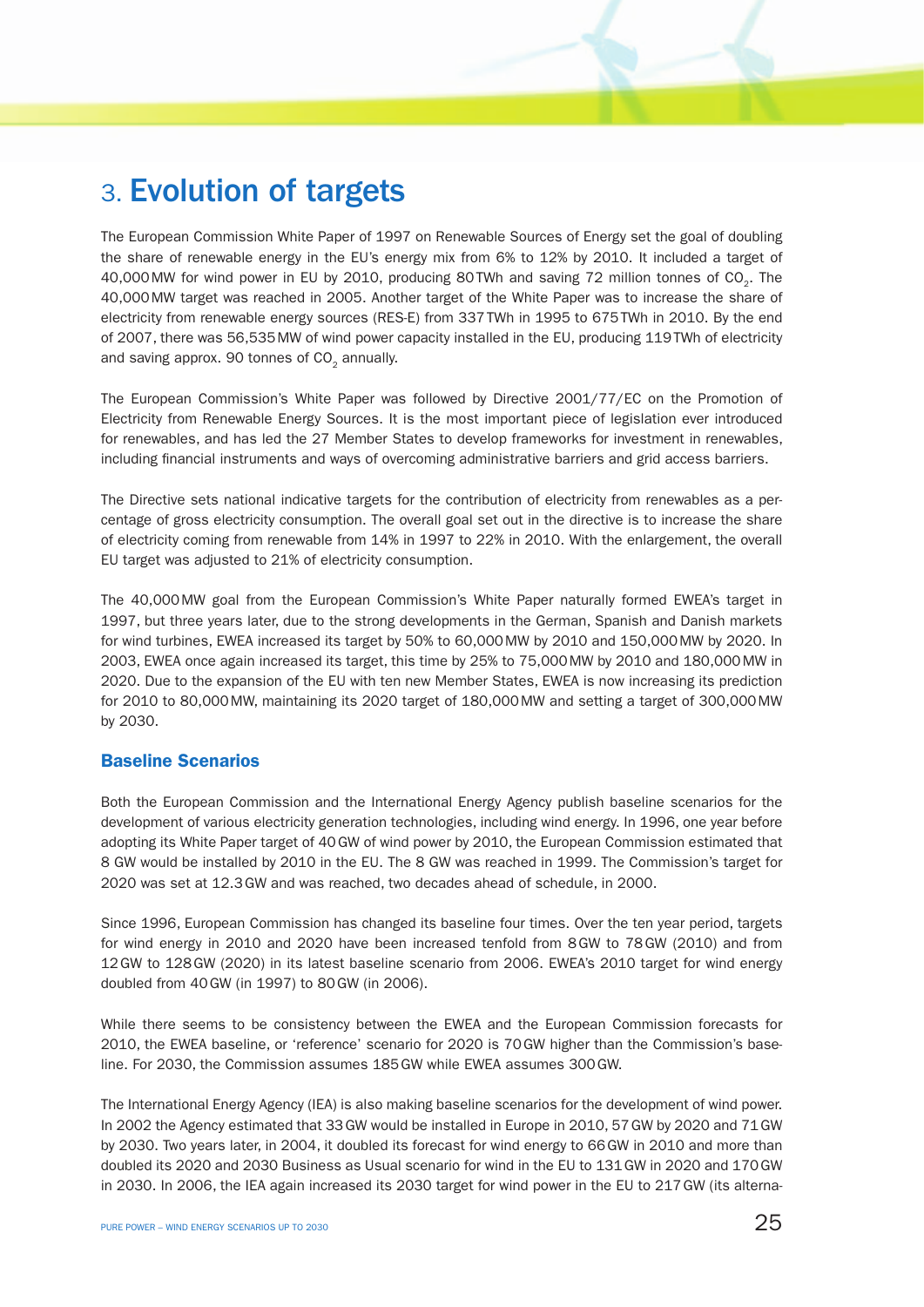tive policy scenario assumes 227 GW). IEA's reference scenario assumes 68 GW in 2010, 106 GW in 2015, 150 GW in 2020 and 217 GW in 2030. EWEA's reference scenario assumes 80 GW in 2010, 125 GW in 2015, 180 GW in 2020 and 300 GW in 2030.

The European Commission's baseline scenario claims to "take into account the high energy import price environment", by assuming an oil price in 2005 of \$55/barrel and \$44.6/barrel in 2010. In its 2006 scenario, the IEA assumes an oil price of \$47 in 2015 reaching \$55 in 2030. In November 2007, financial firm UBS raised its 2008 oil price forecast to \$74 and forecasted a 2012 oil price of \$82. In March 2008, crude oil prices<sup>9</sup> reached an all-time high of \$105 a barrel.

| European Commission scenarios compared with actual market/EWEA 2007 target |      |      |      |      |       |       |       |       |  |  |
|----------------------------------------------------------------------------|------|------|------|------|-------|-------|-------|-------|--|--|
|                                                                            | 1995 | 2000 | 2005 | 2010 | 2015  | 2020  | 2025  | 2030  |  |  |
| EC 1996                                                                    |      | 4.4  | 6.1  | 8.0  | 10.1  | 12.34 |       |       |  |  |
| EC 1999                                                                    |      |      | 15.3 | 22.6 |       | 47.2  |       |       |  |  |
| EC 2003                                                                    |      |      |      | 69.9 |       | 94.8  |       | 120.2 |  |  |
| EC 2004                                                                    | 2.5  | 12.8 |      | 72.7 |       | 103.5 |       | 134.9 |  |  |
| $EC 2006 - baseline$                                                       |      | 12.8 |      | 78.8 | 104.1 | 129.0 | 165.8 | 184.5 |  |  |
| Actual market/EWEA 2007 target                                             | 2.5  | 12.9 | 40.5 | 80.0 | 124.5 | 180.0 | 239.3 | 300.0 |  |  |

The table shows the European Commission's various scenarios for wind energy installations up to 2030, compared with the actual market up to 2007 followed by EWEA's 2007 scenario up to 2030.





The graph shows the European Commission's 2006 baseline scenario compared with the EWEA target up to 2030.

<sup>9</sup> West Texas Intermediate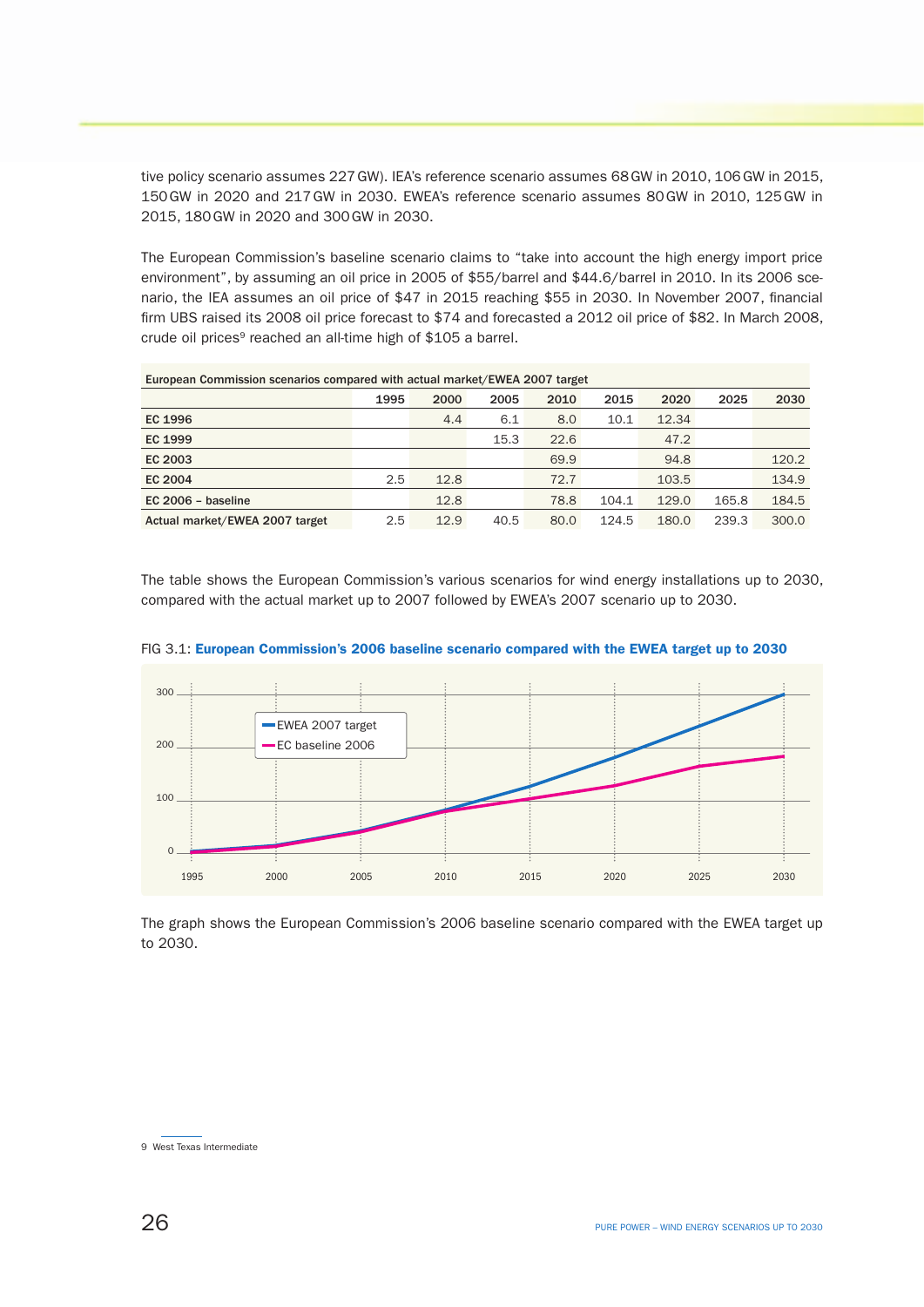| IEA's scenarios for wind energy installations up to 2030, compared with the actual market/EWEA 2007 scenario |      |      |      |      |       |       |       |       |  |  |  |
|--------------------------------------------------------------------------------------------------------------|------|------|------|------|-------|-------|-------|-------|--|--|--|
|                                                                                                              | 1995 | 2000 | 2005 | 2010 | 2015  | 2020  | 2025  | 2030  |  |  |  |
| <b>IEA 2002</b>                                                                                              |      |      |      | 33.0 |       | 57.0  |       | 71.0  |  |  |  |
| <b>IEA 2004</b>                                                                                              |      |      |      | 66.0 |       | 131.0 |       | 170.0 |  |  |  |
| IEA 2006 - reference                                                                                         |      |      |      | 68.0 | 106.0 | 150.0 |       | 217.0 |  |  |  |
| IEA 2006 - APS*                                                                                              |      |      |      | 71.0 | 108.0 | 151.0 |       | 223.0 |  |  |  |
| Actual market/EWEA 2007 target                                                                               | 2.5  | 12.9 | 40.5 | 80.0 | 124.5 | 180.0 | 239.3 | 300.0 |  |  |  |

IEA's scenarios for wind energy installations up to 2030, compared with the actual market/EWEA 2007 scenario

\*Alternative Policy Scenario

The table shows the IEA's various scenarios for wind energy installations up to 2030, compared with the actual market up to 2007 followed by EWEA's 2007 scenario up to 2030.



FIG 3.2: **IEA's 2006 reference scenario compared with the EWEA target up to 2030 (in GW)**

The graph shows the IEA's 2006 reference scenario compared with the EWEA target up to 2030.

|                                | 1995 | 2000 | 2005 | 2010 | 2015 | 2020 | 2025 | 2030 |
|--------------------------------|------|------|------|------|------|------|------|------|
| <b>EWEA 1997</b>               |      |      |      | 40   |      |      |      |      |
| <b>EWEA 2000</b>               |      |      |      | 60   |      | 150  |      |      |
| <b>EWEA 2003</b>               |      |      |      | 75   |      | 180  |      |      |
| Actual market/EWEA 2007 target | 2.5  | 12.9 | 40.5 | 80   | 125  | 180  | 165  | 300  |

The table shows EWEA's various scenarios for wind energy installations up to 2030, compared with the actual market up to 2007.

In addition to the baseline / business as usual scenarios, the European Commission and IEA have in recent years published more advanced scenarios with less static assumptions. The European Commission's new scenarios on energy efficiency and renewables from 2006 assume that "agreed policies will be vigorously implemented in the Member States and that certain new targets on the overall share of renewables in 2020 will be broadly achieved". However the underlying estimates of fuel and carbon prices are no different from the baseline scenario.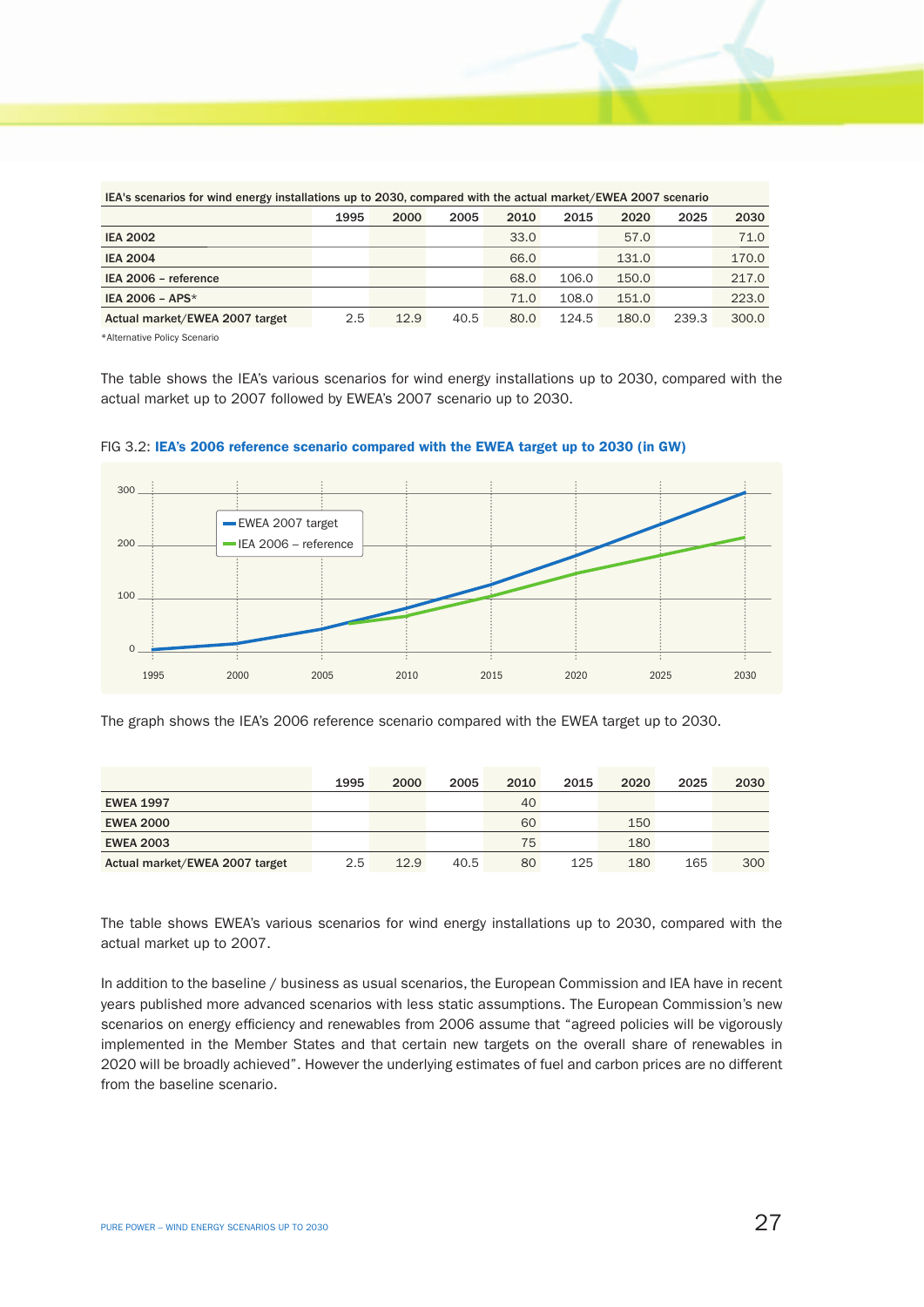Both the European Commission's and IEA's advanced scenarios from 2004 are in line with the 80 GW target in 2010 from EWEA. However, the 2020 and 2030 targets from IEA and the European Commission are significantly below EWEA's targets. The 2006 IEA Alternative Policy Scenario for the EU (151 GW in 2020) is, somewhat surprisingly, only 1 GW higher than its reference scenario. Its 2030 alternative policy scenario is a mere 6 GW higher than its Reference Scenario (217 GW). The European Commission's advanced 2006 scenarios are more in line with the EWEA targets, and even exceed EWEA's targets for 2020.



FIG 3.3: **Advanced Scenarios for 2010, 2020 and 2030 (in GW)**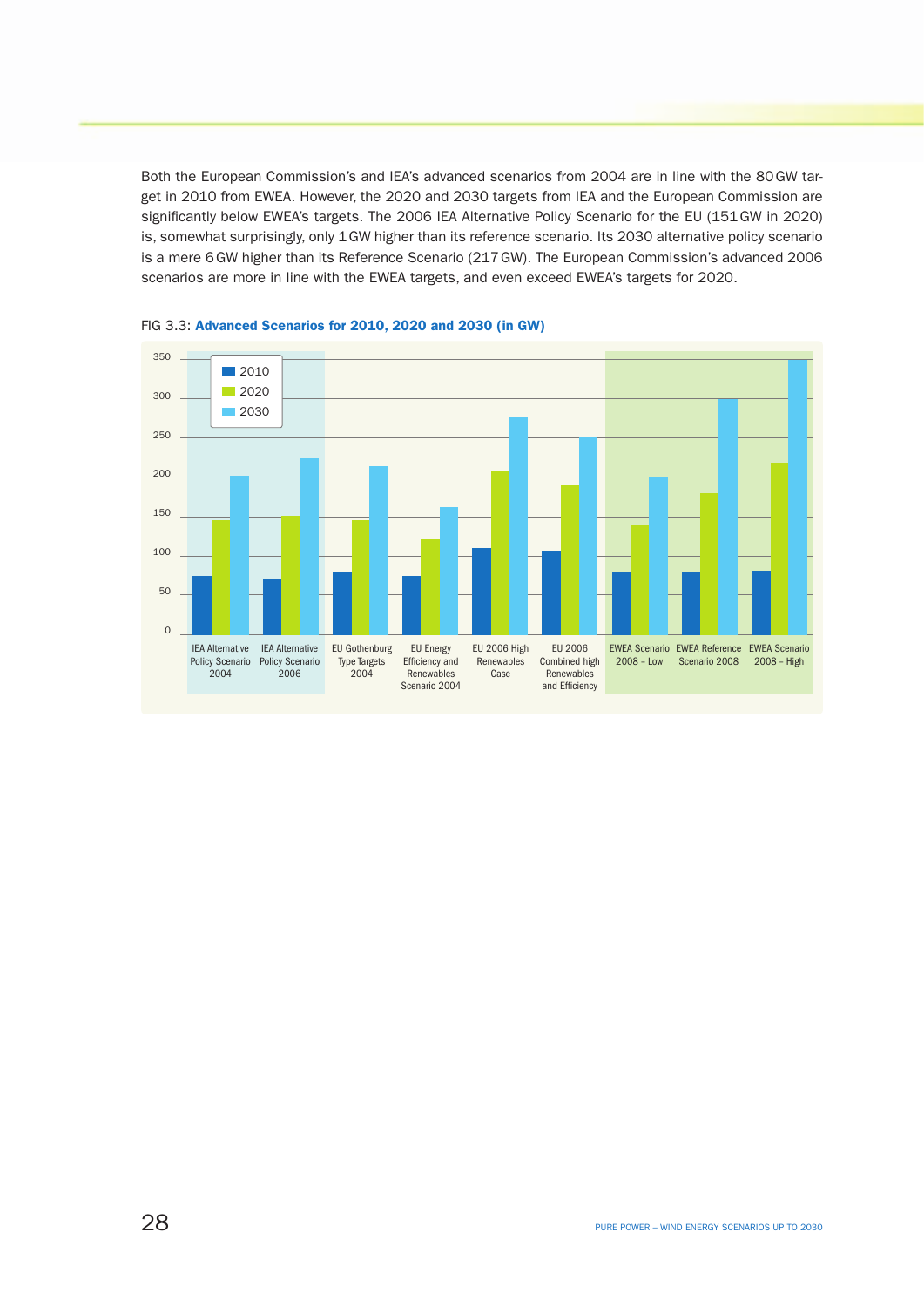# 4. Three wind power scenarios to 2030

While EWEA is fairly confident about the projections of wind power in the EU to 2010, there is uncertainty about the targets for 2020 and 2030. The prospects for a significant market for offshore wind power has been pushed beyond the 2010 timeframe, predominantly as a result of strong onshore wind market growth in USA, China and India in recent years. Much also depends on the future EU regulatory framework for the period after 2010.

Consequently, this report introduces three scenarios – low, reference and high – for the development of wind energy up to 2030. The offshore scenarios up to 2020 are based on scenarios established by EWEA in December 2007<sup>10</sup>.



#### FIG 4.1: **EWEA's three wind power scenarios (in GW)**

Much of the development over the coming two decades depends on the evolution of the offshore market, over which there is currently some uncertainty. In December 2007, the European Commission announced an EU Action Plan for Offshore Wind Energy, which is expected to be published in the second half of 2008. As mentioned, EWEA's reference scenario assumes 180 GW in 2020 and 300 GW in 2030. The EU will have 350 GW (including 150 GW offshore) in the high scenario and 200 GW (including 40 GW offshore) in the low scenario.

The 56.5 GW of installed capacity in the EU-27 by the end of 2007 will, in a normal wind year, produce 119 TWh of electricity, enough to meet 3.7% of EU electricity demand.

In terms of wind power's electricity production and its share of total EU power demand, there are large differences between the three scenarios. Much also depends on whether total electricity demand in the EU increases according to the European Commission's business as usual (BAU) scenario or stabilises according to its energy efficiency and high renewables scenario (EFF).

<sup>10</sup> See EWEA offshore report, 'Delivering Offshore Wind Power in Europe', EWEA, December 2007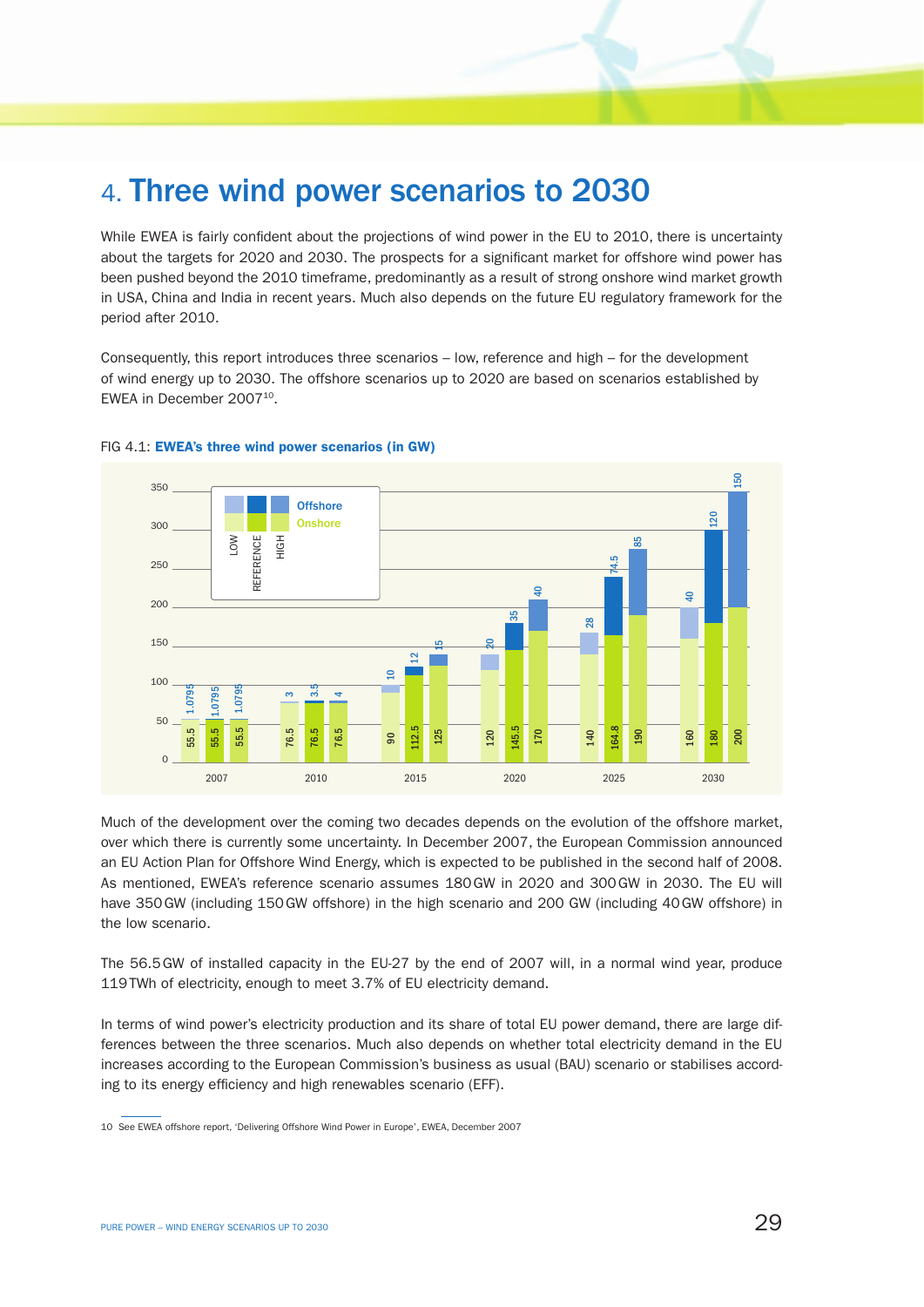As can be seen from table below, wind power will produce between 176 TWh (low case) and 179 TWh (high case) in 2010, between 361 TWh and 556 TWh in 2020, and between 571 TWh and 1,104 TWh in 2030.

The bottom table shows that in EWEA's reference scenario, wind energy meets between 5% (BAU) and 5.2% (EFF) of EU electricity demand in 2010, between 11.6% and 14.3% in 2020, and between 20.8% and 28.2% in 2030, depending on how overall electricity consumption develops in the EU between now and 2030.

The calculations in the following chapters of this report are based on EWEA's reference scenario and the European Commission's business as usual scenario for electricity consumption.

| Electricity production (TWh) |                |                 |              |         |                  |              |             |                 |              |  |  |  |
|------------------------------|----------------|-----------------|--------------|---------|------------------|--------------|-------------|-----------------|--------------|--|--|--|
|                              |                | <b>LOW</b>      |              |         | <b>REFERENCE</b> |              | <b>HIGH</b> |                 |              |  |  |  |
|                              | <b>Onshore</b> | <b>Offshore</b> | <b>Total</b> | Onshore | <b>Offshore</b>  | <b>Total</b> | Onshore     | <b>Offshore</b> | <b>Total</b> |  |  |  |
| 2007                         | 115            | $\overline{4}$  | 119          | 115     | $\overline{4}$   | 119          | 115         | 4               | 119          |  |  |  |
| 2010                         | 165            | 11              | 176          | 165     | 13               | 177          | 165         | 15              | 179          |  |  |  |
| 2015                         | 204            | 37              | 241          | 255     | 45               | 299          | 283         | 56              | 339          |  |  |  |
| 2020                         | 285            | 76              | 361          | 344     | 133              | 477          | 403         | 152             | 556          |  |  |  |
| 2025                         | 350            | 109             | 459          | 412     | 289              | 701          | 475         | 330             | 805          |  |  |  |
| 2030                         | 415            | 156             | 571          | 467     | 469              | 935          | 519         | 586             | 1,104        |  |  |  |

|                |                | <b>LOW</b>      |              |         | <b>REFERENCE</b> |              | <b>HIGH</b> |                 |              |
|----------------|----------------|-----------------|--------------|---------|------------------|--------------|-------------|-----------------|--------------|
|                | <b>Onshore</b> | <b>Offshore</b> | <b>Total</b> | Onshore | <b>Offshore</b>  | <b>Total</b> | Onshore     | <b>Offshore</b> | <b>Total</b> |
| 2007 share EFF |                |                 |              | 3.5%    | 0.1%             | 3.7%         |             |                 |              |
| 2007 share BAU |                |                 |              | 3.5%    | 0.1%             | 3.7%         |             |                 |              |
| 2010 share EFF | 4.9%           | 0.3%            | 5.2%         | 4.9%    | 0.4%             | 5.2%         | 4.9%        | 0.4%            | 5.3%         |
| 2010 share BAU | 4.6%           | 0.3%            | 4.9%         | 4.6%    | 0.4%             | 5.0%         | 4.6%        | 0.4%            | 5.0%         |
| 2020 share EFF | 8.5%           | 2.3%            | 10.8%        | 10.3%   | 4.0%             | 14.3%        | 12.1%       | 4.6%            | 16.6%        |
| 2020 share BAU | 6.9%           | 1.9%            | 8.8%         | 8.4%    | 3.2%             | 11.6%        | 9.8%        | 3.7%            | 13.5%        |
| 2030 share EFF | 12.5%          | 4.7%            | 17.2%        | 14.1%   | 14.1%            | 28.2%        | 15.6%       | 17.6%           | 33.2%        |
| 2030 share BAU | 9.2%           | 3.5%            | 12.7%        | 10.4%   | 10.4%            | 20.8%        | 11.5%       | 13.0%           | 24.5%        |

It is assumed that the average capacity factor of all wind turbines in the EU will increase from 24% in 2007 to 25.3% in 2010 and 30.3% in 2020. The increase will be due to better design, exploiting the resources in more windy areas of Europe, technology improvements and a larger share of offshore wind. In Germany, average capacity factors will only start increasing if older turbines start being replaced, and offshore wind power takes off. It should be noted that for a technology that makes use of a free resource, high capacity factors are not a goal in itself. It is not technically problematic to increase capacity factors, but doing so affects grid integration, modelling and generation costs.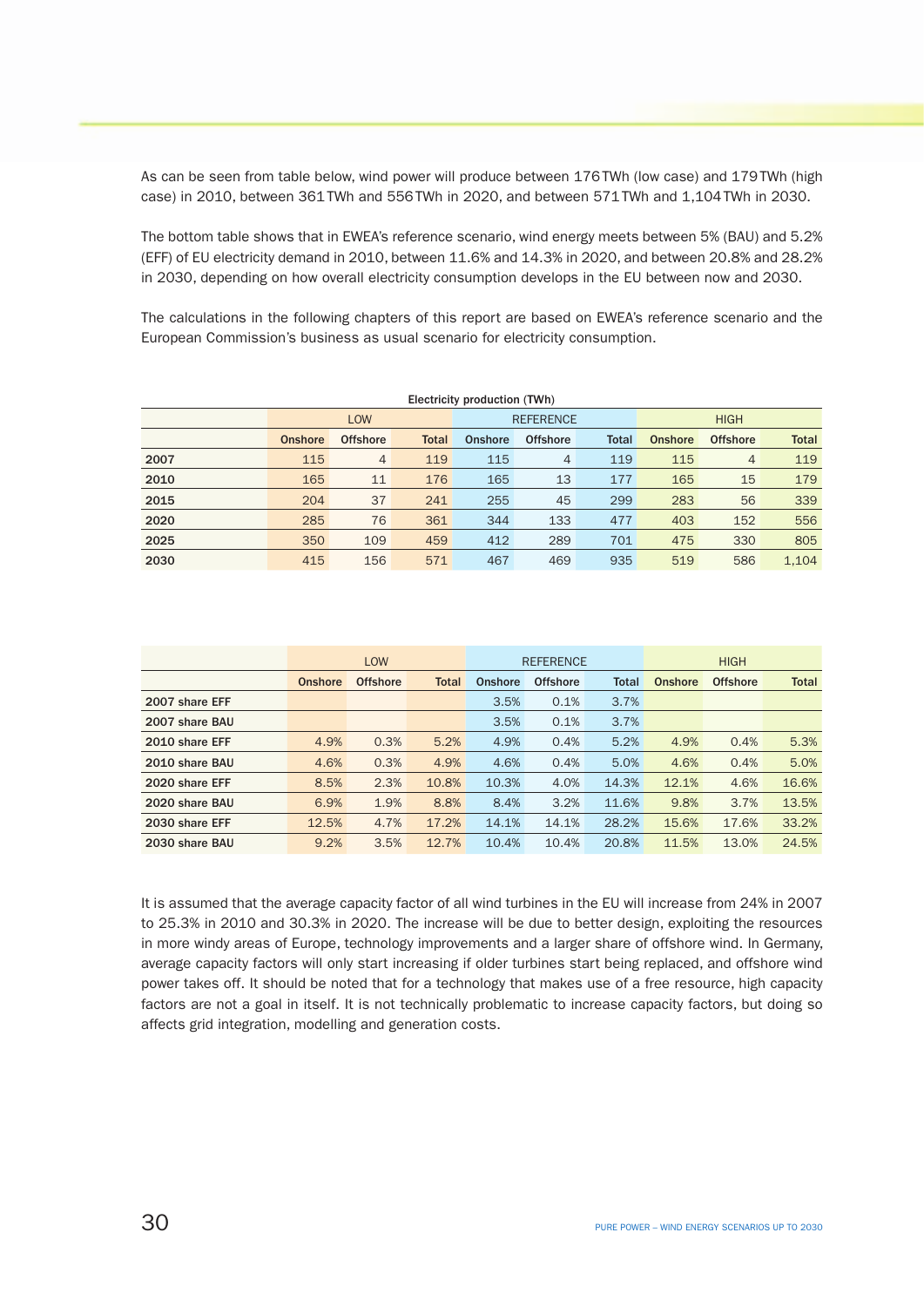# 5. Prediction for 2010

EWEA's prediction for 2010 has been adjusted from 75 GW (set in 2003) to 80 GW to take account of the new Member States. It assumes approx. 23.5 GW of wind installations in the years 2008-2010.

The Danish wind energy consultancy BTM Consult foresees a cumulative installed capacity of 92 GW by the end of 2010. The main growth markets it highlights are Portugal, France and the UK.

By end 2007, 1.9% of wind capacity in EU was offshore, producing 3.4% of total wind power in Europe. In 2010, EWEA expects 4.4% of total capacity and 16% of the annual market to be offshore wind. Offshore wind power's share of total EU wind energy production will increase to 7% by 2010.

The 56.5 GW of installed capacity in the EU-27 by the end of 2007 will, in a normal wind year, produce 119 TWh of electricity, enough to meet 3.7% of EU electricity demand. The capacity installed by the end of 2010 will produce 177 TWh in a normal wind year, equal to 5.0% of demand in 2010 (5.7% of 2006 demand). With efficiency measures, wind power's share would be 5.2% of electricity demand in 2010.

Germany is projected to reach 25 GW and Spain 20 GW of wind capacity in 2010. France, the UK, Italy, Portugal and the Netherlands constitute a second wave of stable markets and will install 42% of EU capacity over the period.

For 2008, the EU market is expected to fall back to its 2006 level and increase slightly up to 2010 when it should reach 8,200 MW. The forecast assumes that the negotiations on the new EU Renewable Energy Directive and the subsequent development of national action plans in the Member States could cause some legal uncertainty until implemented.



#### FIG 5.1: **Annual capacity EU 1991-2010 (in MW)**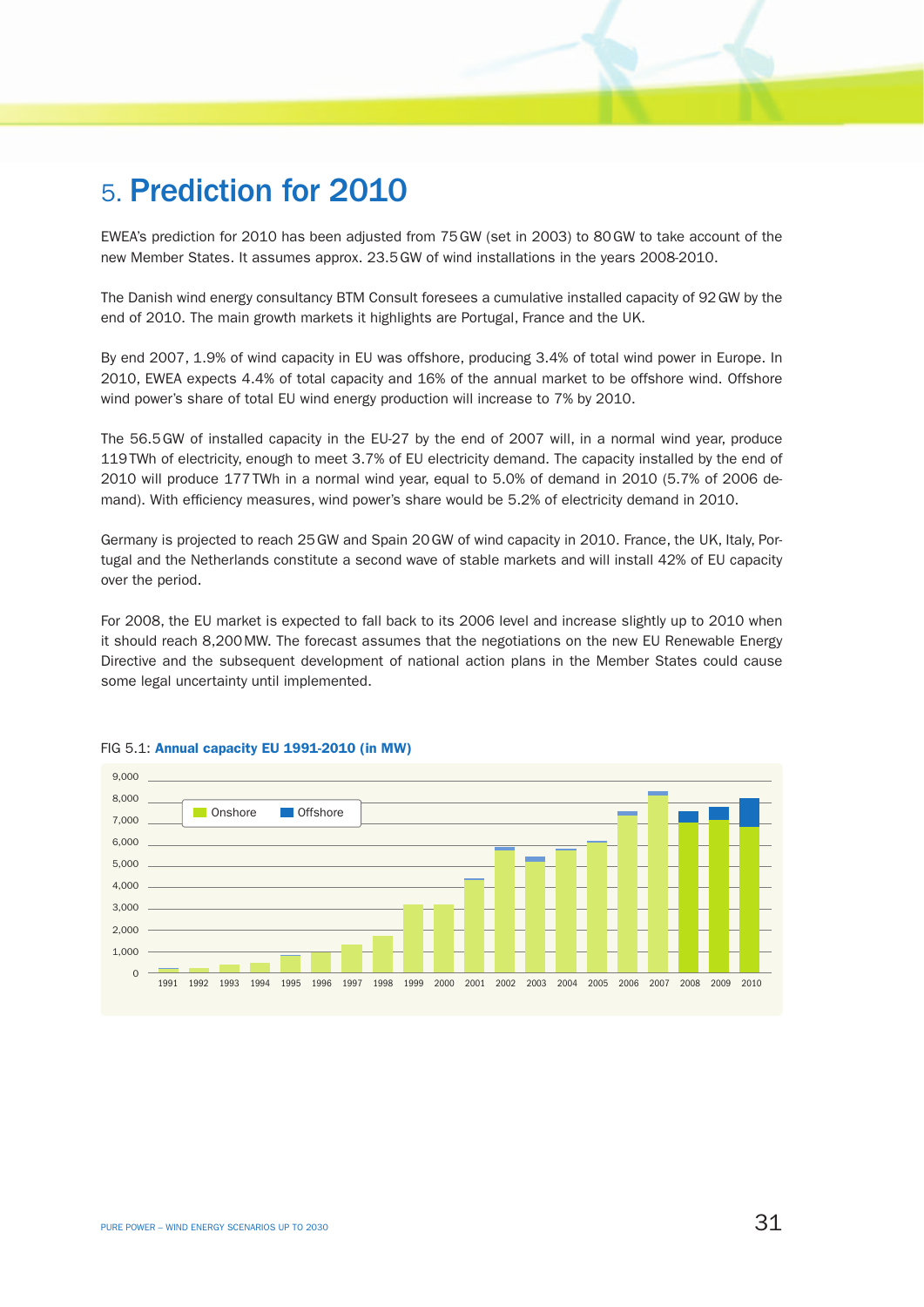

FIG 5.2: **Cumulative capacity EU 1990-2010 (in MW)**

In the three-year period 2007-2010, EWEA forecasts that 23.5 GW of wind energy capacity, including 2.4 GW offshore, will be installed, equal to total investments of €31 billion.

Germany and Spain's share of the European annual market will be 34%, compared to 60% in 2007 and 80% in 2002, confirming the healthy trend towards less reliance on the first-mover markets. The largest markets in the period are expected to be Spain (20.7%), Germany (14.4%), France (12.1%), UK (11.6%), and Italy (7.6%). The total includes an additional, 102 MW of capacity assumed to be build as a result of replacement of turbines installed prior to 1991.



#### FIG 5.3: **Wind power capacity EU 2008-2010 (total 23,567 MW)**

The total installed capacity of wind power by end 2010 will, in an average wind year, avoid the emission of 133 Mt of CO<sub>2</sub>. Fig. 5.4 shows the avoided CO<sub>2</sub> of turbines installed by end 2010 as percentages of the Member States' 1990 GHG emissions. Further, it assumes that wind power displaces the average EU amount of CO<sub>2</sub> per kWh.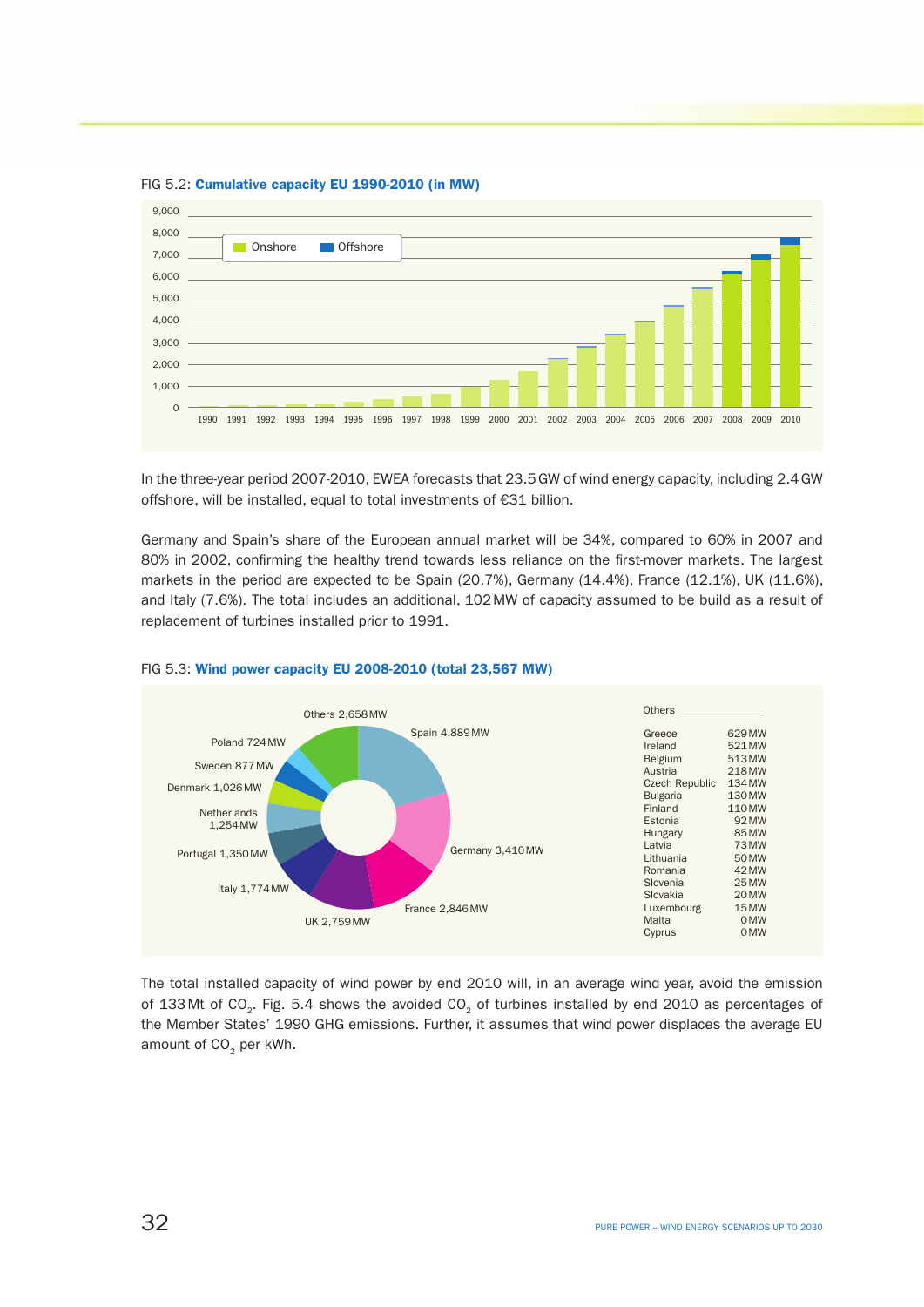Of the 133 Mt CO<sub>2</sub> avoided by wind energy, 130 Mt CO<sub>2</sub> is avoided in the EU-15 which has a separate obligation under the Kyoto protocol (-8% compared to 1990 GHG emissions) from the rest of the EU (the new Member States – excluding Malta and Cyprus which have no obligation – all have a reduction target of -8% compared to 1990). The wind power installed in the EU-15 by end 2010 reduces CO<sub>2</sub> emissions by 3% of 1990 GHG emissions, equal to 38% of the bloc's Kyoto obligation.





In 2007, the European Environment Agency (EEA) projected that the EU-15 would miss its Kyoto target with 172 Mt CO<sub>2</sub> equivalents. The avoided CO<sub>2</sub> emissions of 133 Mt from wind power in 2010 will fill 77% of that gap (see table in Annex 3).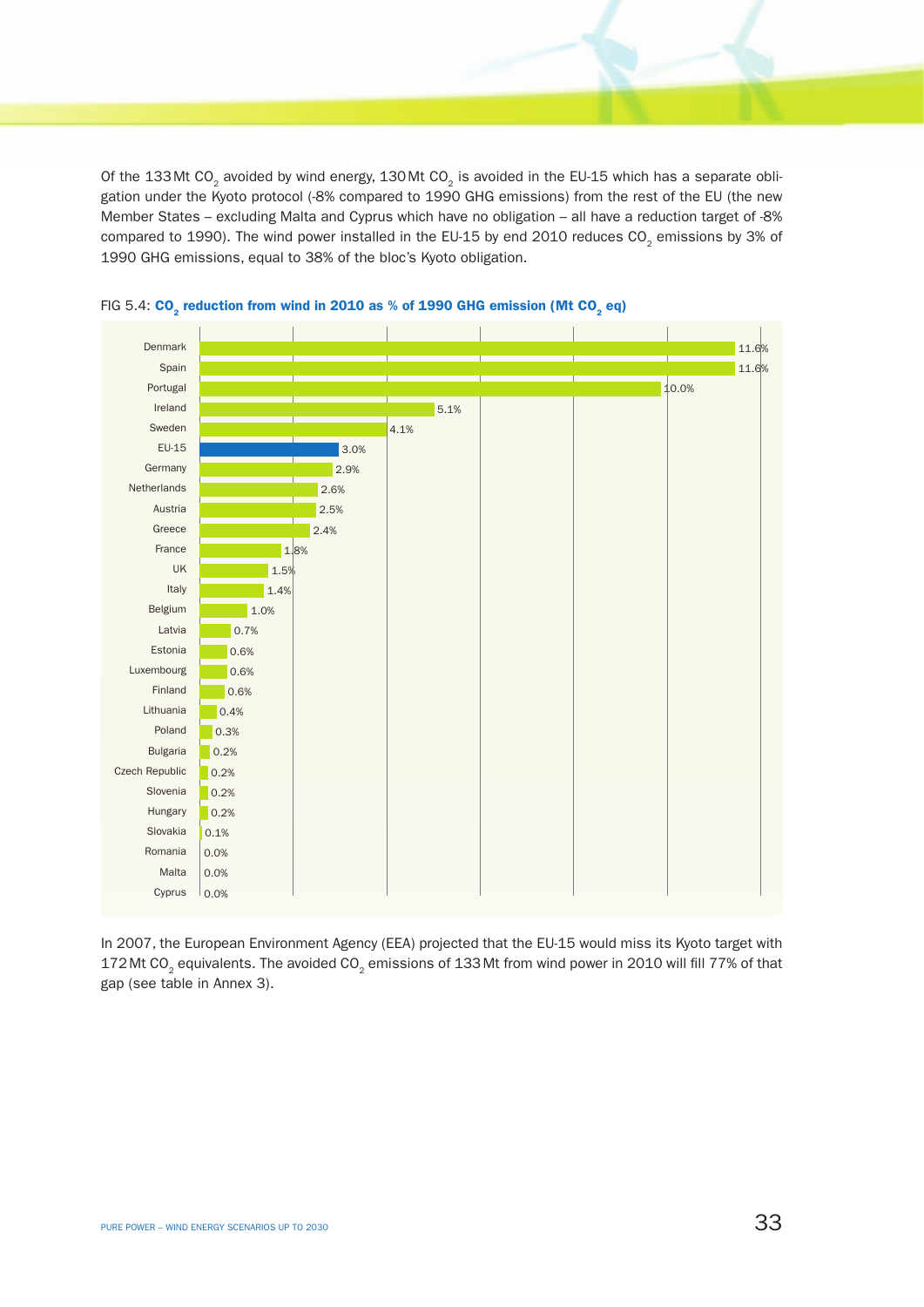### **Summary of the wind industry prediction for the EU-27 in 2010**

- 80GW installed capacity, including 3.5GW offshore
- Annual installations of 8.2GW, including 1.3GW offshore
- Electricity production of 177TWh, including 13TWh offshore
- Meeting between 5% and 5.2% of total EU electricity demand (depending on 2010 demand)
- 9.9% of total installed electricity generating capacity
- 39% of total new electricity generating capacity installed (2005-2010)
- Providing power equivalent to the needs of 43 million average EU households (21% of EU households)
- Avoiding 133 Mt of  $CO<sub>2</sub>$  equivalent to taking 65 million cars off the road (30% of the EU car fleet in 2004) and equal to 38% of the EU-15's Kyoto obligation
- Annual avoided fuel cost of €8.3 billion (assuming fuel prices equivalent to \$90 a barrel of oil)
- Annual avoided CO<sub>2</sub> costs of  $63.3$  billion ( $625/t$  CO<sub>2</sub>)
- Annual investments in wind power capacity of €11 billion
- Total wind power investments of €31 billion (2008-2010)
- Total life-time avoided fuel costs of wind power capacity installed in 2008-2010 of €51 billion (assuming fuel prices equivalent to \$90 a barrel of oil)
- Total life-time avoided CO<sub>2</sub> cost of wind power capacity installed in 2008-2010 of €21 billion (assuming  $E25/t CO<sub>2</sub>$ )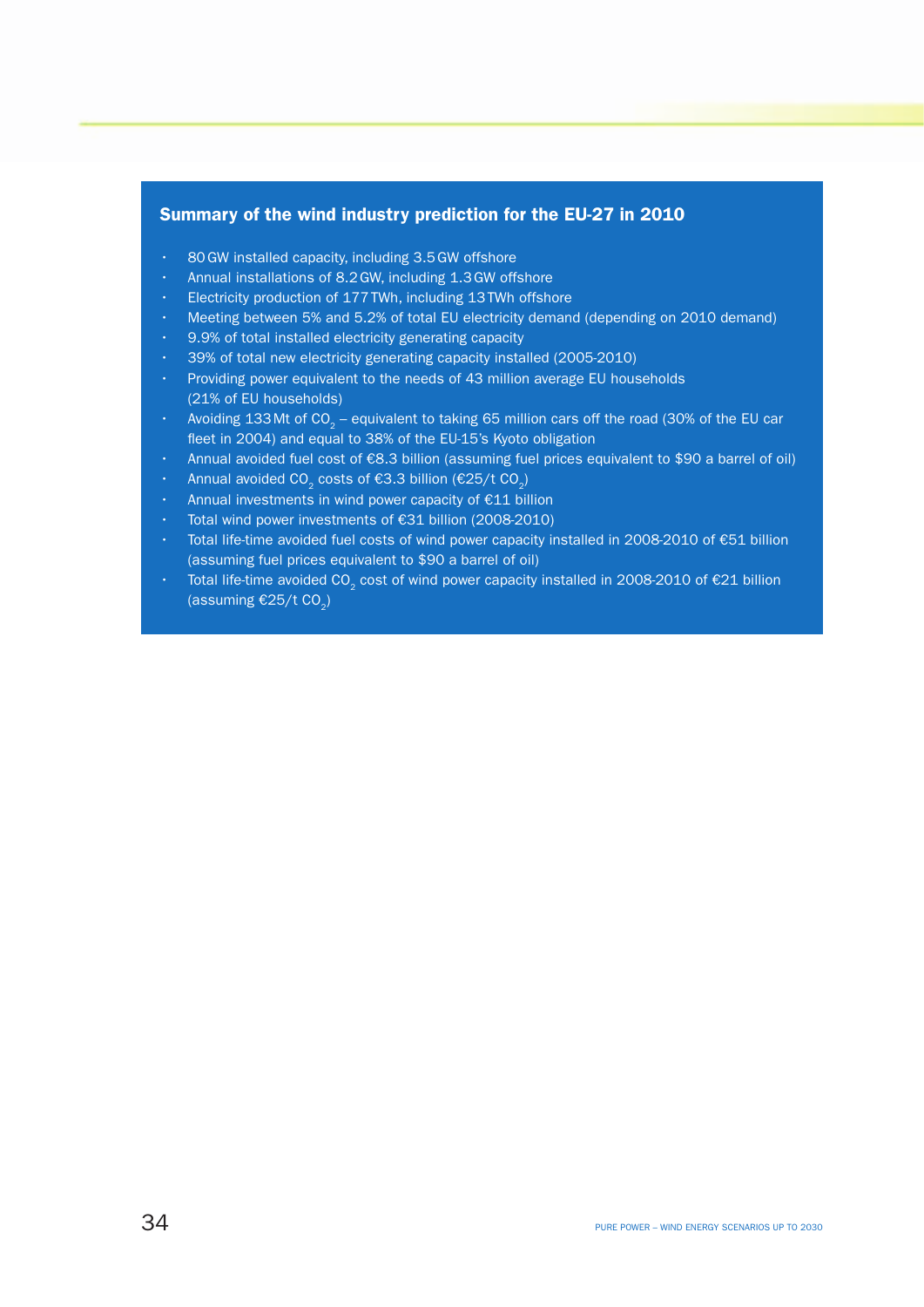## 6. Projections up to 2020

On 9 March 2007, the European Heads of State unanimously agreed on a binding target of 20% renewable energy by 2020. The 2005 share of renewable energy is approx. 7% of primary energy and 8.5% of final consumption. In January 2008, the European Commission proposed a new legal framework for renewables in the EU, including a distribution of the 20% target between Member States and National Action Plans, containing sectoral targets for electricity; heating/cooling and biofuels.



FIG 6.1: National overall targets for the share of energy from RES in final consumption of energy 2020

To meet the 20% target for renewable energy, the European Commission expects 34%<sup>11</sup> of electricity to come from renewable energy sources by 2020 (43% of electricity under a "least cost" scenario<sup>12</sup>) and believes that "wind could contribute 12% of EU electricity by 2020".

In 2007, approx. 15% of EU electricity demand is covered by renewables, including approx. 10% large hydro and app. 3.5% wind energy. Excluding large hydropower, for which the realisable European potential has already been reached, the share of renewable electricity in the EU will need to grow fivefold, assuming that electricity demand does not increase, from approx. 5% to 25% to reach the electricity target. With increased demand, non-large hydropower renewable electricity will need to grow even more.

|                    | Today | 2020       |
|--------------------|-------|------------|
| <b>RES</b>         | 8.5%  | 20%        |
| Electricity        | 15%   | 34%        |
| <b>Wind Energy</b> | 3%    | $12 - 14%$ |
| Of which offshore  | 0%    | $3.2 - 4%$ |

11 Renewable Energy Roadmap, COM(2006)848 final, European Commission

12 Renewable Energy Roadmap – Impact Assessment; SEC(2006)1720, European Commission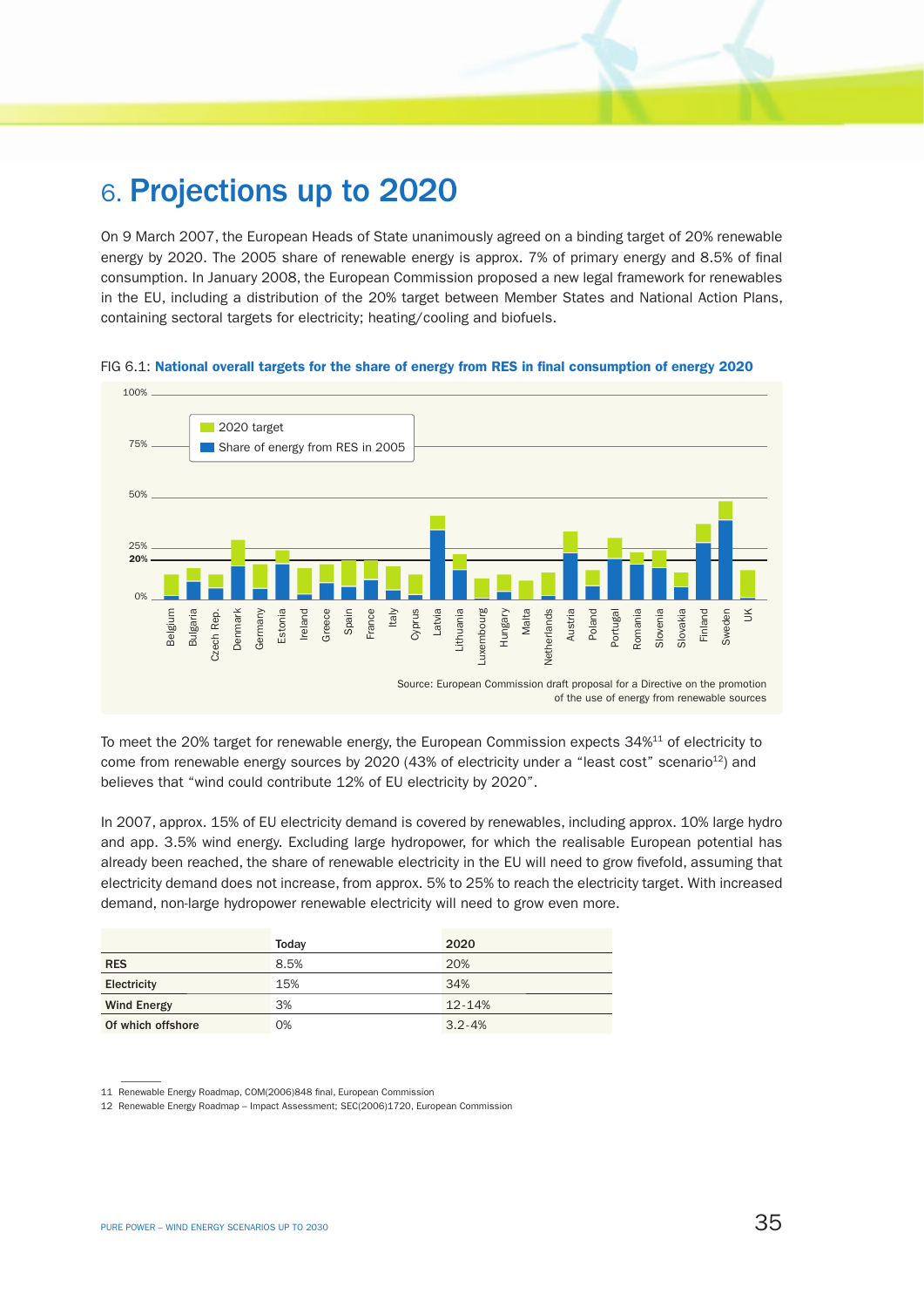EWEA maintains the target it set in 2003 of 180 GW by 2020, including 35 GW offshore in its reference scenario. That would require the installation of 140 GW wind power capacity, including 34 GW offshore, in the 13-year period 2008-2020. 16.4 GW of capacity is expected to be replaced in the period.

The 180 GW would produce 477 TWh of electricity in 2020, equal to between 11.6% and 14.3% of EU electricity consumption, depending on the development in demand for power. 28% of the wind energy would be produced offshore in 2020.





Between 2011 and 2020, the annual onshore market for wind turbines will grow steadily from app. 7 GW per year to app. 10 GW per year. The offshore market will increase from 1.2 GW in 2011 to reach 6.8 GW in 2020. Throughout the period of the reference scenario, the market for onshore wind power exceeds the offshore market in the EU.



FIG 6.3: **Wind energy annual installation 2000-2020 (in GW)**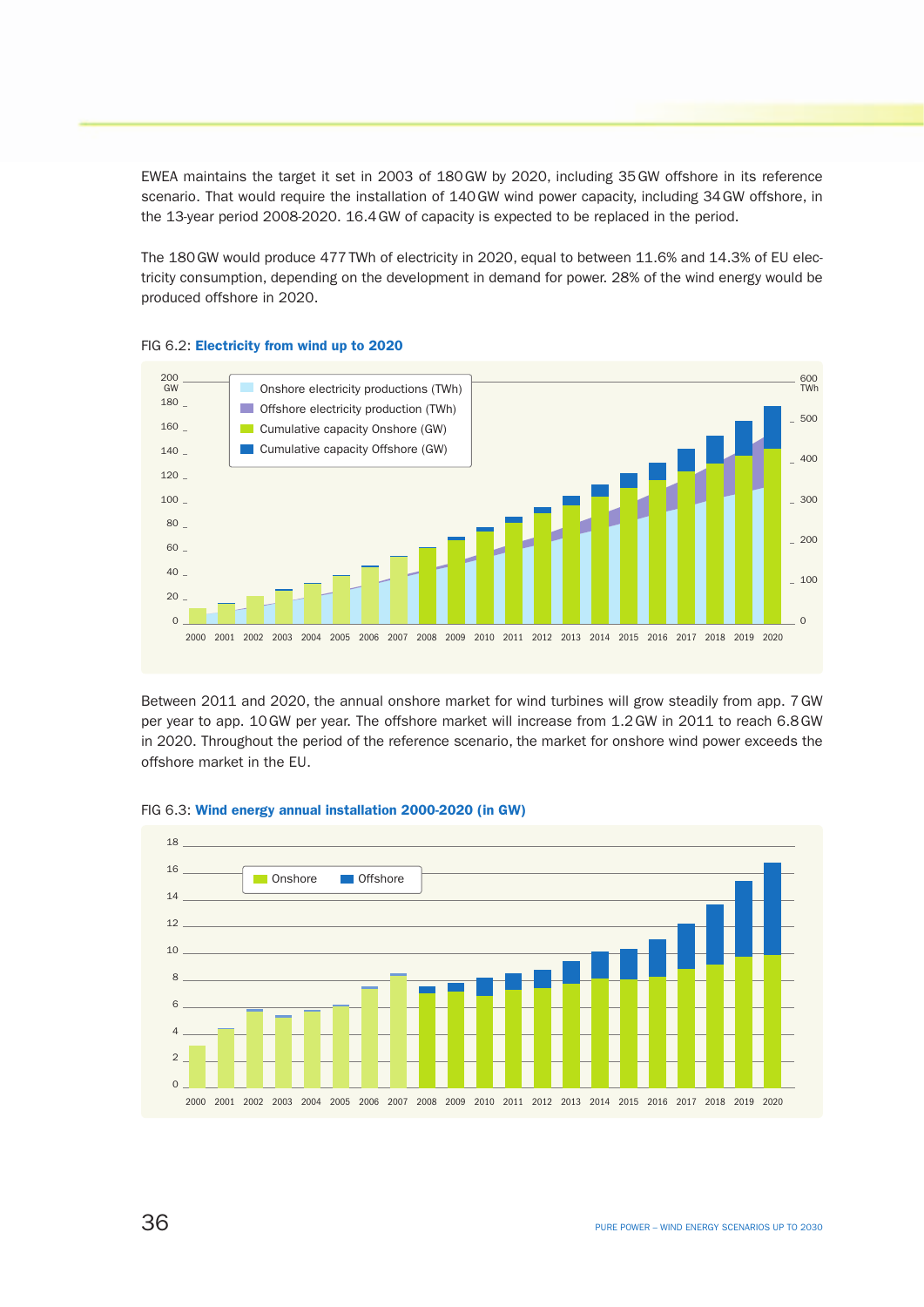A precondition for reaching the EWEA target of 180 GW is that the upcoming Directive on Renewable Energy establishes stable and predictable frameworks in the Member States for investors. Much also depends on the European Commission's Action Plan on Offshore Wind Energy (scheduled for the second half of 2008) and a subsequent adoption of a European policy for offshore wind power in the EU.

The 180 GW wind power capacity by end 2020 will avoid the emissions of 328 Mt of CO<sub>2</sub>. According to the European Commission's proposed reduction targets for greenhouse gas emissions in 2020, the 27 Member States need to reduce emissions not covered by the Emissions Trading Scheme (ETS) by 10% to 2,668 Mt CO<sub>2</sub> equivalents in 2020. The target implies a reduction in total emissions for the EU-27 of 296 Mt CO<sub>2</sub> equivalents. Consequently, by 2020 wind power will avoid emissions equal to 110% of the reduction required by Member States for emissions outside the ETS.

According to the European Commission's proposed reduction targets for greenhouse gas emissions in 2020, the sectors covered by the ETS must reduce emissions by 21% compared to the 2005 level to 1,720 Mt CO<sub>2</sub> equivalents in 2020. The target implies a reduction in total emissions for the sectors covered by the ETS of 457 Mt CO<sub>2</sub> equivalents. Wind energy will avoid emissions equivalent to 71% of the ETS target.

In total, EU Member States and the sectors covered by the ETS must reduce their emissions by 753 Mt CO2 equivalents between 2005 and 2020. In 2020, wind power will avoid emissions equal to 44% of the combined target.

### **Summary of the wind industry target for the EU-27 in 2020**

- 180 GW installed capacity, including 35 GW offshore
- Annual installations of 16.8GW, including 6.8GW offshore
- Electricity production of 477TWh, including 133TWh offshore
- Meeting between 11.6% and 14.3% of total EU electricity demand (depending on 2020 demand).
- 18.1% of total installed electricity generating capacity in the EU
- 32% of total new electricity generating capacity installed (2011-2020)
- Providing power equivalent to the needs of 107 million average EU households (49% of EU households)
- Avoiding 328Mt of  $CO<sub>2</sub> -$  equivalent to taking 165 million cars off the road  $(76\%$  of the EU 2004 car fleet) and equal to  $44\%$  of the EU's GHG reduction target  $(20\%)$
- Annual avoided fuel cost of €20.5 billion (assuming fuel prices equivalent to \$90 a barrel of oil)
- Annual avoided CO<sub>2</sub> costs of  $E$ 8.2 billion ( $E$ 25/t CO<sub>2</sub>)
- Annual investments in wind power capacity of  $£16.9$  billion
- Total wind power investments of €120 billion (2011-2020)
- Total life-time avoided fuel costs of wind power capacity installed in 2011-2020 of €277 billion (assuming fuel prices equivalent to \$90 a barrel of oil)
- Total life-time avoided CO<sub>2</sub> cost of wind power capacity installed in 2011-2020 of  $\epsilon$ 114 billion (assuming  $E25/t CO<sub>2</sub>$ )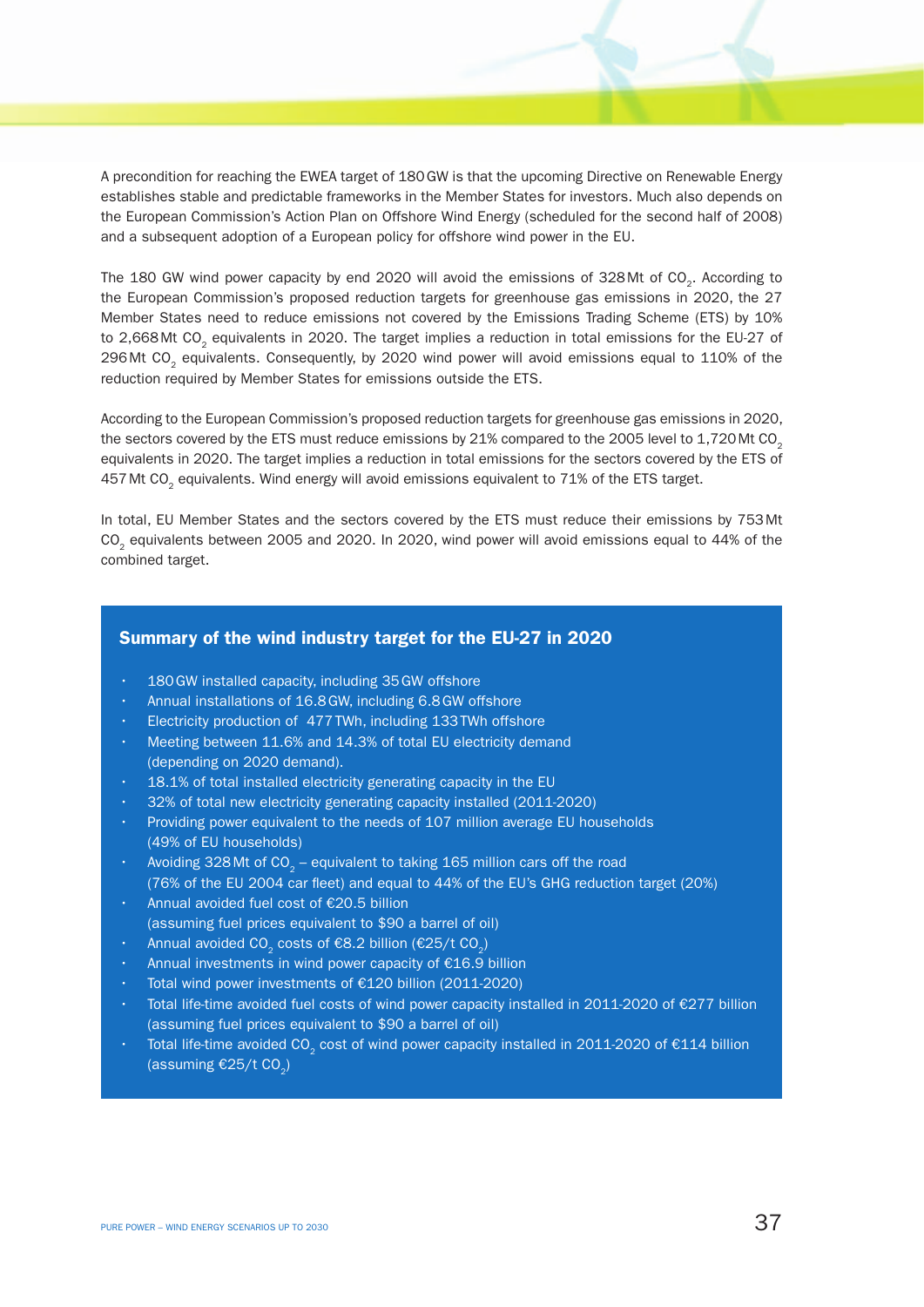# 7. Projections up to 2030

In the EWEA reference scenario, 300 GW of wind power will be operating in the EU in 2030, including 120 GW (40%) offshore wind power. 187 GW will be installed in the decade from 2021 to 2030. Of this, 67 GW will be needed to replace decommissioned capacity, predominantly onshore. Onshore represents 54% (101 GW) of the installed capacity in the decade and the onshore market remains larger than the offshore market throughout the period, although the gap narrows towards the end of the period. By 2030, the annual onshore market will be 9.9 GW and the offshore market 9.6 GW, representing investments of €19 billion. In 2025, the offshore market is expected to reach the size of the 2008 onshore market (8.5 GW).

Total installations in the period 2008 to 2030 will be 327 GW, made up of 207 GW onshore and 120 GW offshore. Of this, 83 GW will come from the replacement of decommissioned onshore capacity. Total investments between 2008 and 2030 will be €339 billion.

By 2030, wind energy will produce 935 TWh of electricity, half of it from offshore wind power, and cover between 21% and 28% of EU electricity demand, depending on future power consumption.



#### FIG 7.1: **Electricity from wind up to 2030**

The onshore market stabilises at approx. 10 GW throughout the decade 2020-2030 and 72% of the onshore market will be made up of replacement of older wind turbines. The offshore segment increases from annual installation of 7.3 GW in 2021 to 9.5 GW in 2030.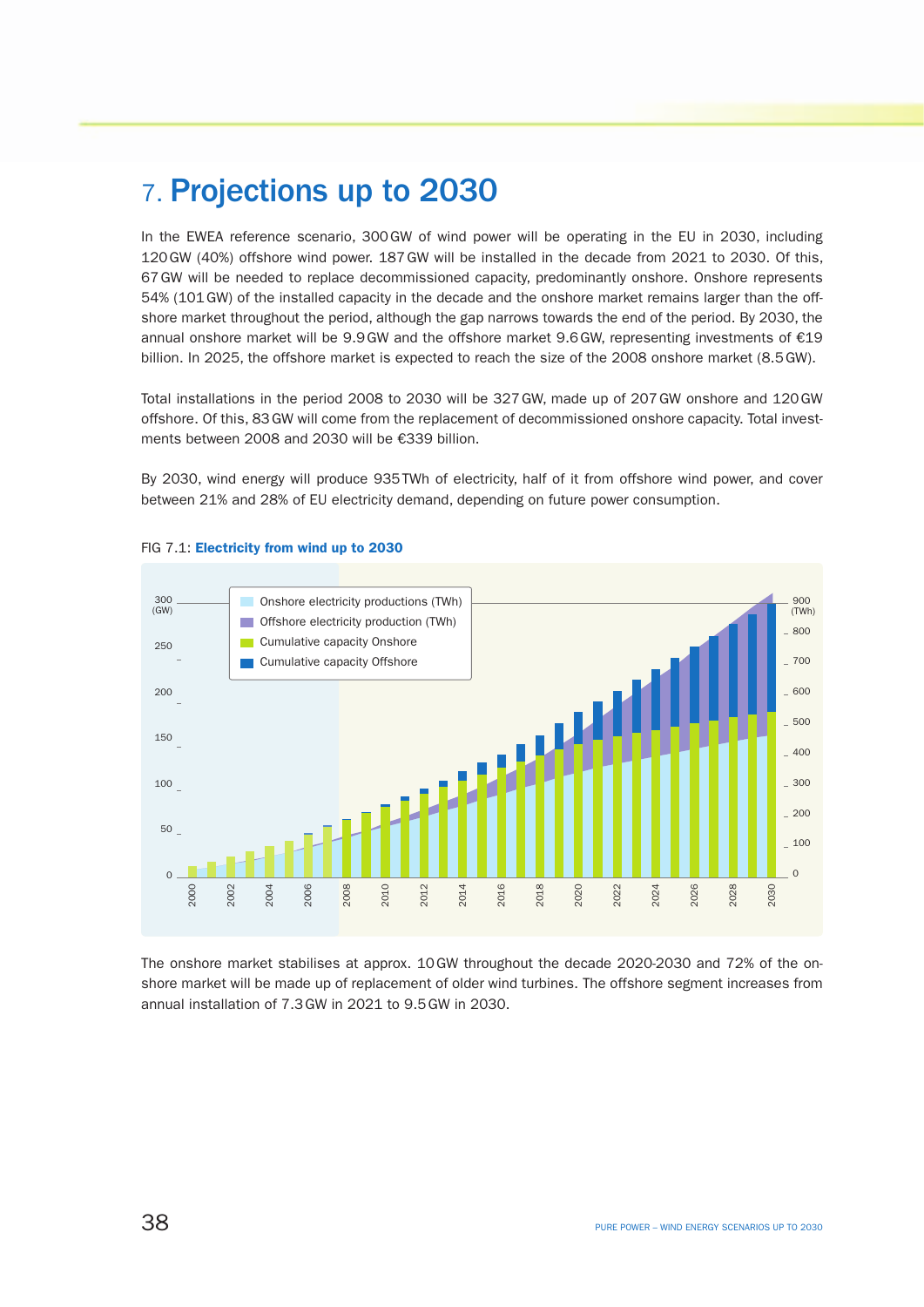

FIG 7.2: **Wind energy annual installation 2000-2030 (in GW)**

The wind power production in 2030 will avoid the emission of  $575$  Mt CO<sub>2</sub>, equivalent to taking more than 280 million cars off the roads. In 2004 there were 216 million cars in the EU-25.

The following sections (8-13) go into more detail on the impacts that the EWEA's reference scenario would have. Sections 8-10 examine the effect on electricity and generating capacity, section 11 deals with CO<sub>2</sub> emissions, section 12 with avoided fuel costs, and 13 with wind energy investments.

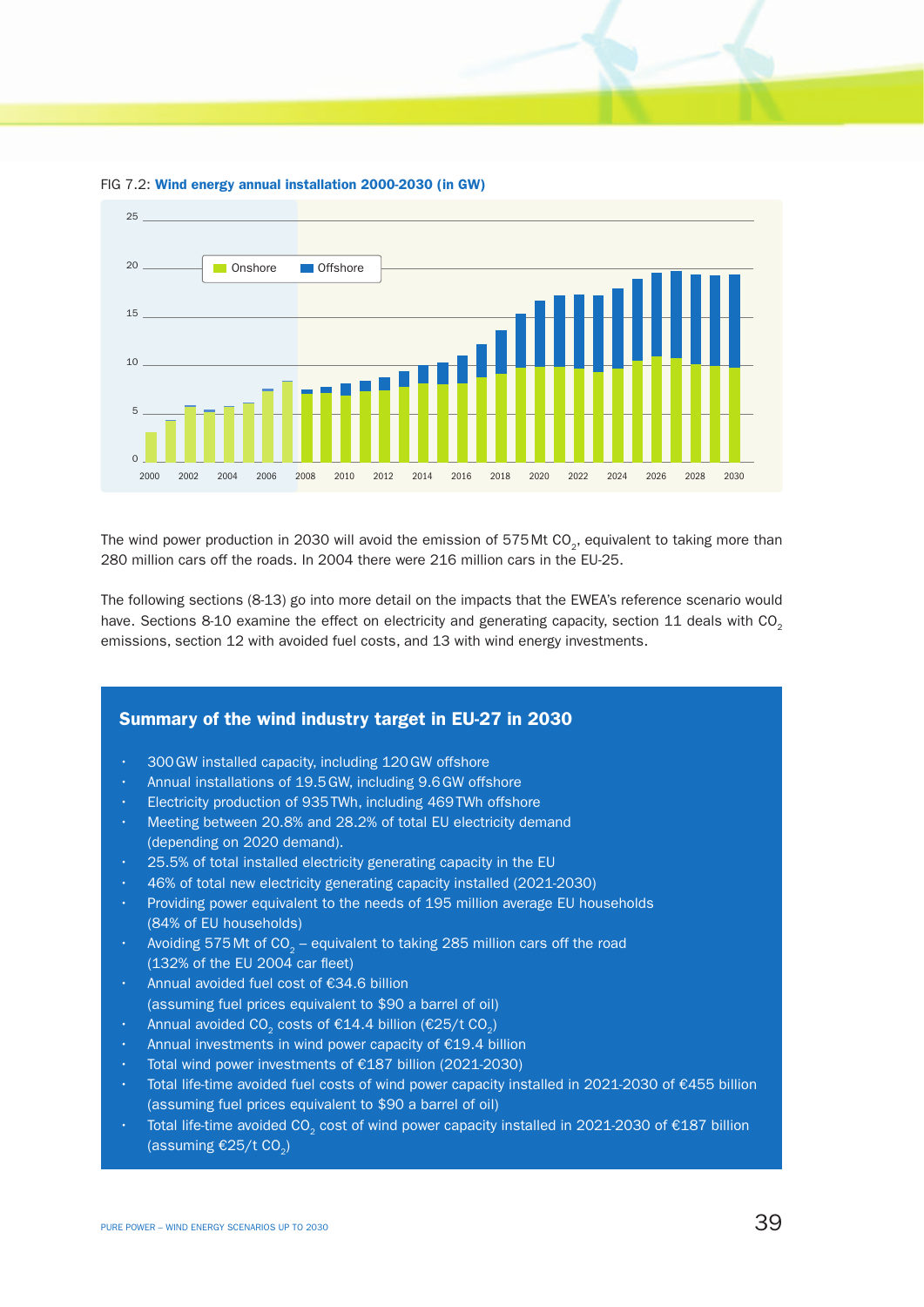# 8. Scenario for wind power's share of household electricity demand

The wind power production derived from the EWEA scenarios can be expressed in relation to household electricity consumption. Household consumption is expected to increase from 790 TWh in 2006 to 1,114 TWh in 203013.

By 2030 some 25% of total electricity demand will be consumed by households. Other sectors that consume electricity include industry, agriculture, public and private services.

While the total EU population is estimated to remain relatively stable, the number of households will increase by 35 million, or 18%, indicating a reduction in the average household size. The average household consumption, nevertheless, will increase by 20% over the next 25 years, from 3,995 kWh per year in 2006 to 4,787 kWh in 2030.

The wind power capacity installed by the end of 2007 will produce 119 TWh in an average wind year, equivalent to the electricity needs of 25 million average EU households. If the EWEA reference scenario is reached, wind power will produce electricity equivalent to the needs of 43 million households in 2010; 107 million households in 2020; and 195 million EU households in 2030. Wind power will produce electricity equivalent to the consumption of 84% of the EU's 233 million households in 2030 (see table below).



#### FIG 8.1: **Equivalent electricity needs met by wind power 2001-2020 (million households)**

<sup>13</sup> Source: Eurelectric and European Commission, 2005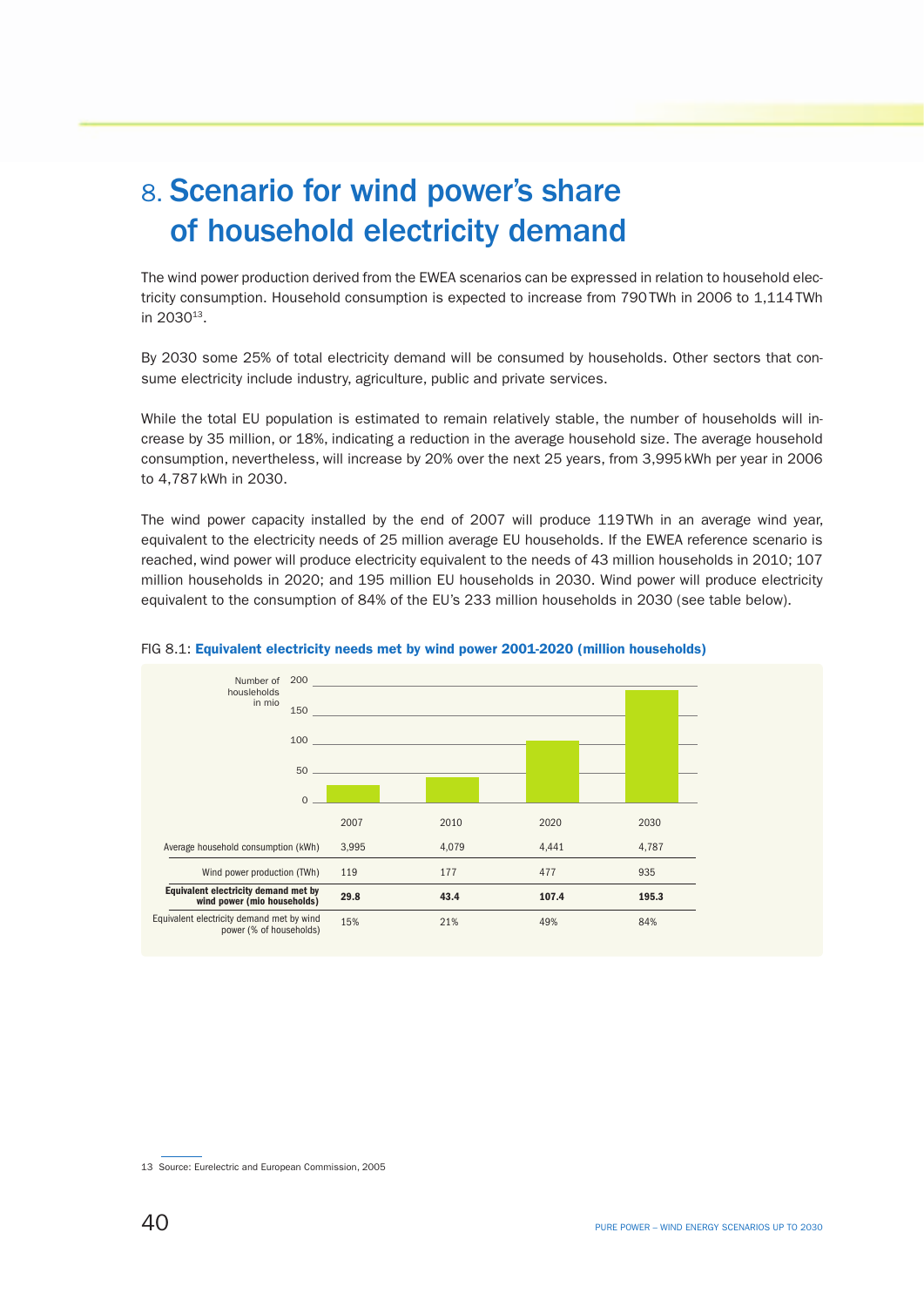# 9. Contribution of wind power to electricity generation

European electricity generation is projected to increase at an average annual rate of 1.9% between 2000 and 2010, 1.5% in the decade 2010-2020 and 0.9% in the decade up to 2030<sup>14</sup>.

The 56.5 GW of installed wind power capacity in the EU-27 by the end of 2007 will, in an average wind year, produce 119 TWh of electricity equal to 3.7% of EU electricity demand (3,243 TWh<sup>15</sup>). If the reference scenario is reached, wind power production will increase to 177 TWh in 2010, 477 TWh in 2020 and 935 TWh in 2030. The European Commission's baseline scenario<sup>16</sup> assumes an increase in electricity demand of 31% between 2005 and 2030 (4,367 TWh). Assuming that EU electricity demand develops as projected by the European Commission, wind power's share of EU electricity consumption will reach 5% in 2010, 11.6% in 2020 and 20.8% in 2030.

If political ambitions to increase energy efficiency are fulfilled, wind power's share of future electricity demand will be greater than the baseline scenario. In 2006, the European Commission released new scenarios to 2030 on energy efficiency and renewables<sup>17</sup>. If EU electricity demand develops as projected in the European Commission's "Combined high renewables and efficiency case", wind energy's share of electricity demand will reach 5.3% in 2010, 14.3% in 2020 and 28.2% in 2030.

|                                                 | Wind power's share of EU electricity demand |       |       |       |       |  |  |  |  |  |
|-------------------------------------------------|---------------------------------------------|-------|-------|-------|-------|--|--|--|--|--|
|                                                 | 2000                                        | 2007  | 2010  | 2020  | 2030  |  |  |  |  |  |
| Wind power production (TWh)                     | 23                                          | 119   | 176   | 477   | 935   |  |  |  |  |  |
| Reference Electricity demand (TWh)*             | 2.577                                       | 3,243 | 3.554 | 4.107 | 4,503 |  |  |  |  |  |
| RE & Eff.** case Electricity demand (TWh)*      | 2.577                                       | 3.243 | 3.383 | 3.345 | 3,322 |  |  |  |  |  |
| Wind energy share (reference)                   | 0.9%                                        | 3.7%  | 5.0%  | 11.6% | 20.8% |  |  |  |  |  |
| Wind energy (RE & Eff. case)                    | 0.9%                                        | 3.7%  | 5.2%  | 14.3% | 28.2% |  |  |  |  |  |
| Equivalent electricity demand met by wind power |                                             | 15%   | 21%   | 49%   | 84%   |  |  |  |  |  |
| (% of households)                               |                                             |       |       |       |       |  |  |  |  |  |

\* Sources: Eurelectric, EWEA and European Commission

\*\* European Commission, 2006: Combined High Renewables and Energy Efficiency Case

#### FIG 9.1: **Wind power's share of EU electricity demand**



<sup>14</sup> European Energy and Transport; Trends to 2030 – update 2005; European Commission, 2006.

<sup>15</sup> Source: Eurelectric, 2006; European Commission, 2006; EWEA.

<sup>16</sup> European Energy and Transport. Trends to 2030 – update 2005; European Commission, 2006.

<sup>17</sup> European Energy and Transport. Scenarios on energy efficiency and renewables; European Commission, 2006.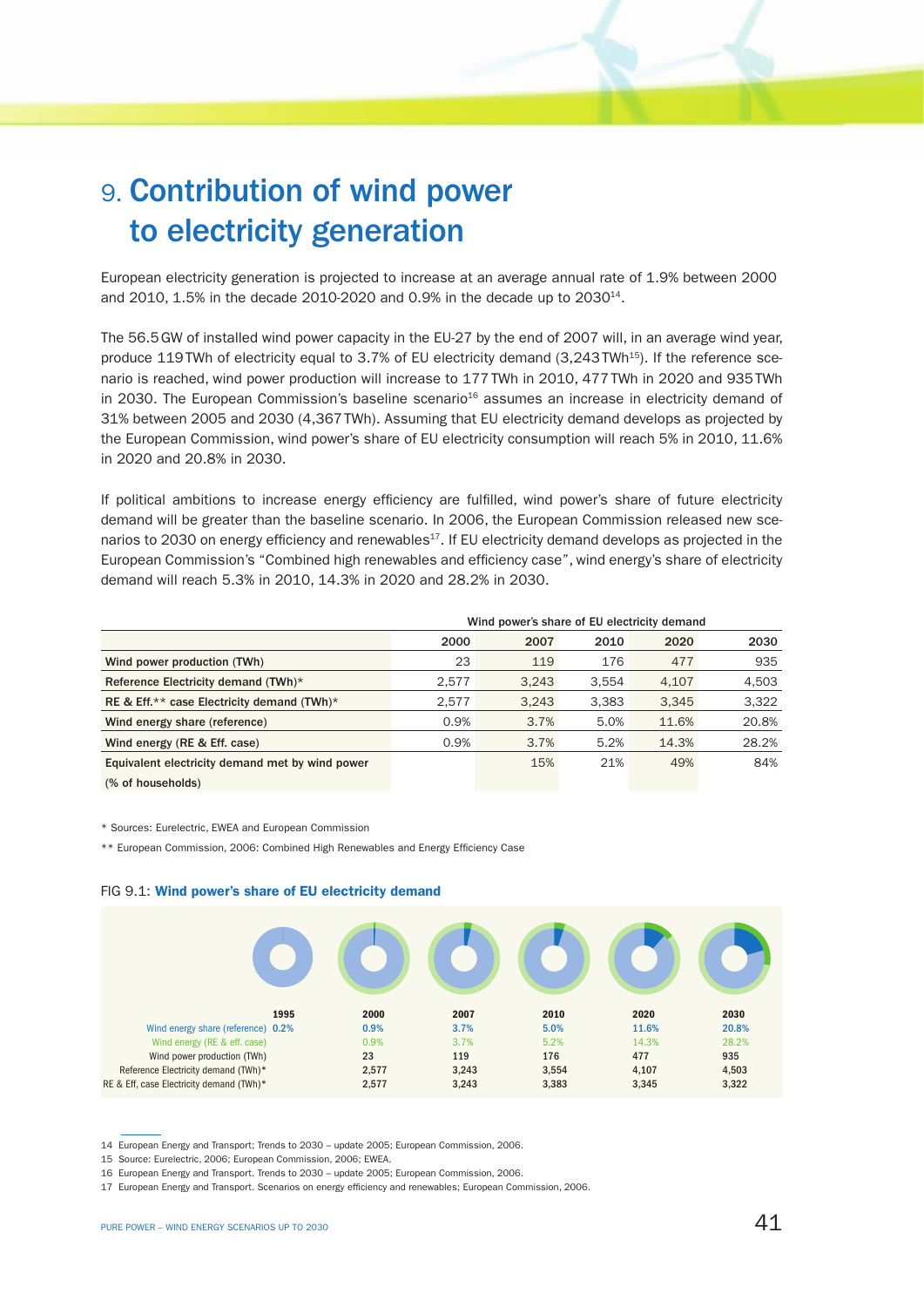# 10. Contribution of wind power to electricity generation capacity

The IEA<sup>18</sup> expects 5,087 GW of electricity generating capacity to be installed worldwide in the period 2005-2030, requiring investments of \$5.2 trillion in generation, \$1.8 trillion in transmission grids and \$4.2 trillion in distribution grids. For the European Union, the IEA expects 862 GW to be built, requiring investments of \$925 billion in new generation, \$137 billion in transmission and \$429 billion in distribution grids.

As already mentioned, wind power's contribution to new power capacity in the EU has been exceeded only by gas in the last decade. 30% of all installed capacity was wind power in the period 2000 to 2007. 55% was natural gas and 6% was based on coal.

Spare electricity generating capacity is at a historic low and phase-out policies in the EU Member States require 27 GW of nuclear plants to be retired. Europe has to invest in new capacity to replace ageing plant and meet future demand. Between 2005 and 2030, a total of 862 GW of new generating capacity needs to be built, according to the IEA – 414 GW to replace aging power plants and an additional 448 GW to meet the growing power demand. The capacity required exceeds the total capacity operating in Europe in 2005 (744 GW).

As previously stated, the IEA is less optimistic about the development of wind energy than EWEA. Hence, it is necessary to adjust the IEA figures for total generating capacity and new capacity to take account of the fact that wind energy's capacity factor is lower than that of the average coal, gas or oil plant. Adjusting for the capacity factor adds 18 GW to total generating capacity in 2030 for a total of 1,176 GW and 26 GW to the figure for new generating capacity between 2005 and 2030 for a total of 889 GW over the period.

In 2005, 5.4% of all capacity in the EU was wind energy. That share is forecasted to increase to 9.9% in 2010, 18.1% in 2020 and 25.5% in 2030. Wind power's share of new generating capacity is forecasted to be 34% in the period 2005-2020 and 46% in the decade leading up to 2030. Wind power's share of new capacity in Europe in the 25-year period 2005-2030 is 39%.

|                                          | 2005 | 2010 | 2020  | 2030  |
|------------------------------------------|------|------|-------|-------|
| Total installed capacity (GW)            | 744  | 811  | 997   | 1.176 |
| Total installed wind capacity (GW)       | 40   | 80   | 180   | 300   |
| Wind power's share of installed capacity | 5.4% | 9.9% | 18.1% | 25.5% |

#### FIG 10.1: **Wind power's share of installed capacity**



18 IEA World Energy Outlook, 2006.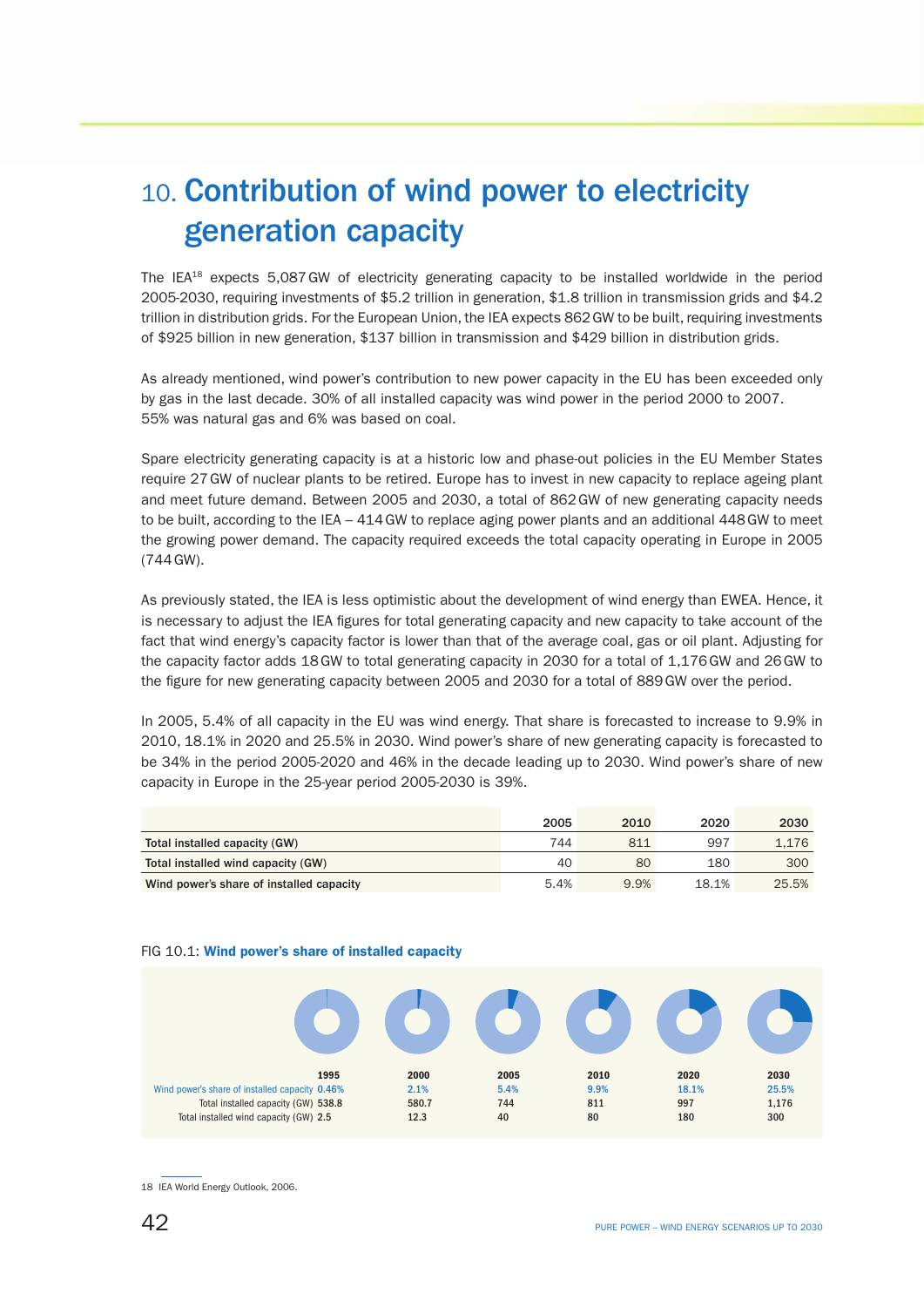|                                    | 2005-2010 | 2011-2020 | 2021-2030 |
|------------------------------------|-----------|-----------|-----------|
| New generating capacity (GW)       | 117       | 368       | 404       |
| New wind generating capacity (GW)  | 46        | 117       | 187       |
| Wind power's share of new capacity | 39%       | 32%       | 46%       |

### FIG 10.2: **Wind power's share of new capacity**

|                                    | 2005-2010 | 2011-2020 | 2021-2030 |
|------------------------------------|-----------|-----------|-----------|
| Wind power's share of new capacity | 39%       | 32%       | 46%       |
| New generating capacity (GW)       | 117       | 368       | 404       |
| New wind generating capacity (GW)  | 46        | 117       | 187       |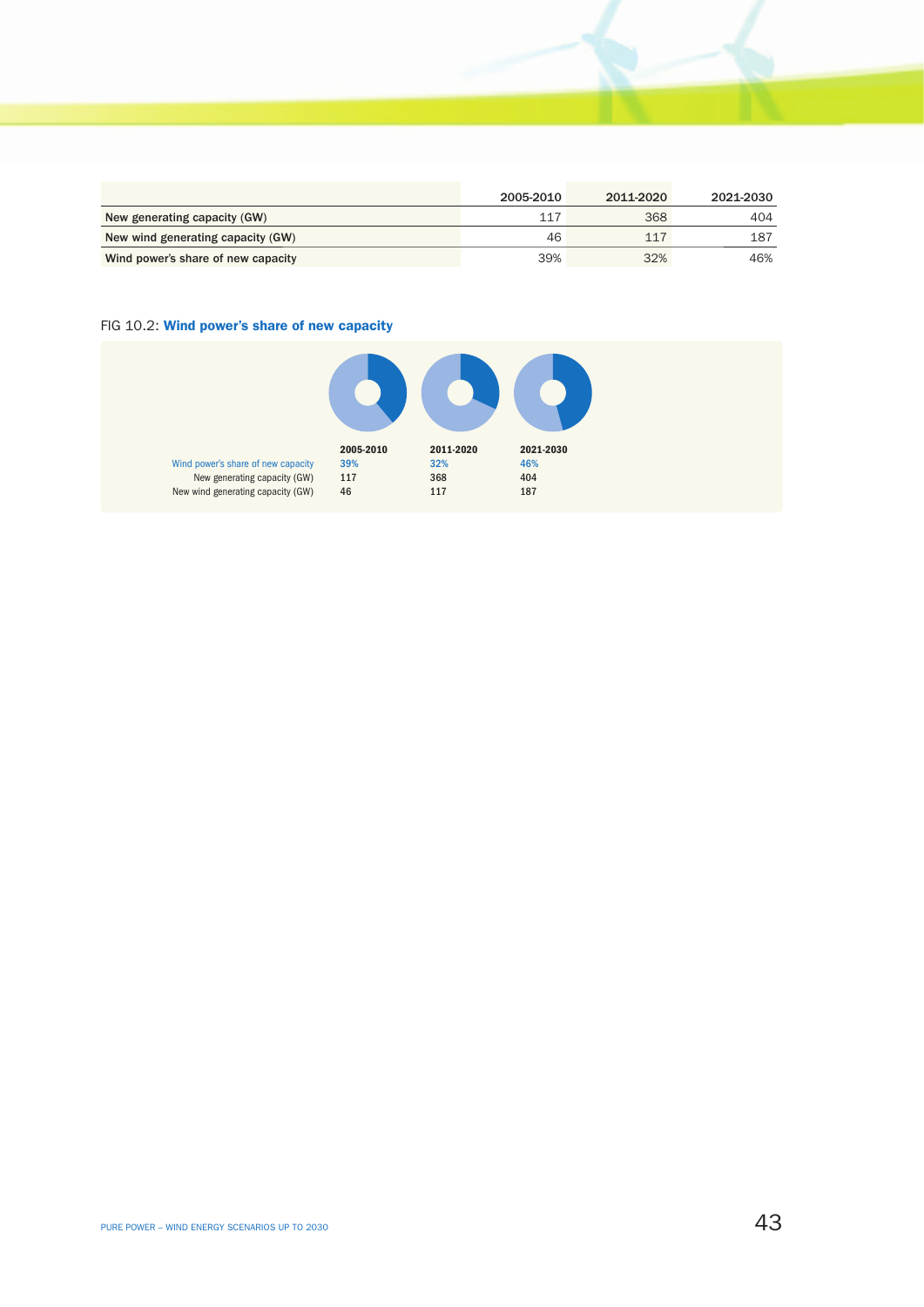# 11. Greenhouse gas emissions in Europe

In 1997 in Kyoto the EU-15 made a commitment to reduce its emissions of greenhouse gases (GHG) by 8% by 2008-2012 compared to its 1990 level of emissions. The most important GHG by far is CO<sub>2</sub>, accounting for 83% of total EU-25 emissions in 2004. A 'burden sharing' approach sets targets for each of the 15 Member States. The new Member States have individual reduction targets of 8% except Hungary and Poland who must reduce by 6%. Cyprus and Malta have no obligation. The overall Kyoto reduction target for EU-25 (excluding Malta and Cyprus) is 7.8%, or 450 Mt of CO<sub>2</sub> equivalents. The EU-15 obligation is a reduction of 342 Mt CO<sub>2</sub> equivalents.

In 2005, total GHG emissions in the EU-27 were 7.9% below 1990. In December 2007, the European Environment Agency (EEA) projected that the EU-27 would remain approximately at 2005 levels in 2010.

There is a noticeable difference between the EU-15 and the new Member States in terms of meeting their targets. While GHG emissions in the new Member States are expected to be 37% below 1990 levels by 2010, it is estimated that the EU-15 will have reduced its emissions by a mere 2% by 2010, assuming existing policies and measures. In other words, the new Member States are making up for the poor performance of the EU-15.

### **CO<sub>2</sub> reductions from wind power**

There are different ways of calculating wind energy's CO<sub>2</sub> avoidance and the results depends on the assumptions made about which fuels are displaced when wind electricity is produced. The energy mix and base load differs between Member States, so ideally wind power's avoided CO<sub>2</sub> emissions should be based on the energy mix at the intermediate load in each member state. Here, it is assumed that wind energy avoids  $CO<sub>2</sub>$  at the intermediate load but at the average EU-27 generation.

Operating nuclear power is rather inflexible and can not easily be regulated up and down. Hence, wind power does not displace operating nuclear production, except during scheduled and unscheduled nuclear shutdowns and if nuclear capacity is decommissioned. Neither does wind energy replace hydropower because hydropower resembles a storage technology for electricity. Electricity from hydro that is displaced when wind power is operating will be saved for production later but total production from hydro is constant over time.

For the EU as a whole it is assumed that each kWh of wind power displaces a kWh defined by the energy mix of coal, oil and gas at the time of production. This approach underestimates wind energy's CO<sub>2</sub> avoidance because wind energy in reality avoids the most expensive and  $CO<sub>2</sub>$  intense production rather than the average production mix.

Naturally, the EU energy mix will change during the period up to 2030. According to 2006 IEA data, oil, gas and coal power stations produced  $1,804$  TWh in 2005 and emitted  $1,408$  Mt of CO<sub>2</sub>. Consequently, one TWh produced by wind energy saved  $0.78$  Mt CO<sub>2</sub>/TWh. The same approach is applied to IEA's data for 2010, 2015 and 2030 and a linear variation is assumed in the intermediate years. Using this approach it is assumed that wind energy in 2030, will avoid 0.72 Mt CO<sub>2</sub>/TWh. In 2007, wind energy avoided 91 Mt of CO<sub>2</sub>. In EWEA's reference scenario, annual CO<sub>2</sub> avoided from wind energy will increase to 133 Mt in 2010, 328 Mt in 2020 and 576 Mt in 2030.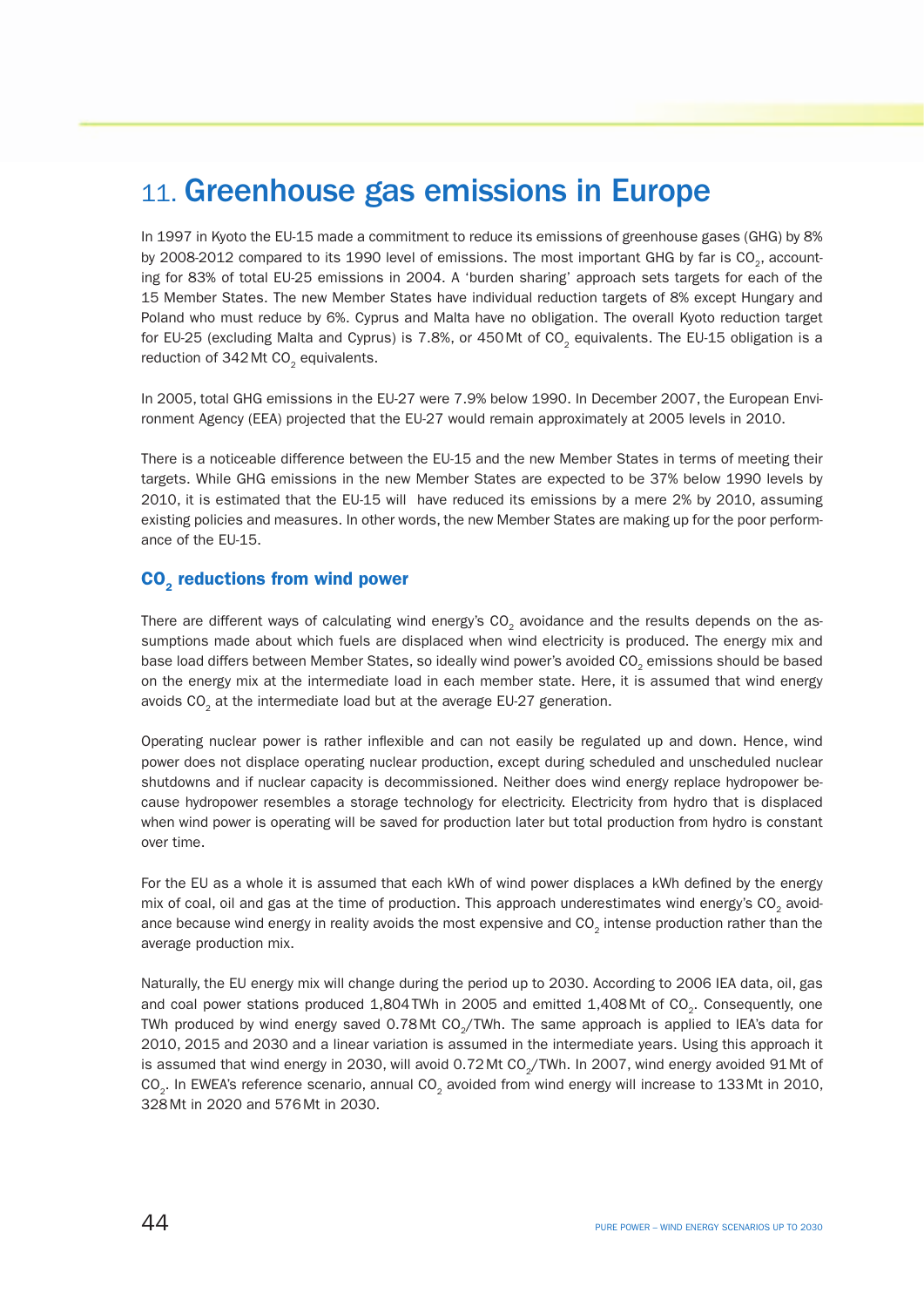The European Commission's 2006 reference scenario, as well as its energy efficiency and renewables scenarios assumes an emissions permit price of €5/t CO<sub>2</sub>. Carbon has been trading up to €30/t in 2006 and was trading at €20/t in February 2008. UBS forecasts a 2008 EU Allowance price of €25/mt CO<sub>2</sub><sup>19</sup>.

Fig. 11.1 shows the total annual  $CO<sub>2</sub>$  emissions avoided by wind energy for the years 2000 to 2030 and the value of the CO<sub>2</sub> allowances for different scenarios of future CO<sub>2</sub> allowance prices:

- €5/t CO<sub>2</sub> throughout the period (European Commission's assumption, 2006)
- €25/t CO2 throughout the period (UBS forecasted 2008 allowance price)
- €25/t in 2008, increasing linearly to €50/t in 2020 and €75/t in 2030.

Assuming the linear development in CO<sub>2</sub> allowance prices from  $£25/t$  in 2008 to  $£50/t$  in 2020, CO<sub>2</sub> costs avoided due to wind energy will increase from €2 billion in 2007 to 16 billion in 2020 and €43 billion in 2030. It is important to note that the total CO<sub>2</sub> reductions from the 327 GW of wind power investments needed to reach EWEA's 2030 reference scenario greatly exceed the figures for the annual reductions illustrated in Fig 11.1 because the turbines installed will deliver CO<sub>2</sub> reductions far beyond 2030. This topic will be dealt with in chapter 13.



#### FIG 11.1: Wind energy CO<sub>2</sub> savings and cost avoided for different CO<sub>2</sub> prices in the EU-27 (2000-2030)

<sup>19</sup> UBS Research note, 12 September 2007.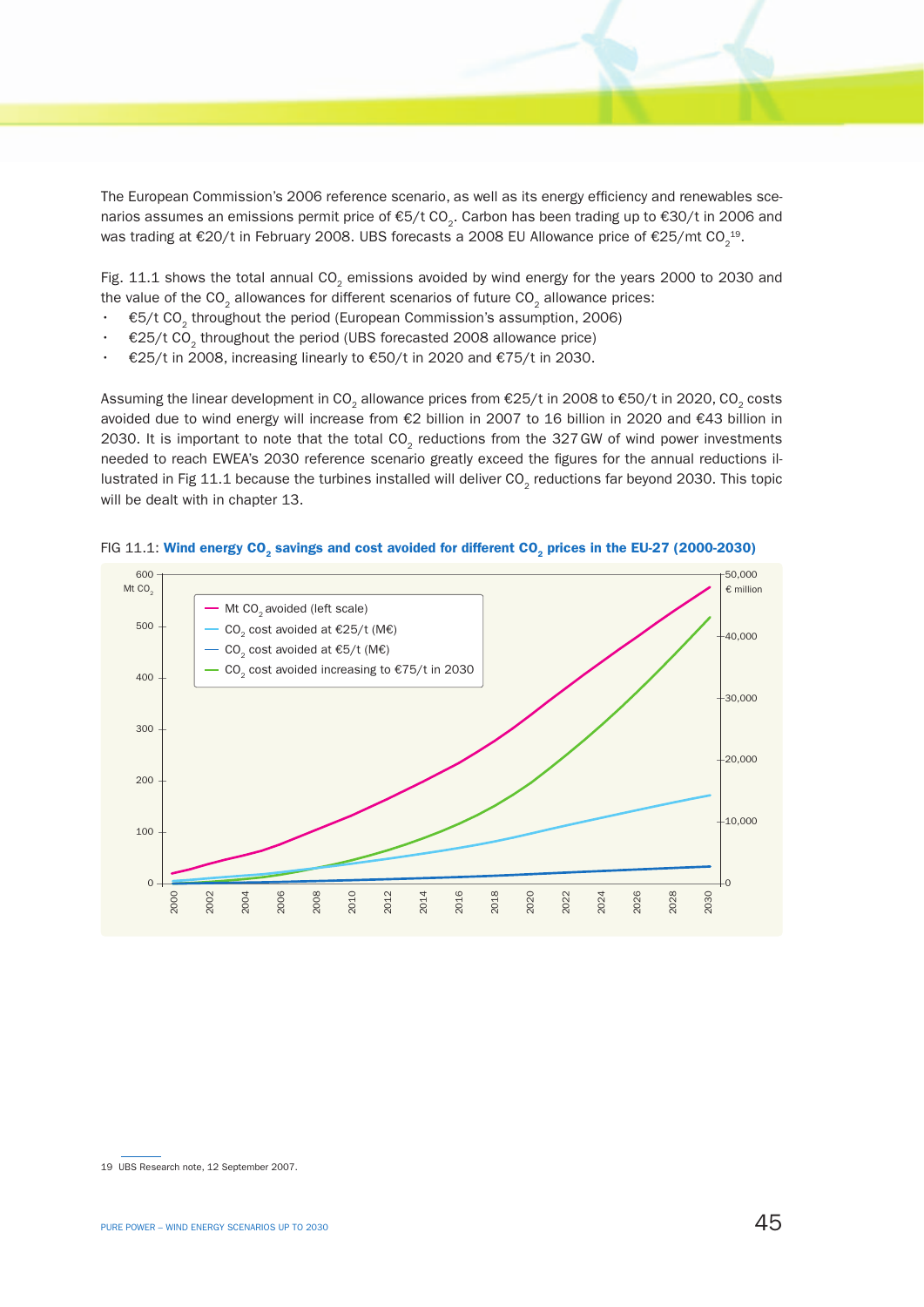### 12. Avoided fuel costs

Fuel is not required to produce wind power. When wind energy is produced, it saves significant amounts of fuel costs in the form of coal, gas and oil that would otherwise have been needed for power production. In addition to these avoided costs, the production of wind energy reduces demand for imported fuel (and thereby the cost of fuel) while reducing the rate of depletion of Europe's remaining fossil fuel reserves.

Naturally, the avoided fuel costs of wind energy depend on the assumptions made about future fuel prices. Oil and gas prices are very closely linked, and coal also follows – to a lesser extent – the price of oil. Both the IEA and the European Commission have for many years made predictions on future coal, gas and oil prices, and most governments base their energy policies on the IEA's fuel price scenarios. Historically, the IEA and European Commission scenarios have been similar, and both institutions have been very consistent in underestimating the future fuel prices.

2008 started with the price of oil reaching a record \$100 a barrel. The International Energy Agency (IEA), predicts that the oil price will fall to \$57 in 2010. In 2004, the IEA predicted that oil would cost \$22 a barrel in 2010, \$26 in 2020 and \$29 in 2030 (in year-2000 dollars).

Fig. 12.1 shows the latest oil price estimates from the European Commission (2006) and the IEA (2007), and an alternative oil price scenario from EWEA. As the figure shows, the European Commission believes that the price of oil in 2010 will be approx. 50% lower than today (app. \$90 in January 2008) while the IEA estimates a drop in the price of oil to \$55 three years from now., Both institutions believe that the price of oil in 2030 will be approx. \$60 a barrel – 33% lower than today.

Nobody can predict oil prices, but it should be a minimum requirement that the European Commission and the IEA include fuel price sensitivity analysis in their scenarios for the future development of the energy markets.

| Oil price assumptions (in $$05$ )* | 2000 | 2005 | 2007 | 2010  | 2015  | 2020  | 2025  | 2030  |
|------------------------------------|------|------|------|-------|-------|-------|-------|-------|
| European Commission, 2005          | 31.3 | 57.1 | 68.9 | 44.6  | 46.4  | 48.1  | 52.9  | 57.6  |
| International Energy Agency, 2007  | 31.5 | 57.1 | 68.9 | 57.2  | 55.5  | 57.0  | 58.5  | 60.1  |
| <b>EWEA 2008</b>                   | 31.3 | 57.1 | 68.9 | 100.0 | 105.0 | 110.0 | 115 O | 120.0 |

\* Adjusted to 2005 prices / actual prices up to 2007.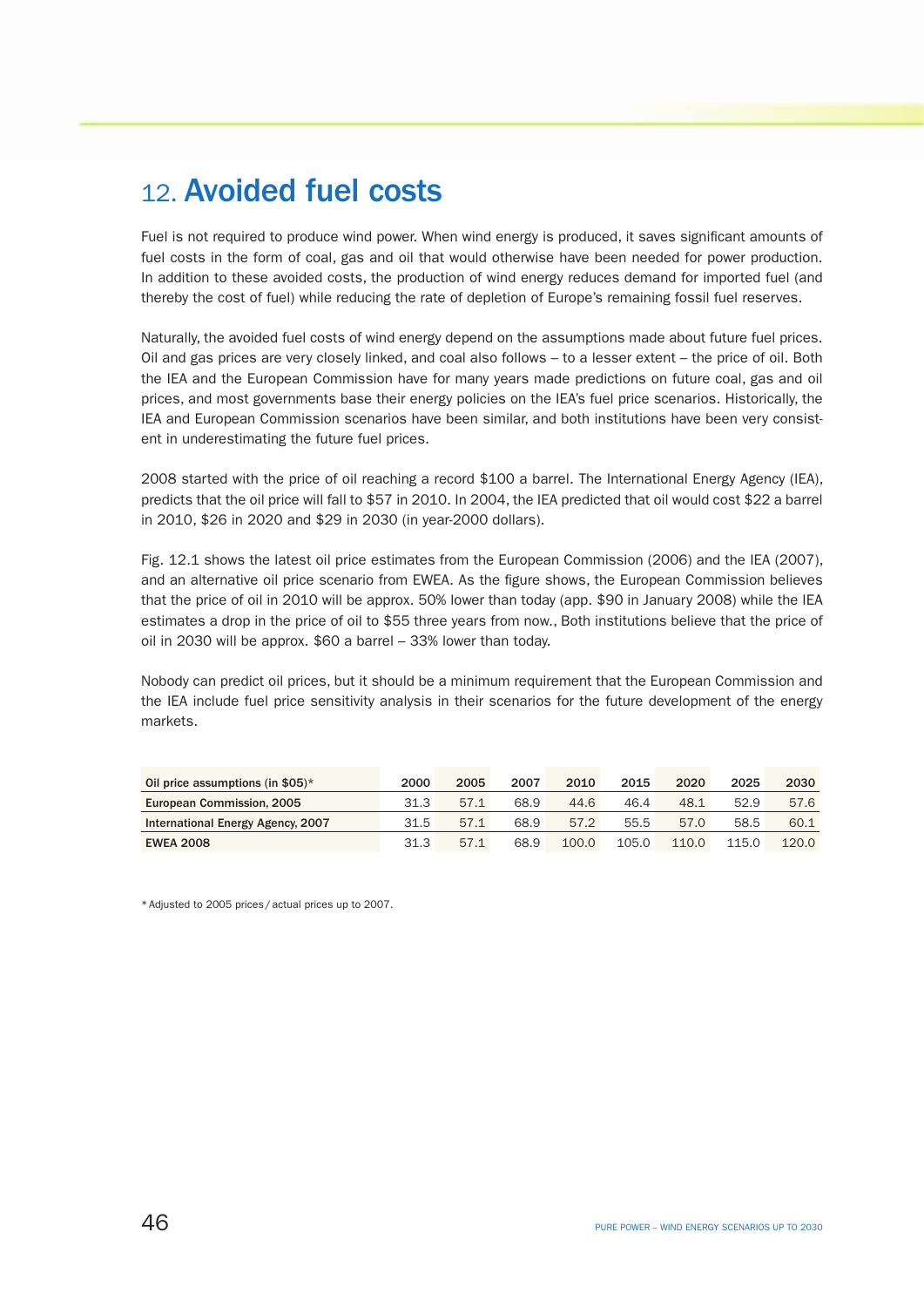2000 2005 2007 2010 2015 2020 2025 2030 140 120 100  $80$  $60$ 40 20  $\overline{O}$ European Commission • Inernational Energy Agency • Price in January 2008 • EWEA 2008

FIG 12.1: **CH-13 Oil price assumptions (in \$2005/barrel)**

The fuel costs avoided due to wind energy production can be calculated on the basis of the European Commission's fuel price assumptions for coal, oil and gas up to 2030. As Fig. 12.2 shows, wind energy avoided €3.9 billion of fuel costs in 2007: €1.7 billion worth of gas; €1.2 billion worth of coal; €0.7 billion worth of oil and €0.3 billion worth of biomass / waste. In EWEA's reference scenario, wind energy will avoid costs of €4.4 billion in 2010; €12 billion in 2020; and €24 billion in 2030, based on the European Commission's fuel price assumptions (Fig. 12.2). Similar results emerge from using the IEA fuel price assumptions (Fig. 12.3).



FIG 12.2: **Avoided fuel cost from wind energy 2000-2030 (European Commission fuel price assumption)**

Assuming fuel prices equivalent to \$90 per barrel of oil, rather than the European Commission's assumptions fuel costs avoided due to wind would be €5 billion in 2007; €8.3 billion in 2010; €20.5 billion in 2020; and €34.6 billion in 2030 (see Fig. 12.4).

The calculations here are based on an €/\$ exchange rate of 0.6838 (February 2008). Fluctuations in exchange rates can have a profound effect on the avoided fuel cost. Had the  $\epsilon/$ \$ exchange rate been 1, wind energy's avoided fuel cost would have been €50.5 billion in 2030 instead of €34.6 billion. However, it could reasonably be argued that the price of oil would be lower if the US\$ was stronger.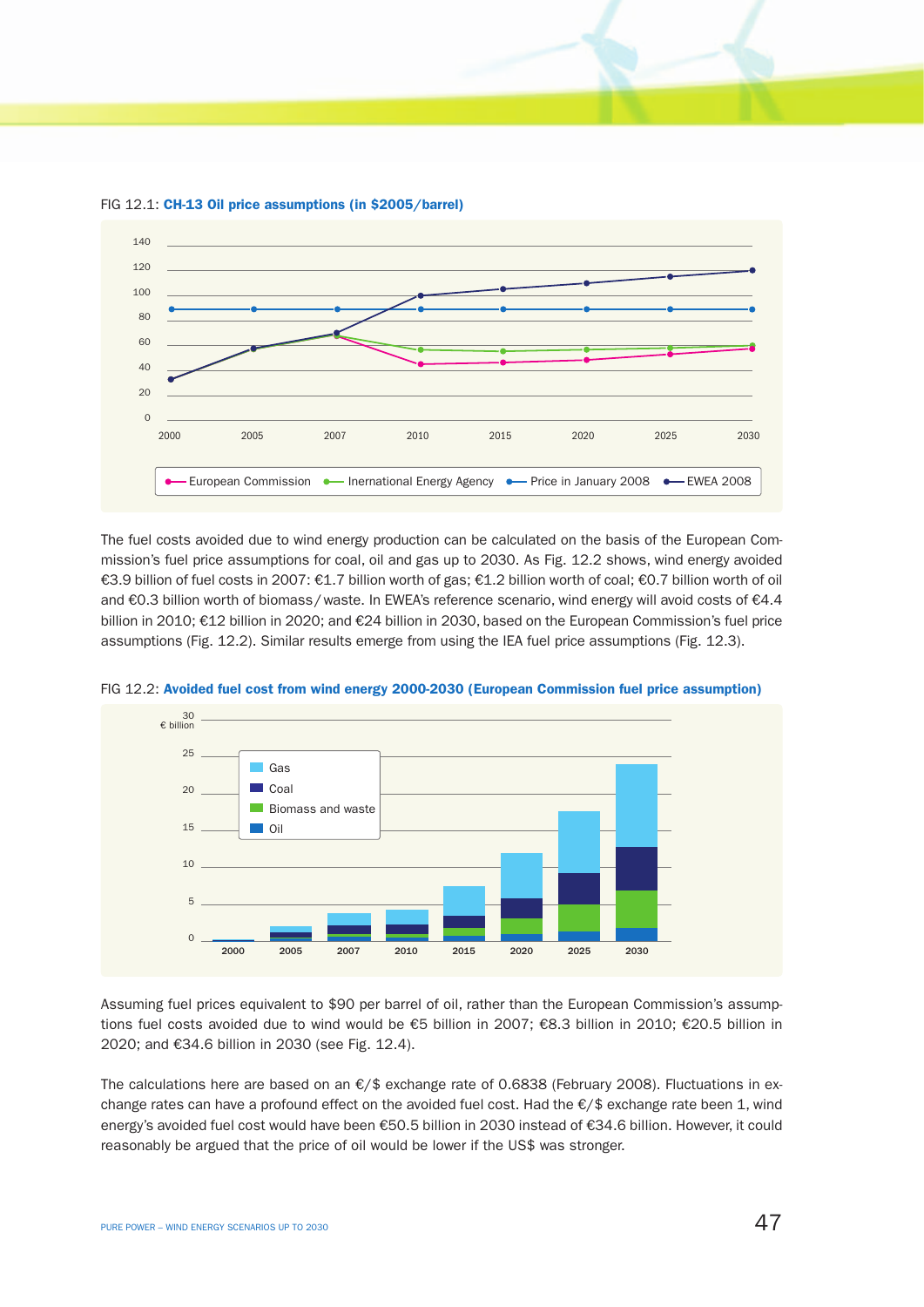

#### FIG 12.3: **Avoided fuel cost from wind energy 2000-2030 (IEA fuel price assumption)**





In EWEA's fuel price scenario – the oil price increases gradually to \$120 in 2030, and the relationship between oil, gas and coal remains unchanged from the Commission's scenario – wind energy would avoid fuel costs worth €9.2 billion in 2010; €24.6 billion in 2020; and €44.4 billion in 2030 (see Fig. 12.5.)



### FIG 12.5: **Avoided fuel costs from wind energy 2000-2030 (Fuel price increase to \$100 in 2010; \$110 in 2020; \$120 in 2030)**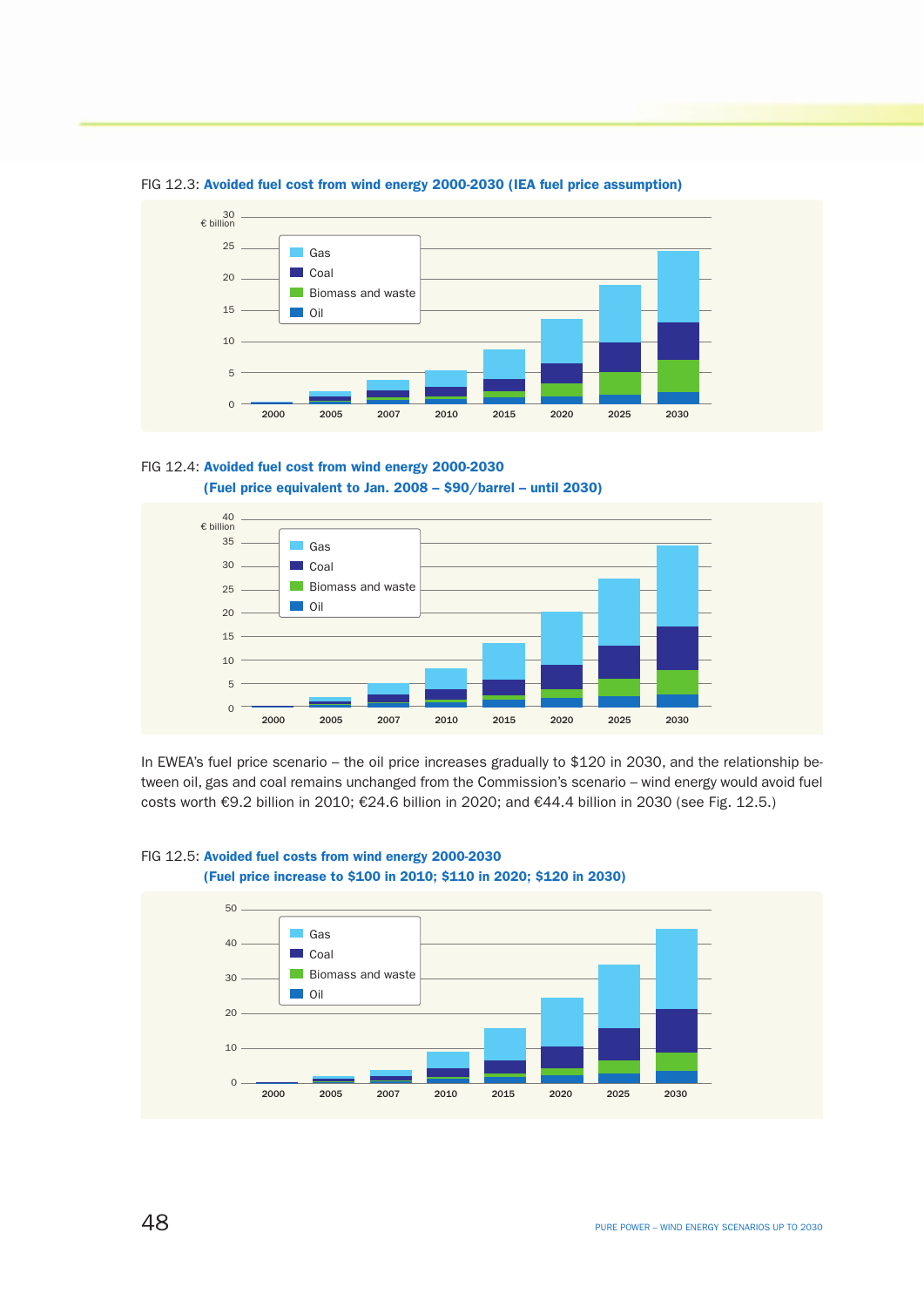# 13. Wind energy investments up to 2030

One of the significant benefits of wind power is that the fuel is free. Therefore, the total cost of producing wind energy throughout the 20 to 25-year lifetime of a wind turbine can be predicted with great certainty. Neither the future prices of coal, oil or gas, nor the price of carbon, will significantly affect the cost of wind power production.

In order to calculate the wind power investments needed to reach EWEA's reference scenario, it is necessary to make assumptions on the future development of the cost of installed wind power capacity. For some years, it has been assumed as a rule of thumb that installed wind power capacity cost approx. €1,000/kW. That is probably still a valid rule of thumb. However, since 2000 there have been quite large variations in the price (not necessarily the cost) of installing wind power capacity.

In the period 2001 to 2004, the global market for wind power capacity grew less than expected (see page 15) and created a surplus in wind turbine production capacity. Consequently, the price of wind power capacity went down dramatically – for some projects €700-800/kW. In the past three years – 2005 to 2007 – the global market for wind energy has increased by 30-40% annually, and demand for wind turbines has surged, leading to increases in prices.

The European Commission, in its renewable energy roadmap<sup>20</sup>, assumes that onshore wind energy cost €948/kW in 2007 (in  $\epsilon_{2005}$ ). It assumes that costs will drop to €826/kW in 2020 and €788/kW in 2030. That long term cost curve may still apply for a situation where there is a better balance between demand and supply for wind turbines than at the present time.

Fig. 13.1 shows the European Commission's assumptions on the development of onshore and offshore wind power capacity costs up to 2030. In addition, there are two curves that reflect the effect of the demand/supply on wind turbine prices in recent years. EWEA assumes onshore wind energy prices of €1,300/kW in 2007 (€2005 prices) and offshore prices of €2,300/kW. The steep increase in offshore cost reflects the limited number of manufacturers in the offshore market, the current absence of economies of scale due to low market deployment and bottlenecks in the supply chain.



FIG 13.1: **Cost/price of onshore and offshore wind (€/kW) – European Commission / EWEA assumptions**

20 http://ec.europa.eu/energy/energy\_policy/doc/03\_renewable\_energy\_roadmap\_en.pdf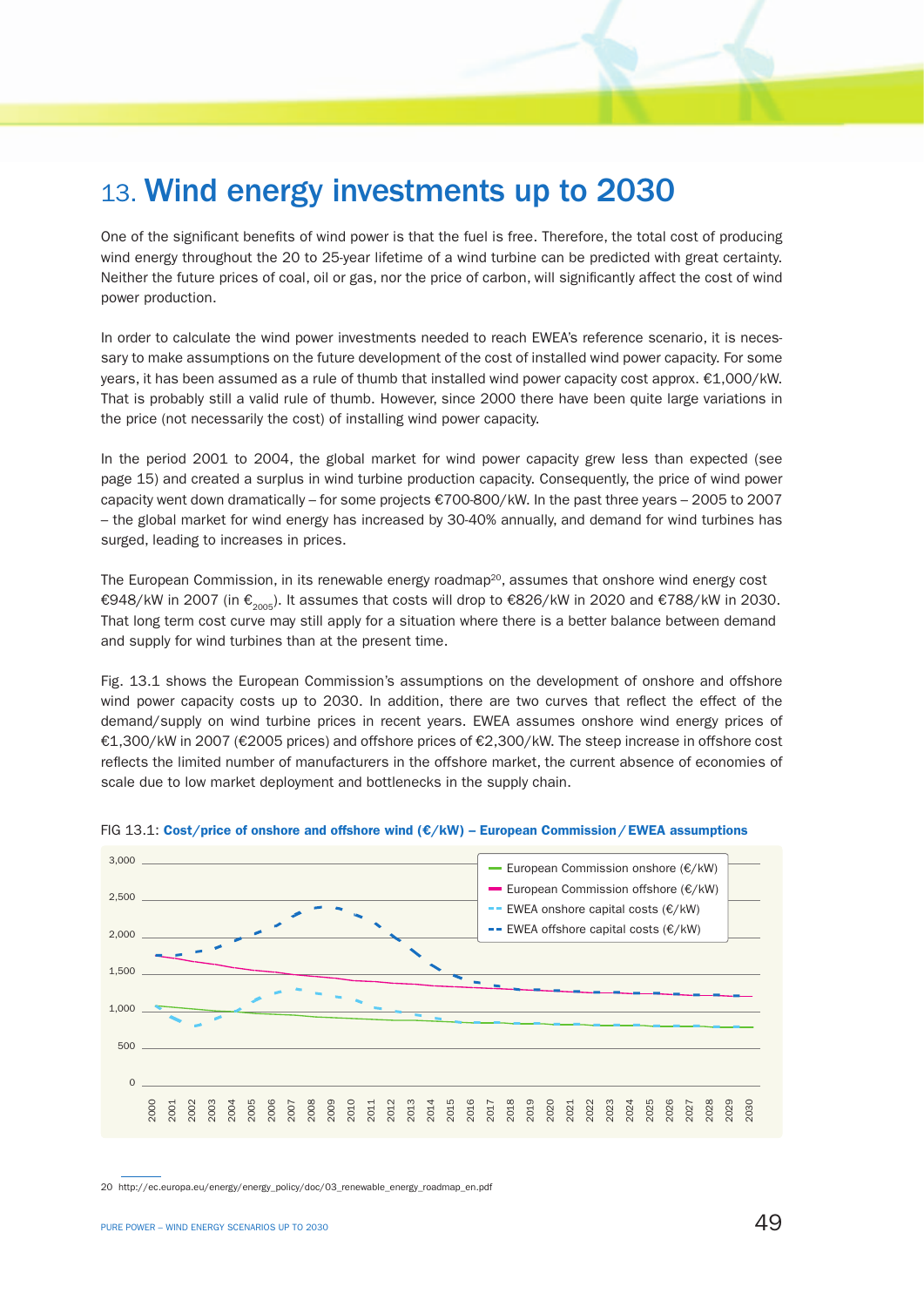Based on the EWEA reference scenario for installed capacity up to 2030 and the EWEA wind power capacity prices above, Figure 13.2 shows the expected annual wind power investments from 2000 to 2030. The market is expected to be stable at around  $\epsilon$ 10 billion/year up to 2015, with a gradually increasing share of investments going to offshore. By 2020, the annual market for wind power capacity will have grown to €17 billion annually with approximately half of investments going to offshore. By 2030, annual wind energy investments in EU-27 will reach almost €20 billion with 60% of investments offshore.



#### FIG 13.2: **Wind energy investments 2000-2030 (€ mio)**

Cumulative investments in wind energy over the three decades 2000 to 2030 will total €390 billion. Between 2008 and 2030 in EWEA's reference scenario, approx. €340 billion will be invested in wind energy in the EU-27 – €31 billion in 2008-2010; €120 billion in the decade 2011-2020; and €188 billion in the decade 2021-2030.

The IEA (2006) expects that €925 billion of investment in electricity generating capacity will be needed for the period 2005 to 2030 in the EU. According to the EWEA reference scenario, €367 billion – or 40% – of that would be wind power investments.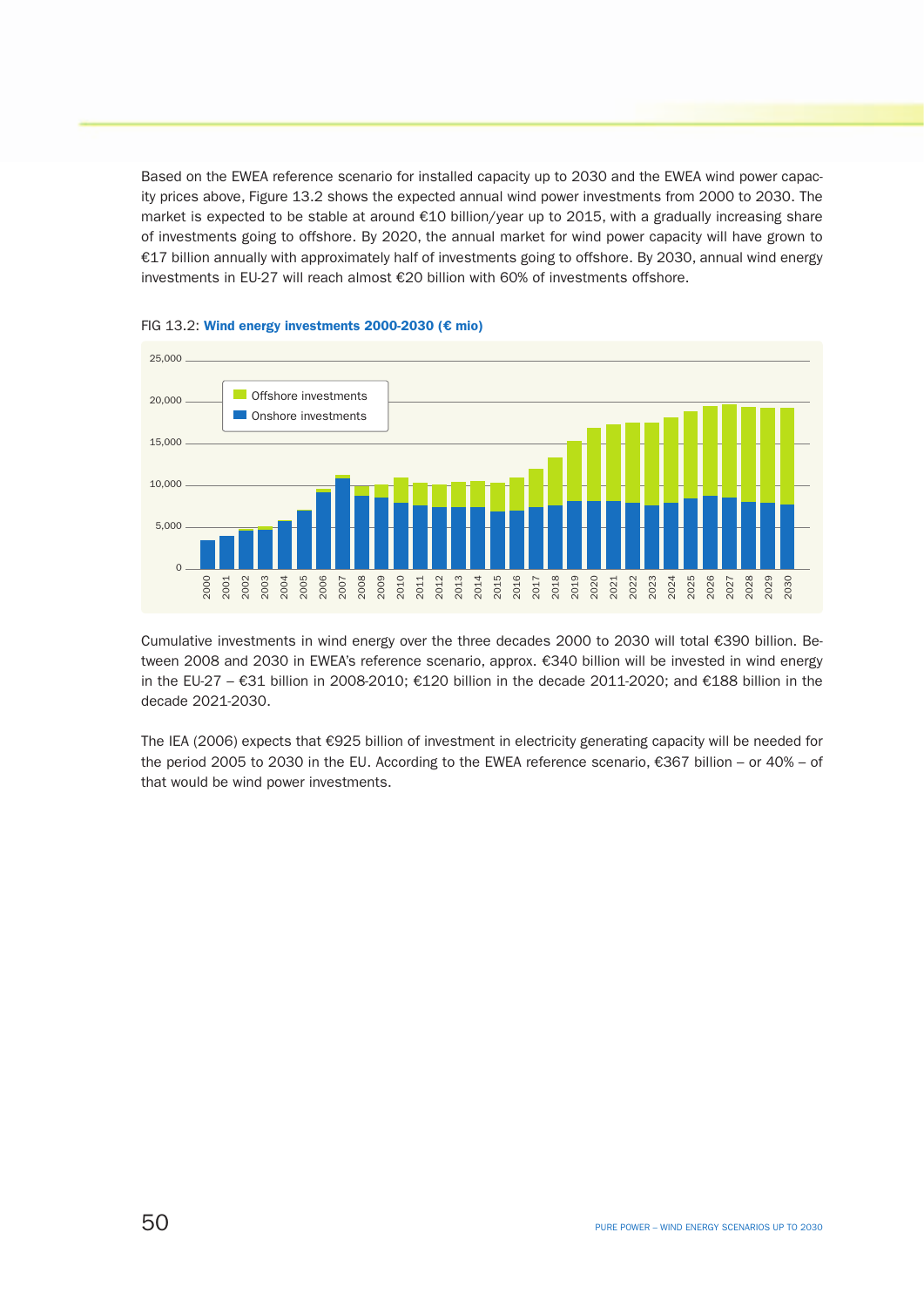# 14. Wind energy investments and total avoided lifetime cost

So far, this report has looked at wind energy's contribution to electricity, CO<sub>2</sub> reductions, avoided fuel cost, etc. from a perspective of total installed capacity by the end of each individual year. In this chapter a life-time approach is used, in order to determine how much CO<sub>2</sub> and fuel cost are avoided from wind power investments made in a given year over the entire life-time of the capacity. For example, chapter 12 demonstrated that the 300 GW of wind power capacity installed in the EU in 2030 will avoid the emission of 576 Mt/CO<sub>2</sub> in 2030. What has not been taken into account so far in this report is that the wind energy capacity installed, e.g. the 19.5 GW that will be installed during the year 2030, will continue to produce electricity, avoid CO<sub>2</sub> and fuel costs beyond  $2030$  – some  $CO<sub>2</sub>$  and fuel costs will be avoided right up to  $2055$ .

Fig. 14.1 shows the total CO<sub>2</sub> costs and fuel costs avoided during the lifetime of the wind energy capacity installed for each of the years 2008-2030, assuming a technical lifetime for onshore wind turbines of 20 years and for offshore wind turbines of 25 years. Furthermore, it is assumed that wind energy avoids an average of 690 g CO<sub>2</sub>/kWh produced; that the average price of a CO<sub>2</sub> allowance is  $\epsilon$ 25/t and that  $\epsilon$ 42 million worth of fuel is avoided for each TWh of wind power produced, equivalent to an oil price throughout the period of \$90 per barrel.

For example, the 8,554 MW of wind power capacity that was installed in the EU in 2007 had an investment value of  $£11.3$  billion, will avoid CO<sub>2</sub> emissions worth  $€6.6$  billion throughout its lifetime and fuel costs of €16 billion throughout its lifetime, assuming an average CO<sub>2</sub> price of €25/t and average fuel prices (gas, coal and oil) based on \$90/barrel of oil.

Similarly, the €152 billion of investments in wind power between 2008 and 2020 will avoid €135 billion worth of CO<sub>2</sub> and €328 billion in fuel cost under the same assumptions. For the period up to 2030, wind power investments of €339 billion will avoid €322 billion in CO<sub>2</sub> cost and €783 billion worth of fuel.



#### FIG 14.1: Wind investments compared with life time avoided fuel and CO<sub>2</sub> costs (Oil – \$90/barrel; CO<sub>2</sub> –  $\epsilon$ 25/t)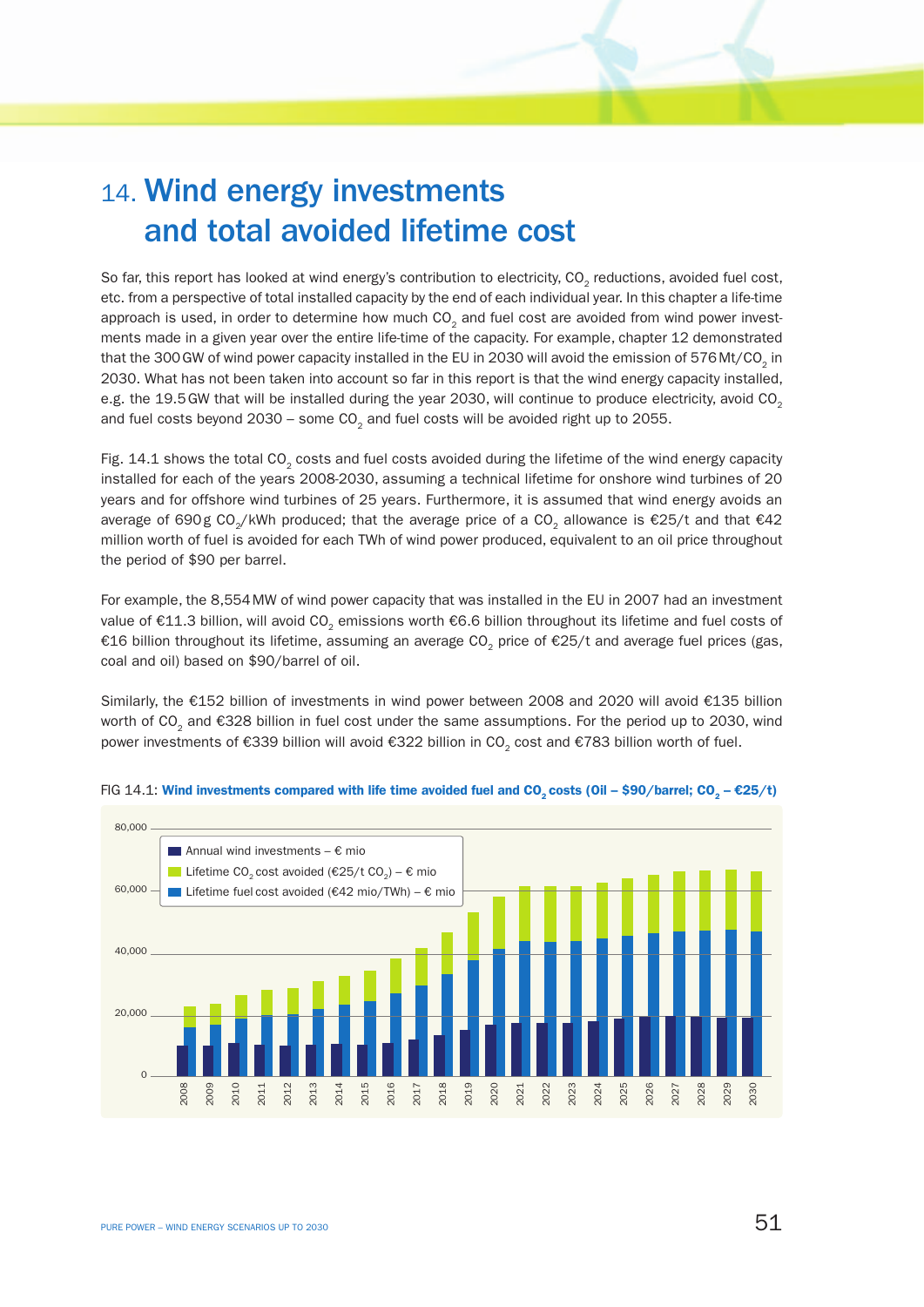



FIG 14.3: Wind investments compared with life time avoided fuel and CO<sub>2</sub> costs (Oil – \$120/barrel; CO<sub>2</sub> –  $\epsilon$ 40/t)



It is important to note that these calculations only compare the capital cost of wind energy to avoided CO<sub>2</sub> and fuel cost. The operation and maintenance cost (low because the fuel is free) has not been taken into account. In addition, it would be reasonable to assume that some components of the wind turbine would need replacing during their technical lifetime. This has not been taken into account either. The purpose is to compare the investment value in an individual year with the avoided fuel and  $CO<sub>2</sub>$  cost over the lifetime of the wind turbines.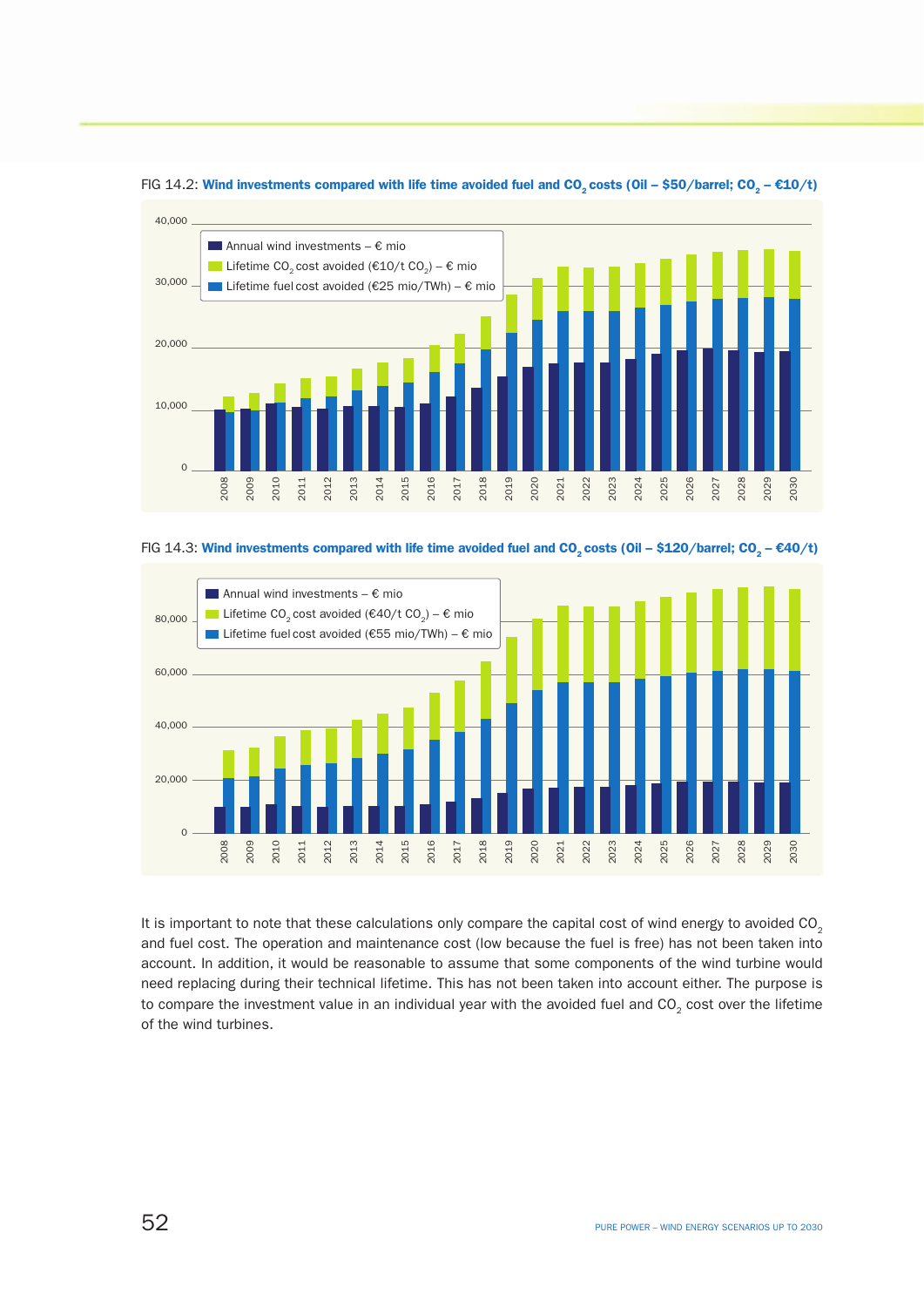As can be seen from Fig. 14.2, Fig. 14.3 and the table below, changing the CO<sub>2</sub> and fuel price assumptions has a dramatic impact on the result. With low CO<sub>2</sub> prices ( $\epsilon$ 10/t) and fuel prices (equivalent of \$50/barrel of oil) throughout the period, the wind power investments over the next 23 years avoid €466 billion instead of €783 billion. With high prices for CO<sub>2</sub> (€40/t) and fuel (equivalent to \$120/barrel of oil) wind power would avoid fuel and CO<sub>2</sub> costs equal to more than  $E1$  trillion over the three decades from 2000 to 2030.

The following table shows the different savings made depending on the price of oil (per barrel) and  $CO<sub>2</sub>$ (per tonne).

| Totals (oil \$90; CO €25)              | 2008-2010 | 2011-2020 | 2021-2030 | 2008-2020 | 2008-2030 |
|----------------------------------------|-----------|-----------|-----------|-----------|-----------|
| Investment                             | 31,062    | 120,529   | 187,308   | 151,591   | 338,899   |
| Avoided CO <sub>2</sub> cost           | 21,014    | 113,890   | 186,882   | 134,904   | 321,786   |
| Avoided fuel cost                      | 51,165    | 277,296   | 455,017   | 328,462   | 783,479   |
|                                        |           |           |           |           |           |
| Totals (oil \$50; CO <sub>2</sub> €10) | 2008-2010 | 2011-2020 | 2021-2030 | 2008-2020 | 2008-2030 |
| Investment                             | 31,062    | 120,529   | 187,308   | 151,591   | 338,899   |
| Avoided CO <sub>2</sub> cost           | 8.406     | 45,556    | 74,753    | 53,962    | 128,714   |
| Avoided fuel cost                      | 30,456    | 165,057   | 270,843   | 195,513   | 466,356   |
|                                        |           |           |           |           |           |
| Totals (oil \$120; CO €40)             | 2008-2010 | 2011-2020 | 2021-2030 | 2008-2020 | 2008-2030 |
| Investment                             | 31,062    | 120,529   | 187,308   | 151,591   | 338,899   |
| Avoided CO <sub>2</sub> cost           | 33,623    | 182,223   | 299,011   | 215,846   | 514,857   |
| Avoided fuel cost                      | 67,002    | 363,126   | 595,856   | 430,128   | 1,025,984 |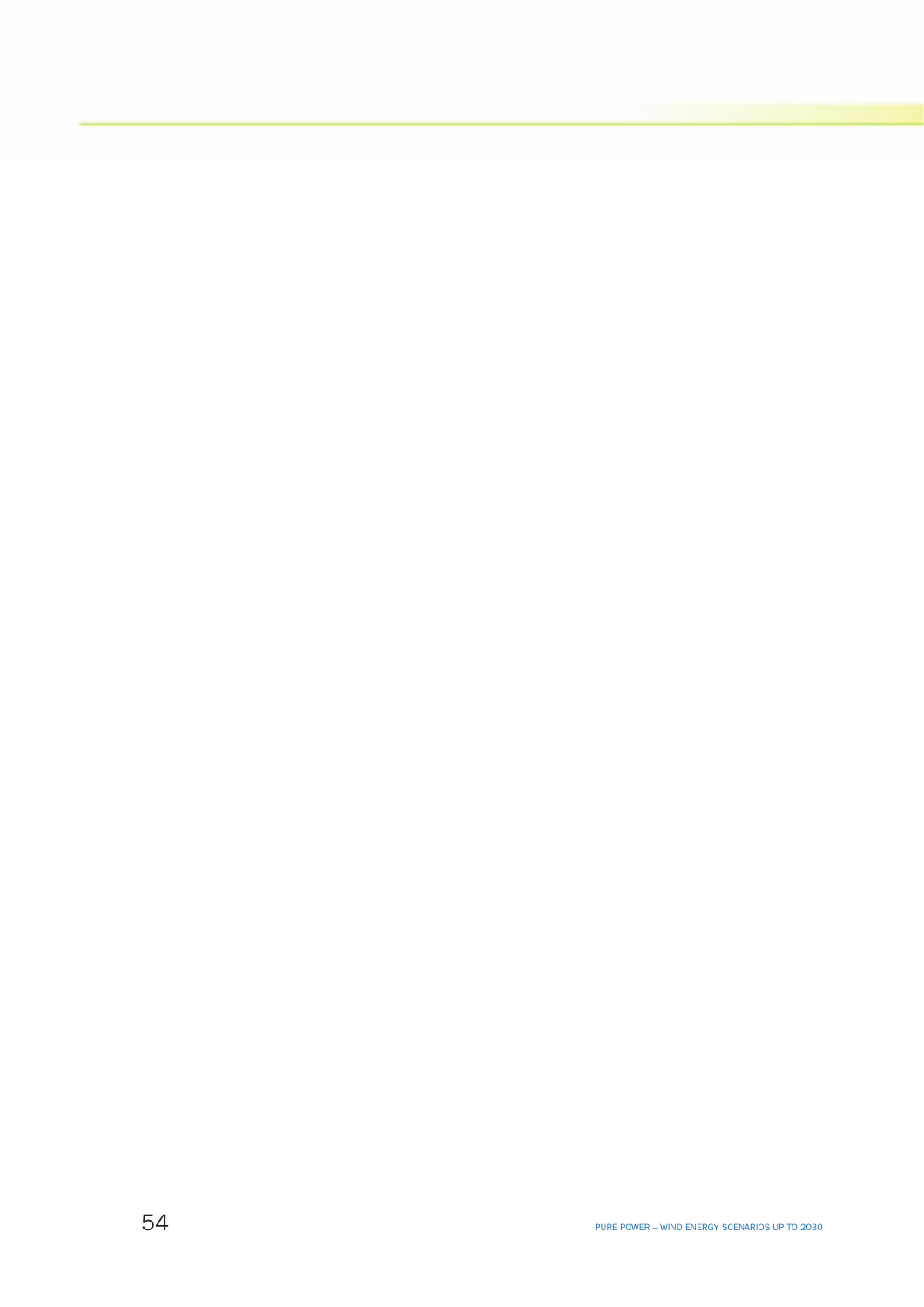# ANNEX 1: Wind energy installations 2007-2030

|      | Cumulative capacity onshore (GW) | Cumulative capacity offshore (GW) | Annual decommissioning (GW) | Total cumulative capacity | Wind energy production (TWh) | Wind Energy's share of electricity<br>demand (BAU) | Wind Energy's share of electricity<br>demand (High RE&Efficiency) | Mt CO <sub>2</sub> avaoided | Annual wind power investments (€<br>mio) | € billions<br>Annual avoided fuel cost -<br>(assuming \$90 oil price) | $ \epsilon$ billions<br>$cost -$<br>Annual avoided CO <sub>2</sub> co<br>(assuming $$25/t$ CO <sub>2</sub> ) |
|------|----------------------------------|-----------------------------------|-----------------------------|---------------------------|------------------------------|----------------------------------------------------|-------------------------------------------------------------------|-----------------------------|------------------------------------------|-----------------------------------------------------------------------|--------------------------------------------------------------------------------------------------------------|
| 2007 | 55.5                             | 1.1                               | 0.1                         | 56.5                      | 119                          | 3.7%                                               | 3.7%                                                              | 91                          | 11,330                                   | 5.018                                                                 | 2,283                                                                                                        |
| 2008 | 62.5                             | 1.6                               | 0.0                         | 64.1                      | 137                          | 4.1%                                               | 4.2%                                                              | 105                         | 10,017                                   |                                                                       | 2,619                                                                                                        |
| 2009 | 69.7                             | 2.2                               | 0.0                         | 71.8                      | 156                          | 4.5%                                               | 4.7%                                                              | 119                         | 10,079                                   |                                                                       | 2,963                                                                                                        |
| 2010 | 76.5                             | 3.5                               | 0.0                         | 80.0                      | 177                          | 5.0%                                               | 5.2%                                                              | 133                         | 10,966                                   | 8.328                                                                 | 3,336                                                                                                        |
| 2011 | 83.8                             | 4.7                               | 0.0                         | 88.5                      | 200                          | 5.5%                                               | 5.9%                                                              | 149                         | 10,341                                   |                                                                       | 3,730                                                                                                        |
| 2012 | 91.1                             | 6.0                               | 0.2                         | 97.1                      | 223                          | 6.1%                                               | 6.6%                                                              | 165                         | 10,082                                   |                                                                       | 4,124                                                                                                        |
| 2013 | 98.3                             | 7.7                               | 0.6                         | 106.0                     | 247                          | 6.6%                                               | 7.3%                                                              | 182                         | 10,476                                   |                                                                       | 4,541                                                                                                        |
| 2014 | 105.4                            | 9.7                               | 1.0                         | 115.1                     | 273                          | 7.2%                                               | 8.1%                                                              | 199                         | 10,590                                   |                                                                       | 4,972                                                                                                        |
| 2015 | 112.5                            | 12.0                              | 1.0                         | 124.5                     | 299                          | 7.7%                                               | 8.9%                                                              | 217                         | 10,338                                   | 13.770                                                                | 5,414                                                                                                        |
| 2016 | 119.5                            | 14.8                              | 1.3                         | 134.3                     | 329                          | 8.3%                                               | 9.8%                                                              | 235                         | 10,970                                   |                                                                       | 5,886                                                                                                        |
| 2017 | 126.4                            | 18.2                              | 1.9                         | 144.6                     | 360                          | 9.0%                                               | 10.7%                                                             | 256                         | 12,042                                   |                                                                       | 6,388                                                                                                        |
| 2018 | 133.0                            | 22.6                              | 2.6                         | 155.6                     | 395                          | 9.8%                                               | 11.8%                                                             | 278                         | 13,439                                   |                                                                       | 6,939                                                                                                        |
| 2019 | 139.3                            | 28.2                              | 3.5                         | 167.5                     | 435                          | 10.7%                                              | 13.0%                                                             | 302                         | 15,364                                   |                                                                       | 7,552                                                                                                        |
| 2020 | 145.0                            | 35.0                              | 4.3                         | 180.0                     | 477                          | 11.6%                                              | 14.3%                                                             | 328                         | 16,887                                   | 20.512                                                                | 8,205                                                                                                        |
| 2021 | 149.9                            | 42.3                              | 5.1                         | 192.2                     | 522                          | 12.5%                                              | 15.6%                                                             | 355                         | 17,441                                   |                                                                       | 8,880                                                                                                        |
| 2022 | 154.1                            | 49.9                              | 5.6                         | 204.0                     | 567                          | 13.4%                                              | 17.0%                                                             | 381                         | 17,567                                   |                                                                       | 9,532                                                                                                        |
| 2023 | 157.9                            | 57.8                              | 5.6                         | 215.7                     | 611                          | 14.3%                                              | 18.3%                                                             | 407                         | 17,583                                   |                                                                       | 10,164                                                                                                       |
| 2024 | 161.4                            | 66.0                              | 6.3                         | 227.4                     | 655                          | 15.1%                                              | 19.6%                                                             | 432                         | 18,161                                   |                                                                       | 10,792                                                                                                       |
| 2025 | 164.8                            | 74.5                              | 7.1                         | 239.3                     | 701                          | 16.0%                                              | 21.0%                                                             | 457                         | 19,034                                   | 27.501                                                                | 11,416                                                                                                       |
| 2026 | 168.1                            | 83.2                              | 7.7                         | 251.3                     | 747                          | 16.9%                                              | 22.4%                                                             | 481                         | 19,597                                   |                                                                       | 12,037                                                                                                       |
| 2027 | 171.3                            | 92.1                              | 7.8                         | 263.4                     | 794                          | 17.9%                                              | 23.9%                                                             | 506                         | 19,756                                   |                                                                       | 12,651                                                                                                       |
| 2028 | 174.4                            | 101.2                             | 7.3                         | 275.6                     | 842                          | 18.9%                                              | 25.3%                                                             | 530                         | 19,504                                   |                                                                       | 13,251                                                                                                       |
| 2029 | 177.3                            | 110.5                             | 7.2                         | 287.8                     | 889                          | 19.8%                                              | 26.7%                                                             | 553                         | 19,312                                   |                                                                       | 13,834                                                                                                       |
| 2030 | 180.0                            | 120.0                             | 7.3                         | 300.0                     | 935                          | 20.8%                                              | 28.2%                                                             | 576                         | 19,353                                   | 34.566                                                                | 14,389                                                                                                       |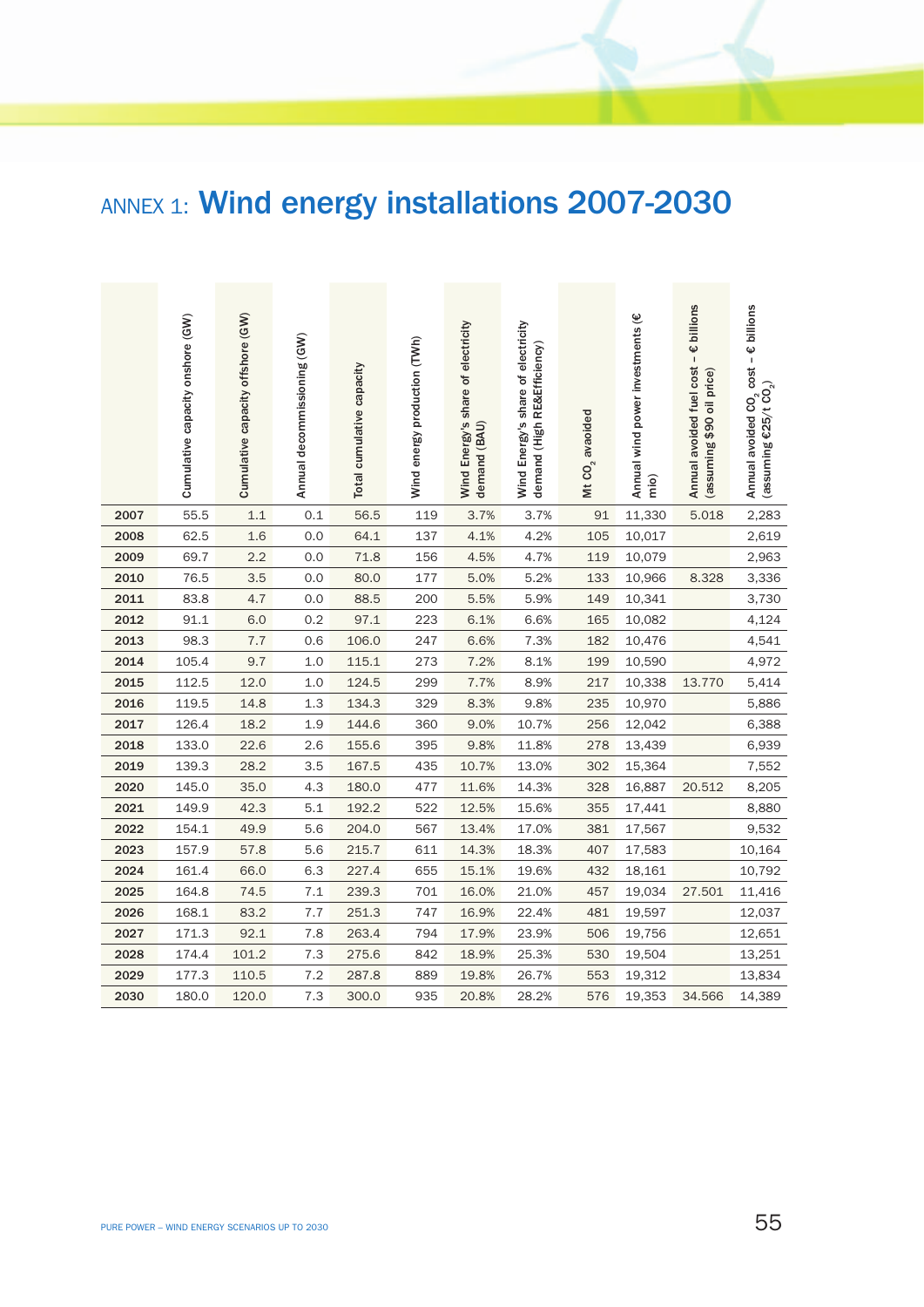# ANNEX 2: Annual avoided fuel cost from total wind power capacity installed

| _____________________________________ |      |       |       |       |       |        |        |        |  |
|---------------------------------------|------|-------|-------|-------|-------|--------|--------|--------|--|
| Avoided fuel cost ( $\epsilon$ mio)   | 2000 | 2005  | 2007  | 2010  | 2015  | 2020   | 2025   | 2030   |  |
| Coal                                  | 120  | 660   | 1.186 | 1.146 | 1.703 | 2.673  | 4.220  | 5,969  |  |
| Oil                                   | 86   | 418   | 697   | 606   | 848   | 1.025  | 1.364  | 1,792  |  |
| Gas                                   | 117  | 806   | 1.744 | 2.144 | 4.052 | 6.158  | 8.413  | 11.074 |  |
| Biomass and waste                     | 44   | 180   | 283   | 466   | 949   | 2.069  | 3.666  | 5,136  |  |
| Total $(605)$                         | 366  | 2.064 | 3.909 | 4.362 | 7.552 | 11.926 | 17.663 | 23,971 |  |

#### EUROPEAN COMMISSION FUEL PRICES

#### IEA FUEL PRICES (WEO 2007)

| Avoided fuel cost ( $\epsilon$ mio) | 2000 | 2005  | 2007  | 2010  | 2015  | 2020   | 2025   | 2030   |
|-------------------------------------|------|-------|-------|-------|-------|--------|--------|--------|
| Coal                                | 120  | 660   | 1.186 | 1.470 | 2.039 | 3,169  | 4.674  | 6,224  |
| Oil                                 | 86   | 418   | 697   | 777   | 1.016 | 1,216  | 1.511  | 1,869  |
| Gas                                 | 117  | 806   | 1.744 | 2.749 | 4.853 | 7,301  | 9.319  | 11.546 |
| Biomass and waste                   | 44   | 180   | 283   | 466   | 949   | 2.069  | 3.666  | 5,136  |
| Total $(605)$                       | 366  | 2,064 | 3.909 | 5.462 | 8.857 | 13.755 | 19.170 | 24,775 |

#### AT CURRENT FUEL PRICE (\$90/BARREL)

| Avoided fuel cost ( $\epsilon$ mio) | 2000 | 2005  | 2007  | 2010  | 2015   | 2020   | 2025   | 2030   |
|-------------------------------------|------|-------|-------|-------|--------|--------|--------|--------|
| Coal                                | 120  | 660   | 1.548 | 2.313 | 3.306  | 5.002  | 7,186  | 9,327  |
| Oil                                 | 86   | 418   | 910   | 1,222 | 1.647  | 1.919  | 2,322  | 2,800  |
| Gas                                 | 117  | 806   | 2.277 | 4.326 | 7.868  | 11.522 | 14.326 | 17,302 |
| Biomass and waste                   | 44   | 180   | 283   | 466   | 949    | 2.069  | 3.666  | 5,136  |
| Total $(605)$                       | 366  | 2.064 | 5.018 | 8,328 | 13.770 | 20.512 | 27.501 | 34,566 |

#### FUEL PRICE INCREASE TO \$100 IN '10; 110 IN '20; 120 IN '30

| Avoided fuel cost ( $\epsilon$ mio) | 2000 | 2005  | 2007  | 2010  | 2015   | 2020   | 2025   | 2030   |
|-------------------------------------|------|-------|-------|-------|--------|--------|--------|--------|
| Coal                                | 120  | 660   | 1,186 | 2.570 | 3.858  | 6,113  | 9,182  | 12,436 |
| Oil                                 | 86   | 418   | 697   | 1.358 | 1.921  | 2.345  | 2.967  | 3.734  |
| Gas                                 | 117  | 806   | 1.744 | 4.807 | 9.179  | 14.083 | 18.306 | 23,070 |
| Biomass and waste                   | 44   | 180   | 283   | 466   | 949    | 2.069  | 3.666  | 5,136  |
| Total $(605)$                       | 366  | 2.064 | 3.909 | 9.201 | 15.907 | 24.610 | 34.122 | 44.376 |

#### OIL PRICE ASSUMPTIONS (IN \$05)\*

|                             | 2000 | 2005 | 2007 | 2010  | 2015  | 2020  | 2025  | 2030  |
|-----------------------------|------|------|------|-------|-------|-------|-------|-------|
| European Commission         | 31.3 | 57.1 | 68.9 | 44.6  | 46.4  | 48.1  | 52.9  | 57.6  |
| International Energy Agency | 31.5 | 57.1 | 68.9 | 57.2  | 55.5  | 57.0  | 58.5  | 60.1  |
| Price in January 2008       | 90.0 | 90.0 | 90.0 | 90.0  | 90.0  | 90.0  | 90.0  | 90.0  |
| <b>EWEA 2008</b>            | 31.3 | 57.1 | 68.9 | 100.0 | 105.0 | 110.0 | 115.0 | 120.0 |

\* Adjusted to 2005 prices/actual prices until 2007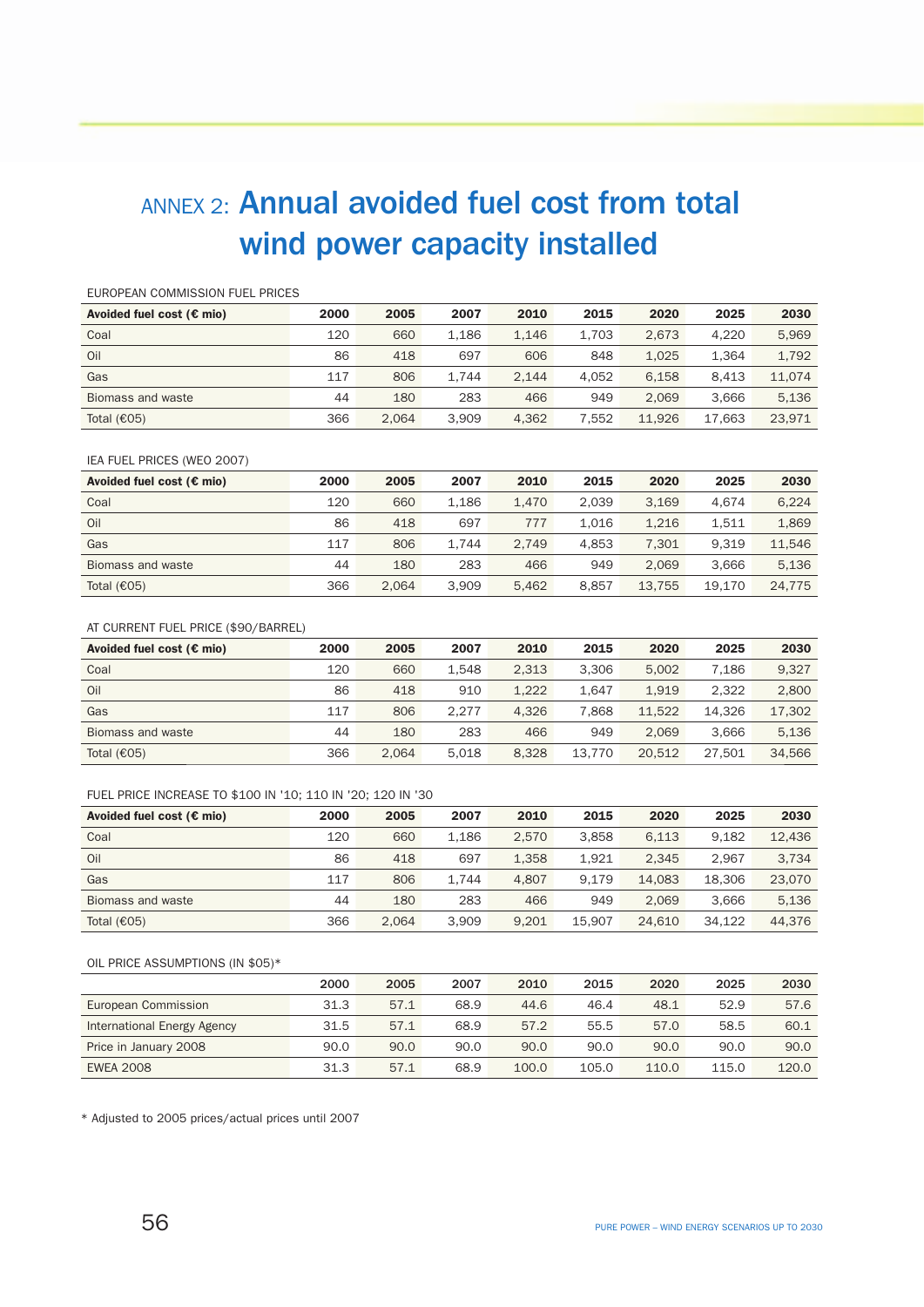# ANNEX 3: GHG emissions in  $CO<sub>2</sub>$  equivalents

|                       | Base-year emissions Mt CO <sub>2</sub> -eq | 2005 Mt CO <sub>2</sub> -eq | EU burden sharing or Kyoto commit-<br>ment | EU burden sharing or Kyoto commit-<br>ment | Projections 2010 MT CO <sub>2</sub> -eq | Projections 2010 MT CO <sub>2</sub> -eq com-<br>pared to base-year % | Commitment implied by burden shar-<br>ing Mt CO <sub>2</sub> -eq | CO2-eq increase projection 2010 | Gap      | Change 1990-2005 Mt CO <sub>2</sub> -eq | Change 1990-2005 % |
|-----------------------|--------------------------------------------|-----------------------------|--------------------------------------------|--------------------------------------------|-----------------------------------------|----------------------------------------------------------------------|------------------------------------------------------------------|---------------------------------|----------|-----------------------------------------|--------------------|
| Austria               | 78.9                                       | 93.3                        | $-13.0%$                                   | 68.6                                       | 92.5                                    | 17%                                                                  | $-10.3$                                                          | 13.6                            | 23.9     | 14.4                                    | 18%                |
| Belgium               | 146.9                                      | 143.8                       | $-7.5%$                                    | 135.9                                      | 141.6                                   | $-4%$                                                                | $-11.0$                                                          | $-5.3$                          | 5.7      | $-3.1$                                  | $-2%$              |
| <b>Bulgaria</b>       | 138.3                                      | 69.8                        | $-8.0%$                                    | 127.2                                      | 87.1                                    | $-37%$                                                               | $-11.1$                                                          | $-51.2$                         | $-40.1$  | $-68.5$                                 | $-50%$             |
| Cyprus                | 6                                          | 9.9                         |                                            | 6.0                                        | 12.2                                    | 103%                                                                 |                                                                  | 6.2                             |          | 3.9                                     | 65%                |
| <b>Czech Republic</b> | 196.3                                      | 145.6                       | $-8.0%$                                    | 180.6                                      | 145.7                                   | $-26%$                                                               | $-15.7$                                                          | $-50.6$                         | $-34.9$  | $-50.7$                                 | $-26%$             |
| <b>Denmark</b>        | 69.3                                       | 63.9                        | $-21.0%$                                   | 54.7                                       | 62.6                                    | $-10%$                                                               | $-14.6$                                                          | $-6.7$                          | 7.9      | $-5.4$                                  | $-8%$              |
| Estonia               | 43.5                                       | 20.7                        | $-8.0%$                                    | 40.0                                       | 18.9                                    | $-57%$                                                               | $-3.5$                                                           | $-24.6$                         | $-21.1$  | $-22.8$                                 | $-52%$             |
| <b>Finland</b>        | 71.1                                       | 69.3                        | 0.0%                                       | 71.1                                       | 85.0                                    | 20%                                                                  | 0.0                                                              | 13.9                            | 13.9     | $-1.8$                                  | $-3%$              |
| France                | 564                                        | 553.4                       | 0.0%                                       | 564.0                                      | 569.0                                   | 1%                                                                   | 0.0                                                              | 5.0                             | 5.0      | $-10.6$                                 | $-2%$              |
| Germany               | 1231.5                                     | 1001.5                      | $-21.0%$                                   | 972.9                                      | 955.4                                   | $-22%$                                                               | $-258.6$                                                         | $-276.1$                        | $-17.5$  | $-230.0$                                | $-19%$             |
| Greece                | 111.7                                      | 139.2                       | 25.0%                                      | 139.6                                      | 150.4                                   | 35%                                                                  | 27.9                                                             | 38.7                            | 10.8     | 27.5                                    | 25%                |
| Hungary               | 122.2                                      | 80.5                        | $-6.0%$                                    | 114.9                                      | 87.4                                    | $-28%$                                                               | $-7.3$                                                           | $-34.8$                         | $-27.5$  | $-41.7$                                 | $-34%$             |
| Ireland               | 55.8                                       | 69.9                        | 13.0%                                      | 63.1                                       | 68.4                                    | 23%                                                                  | 7.3                                                              | 12.6                            | 5.3      | 14.1                                    | 25%                |
| Italy                 | 519.5                                      | 582.2                       | -6.5%                                      | 485.7                                      | 587.3                                   | 13%                                                                  | $-33.8$                                                          | 67.8                            | 101.6    | 62.7                                    | 12%                |
| Latvia                | 25.3                                       | 10.9                        | $-8.0%$                                    | 23.3                                       | 13.6                                    | $-46%$                                                               | $-2.0$                                                           | $-11.7$                         | $-9.7$   | $-14.4$                                 | $-57%$             |
| Lithuania             | 48                                         | 22.6                        | $-8.0%$                                    | 44.2                                       | 33.5                                    | $-30%$                                                               | $-3.8$                                                           | $-14.5$                         | $-10.7$  | $-25.4$                                 | $-53%$             |
| Luxemburg             | 12.7                                       | 12.7                        | -28.0%                                     | 9.1                                        | 14.2                                    | 12%                                                                  | $-3.6$                                                           | 1.5                             | 5.1      | 0.0                                     | 0%                 |
| Malta                 | $1\,$                                      | 3.4                         |                                            |                                            | 2.2                                     | 120%                                                                 |                                                                  | 1.2                             |          | 2.4                                     | 240%               |
| Netherlands           | 213.2                                      | 212.1                       | -6.0%                                      | 200.4                                      | 211.8                                   | $-1%$                                                                | $-12.8$                                                          | $-1.4$                          | 11.4     | $-1.1$                                  | $-1%$              |
| Poland                | 586.9                                      | 399                         | $-6.0%$                                    | 551.7                                      | 420.0                                   | $-28%$                                                               | $-35.2$                                                          | $-166.9$                        | $-131.7$ | $-187.9$                                | $-32%$             |
| Portugal              | 60.9                                       | 85.5                        | 27.0%                                      | 77.3                                       | 88.0                                    | 44%                                                                  | 16.4                                                             | 27.1                            | 10.7     | 24.6                                    | 40%                |
| Romania               | 282.5                                      | 153.7                       | $-8.0%$                                    | 259.9                                      | 192.5                                   | -32%                                                                 | $-22.6$                                                          | $-90.0$                         | $-67.4$  | $-128.8$                                | $-46%$             |
| Slovakia              | 73                                         | 48.7                        | -8.0%                                      | 67.2                                       | 58.3                                    | $-20%$                                                               | $-5.8$                                                           | $-14.7$                         | $-8.9$   | $-24.3$                                 | -33%               |
| Slovenia              | 20.2                                       | 20.3                        | $-8.0%$                                    | 18.6                                       | 21.6                                    | 7%                                                                   | $-1.6$                                                           | 1.4                             | 3.0      | $0.1\,$                                 | 0%                 |
| Spain                 | 288.4                                      | 440.6                       | 15.0%                                      | 331.7                                      | 410.2                                   | 42%                                                                  | 43.3                                                             | 121.8                           | 78.5     | 152.2                                   | 53%                |
| Sweden                | 72.2                                       | 67                          | 4.0%                                       | 75.1                                       | 69.8                                    | $-3%$                                                                | 2.9                                                              | $-2.4$                          | $-5.3$   | $-5.2$                                  | $-7%$              |
| UK                    | 775.2                                      | 657.4                       | $-12.5%$                                   | 678.3                                      | 595.6                                   | $-23%$                                                               | $-96.9$                                                          | $-179.6$                        | $-82.7$  | $-117.8$                                | $-15%$             |
| EU-15                 | 4271.4                                     | 4192                        | $-8.0%$                                    | 3,929.7                                    | 4101.8                                  | $-4%$                                                                | $-341.7$                                                         | $-169.6$                        | 172.2    | $-79.4$                                 | $-2%$              |
| $EU-25*$              | 5807.6                                     | 5163.8                      | $-7.8%$                                    | 5357.174 5180.4                            |                                         | $-11%$                                                               | $-450.4$                                                         | $-627.2$                        | $-176.8$ | $-643.8$                                | $-11%$             |
| New MS                | 1536.2                                     | 971.8                       | $-7.1%$                                    | 1427.5                                     | 1078.6                                  | $-30%$                                                               | $-108.7$                                                         | $-457.6$                        | $-349.0$ | $-564.4$                                | $-37%$             |

\*Malta and Cyprus have no obligation

Source: EEA GHG trends and projections 2007, p.100 (table 16.2)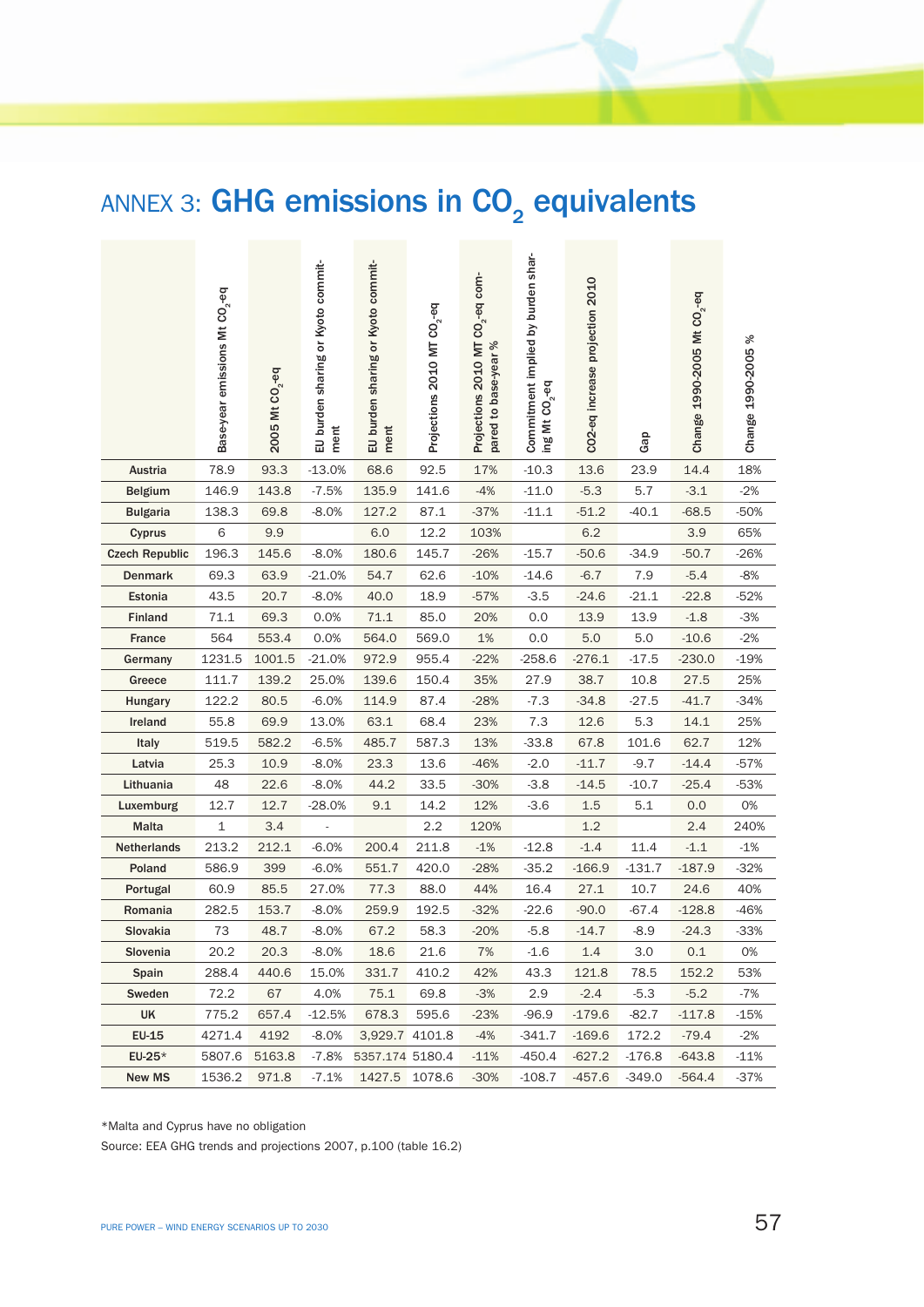FREE POWER – WIND ENERGY SCENARIOS UP TO 2030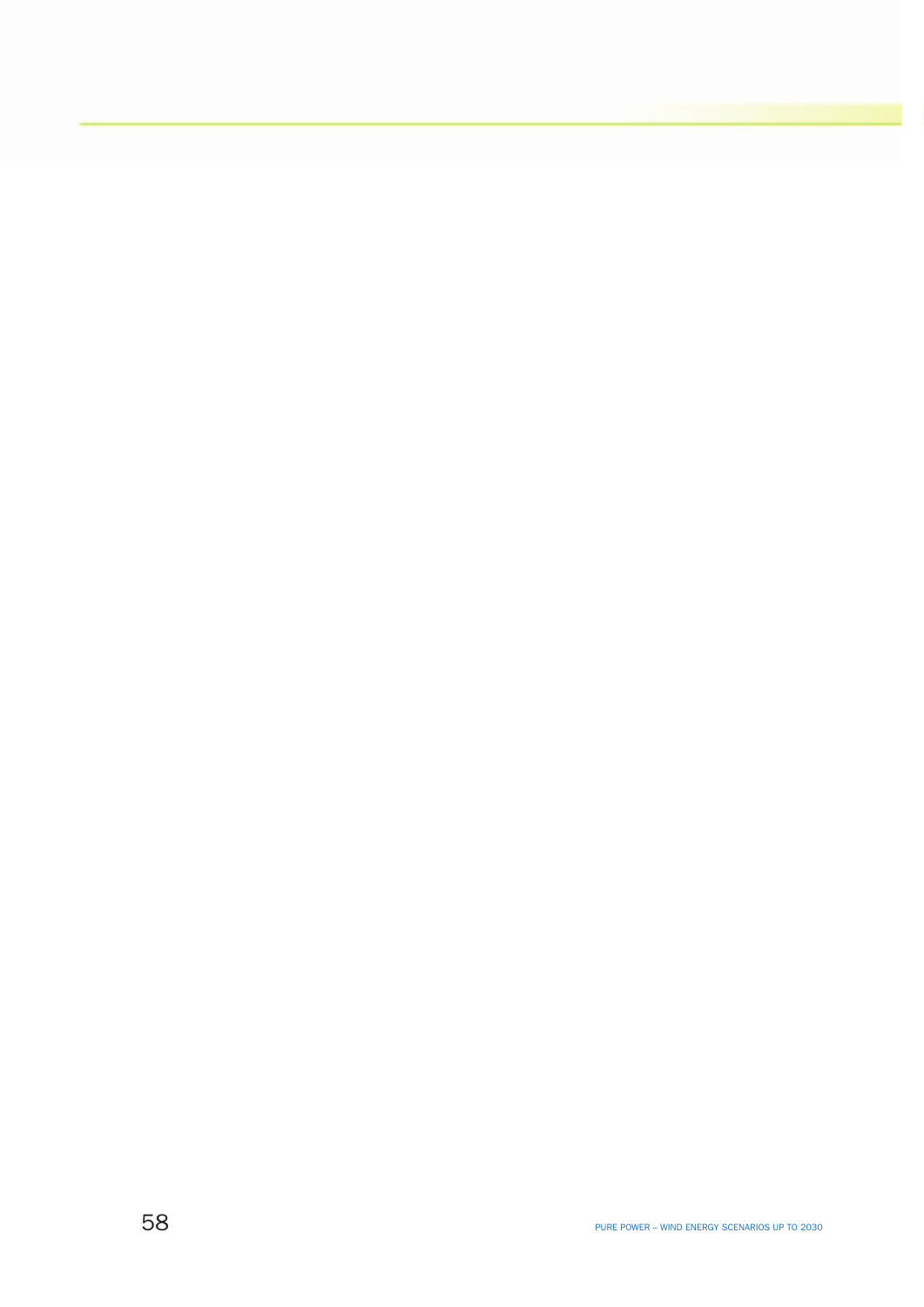